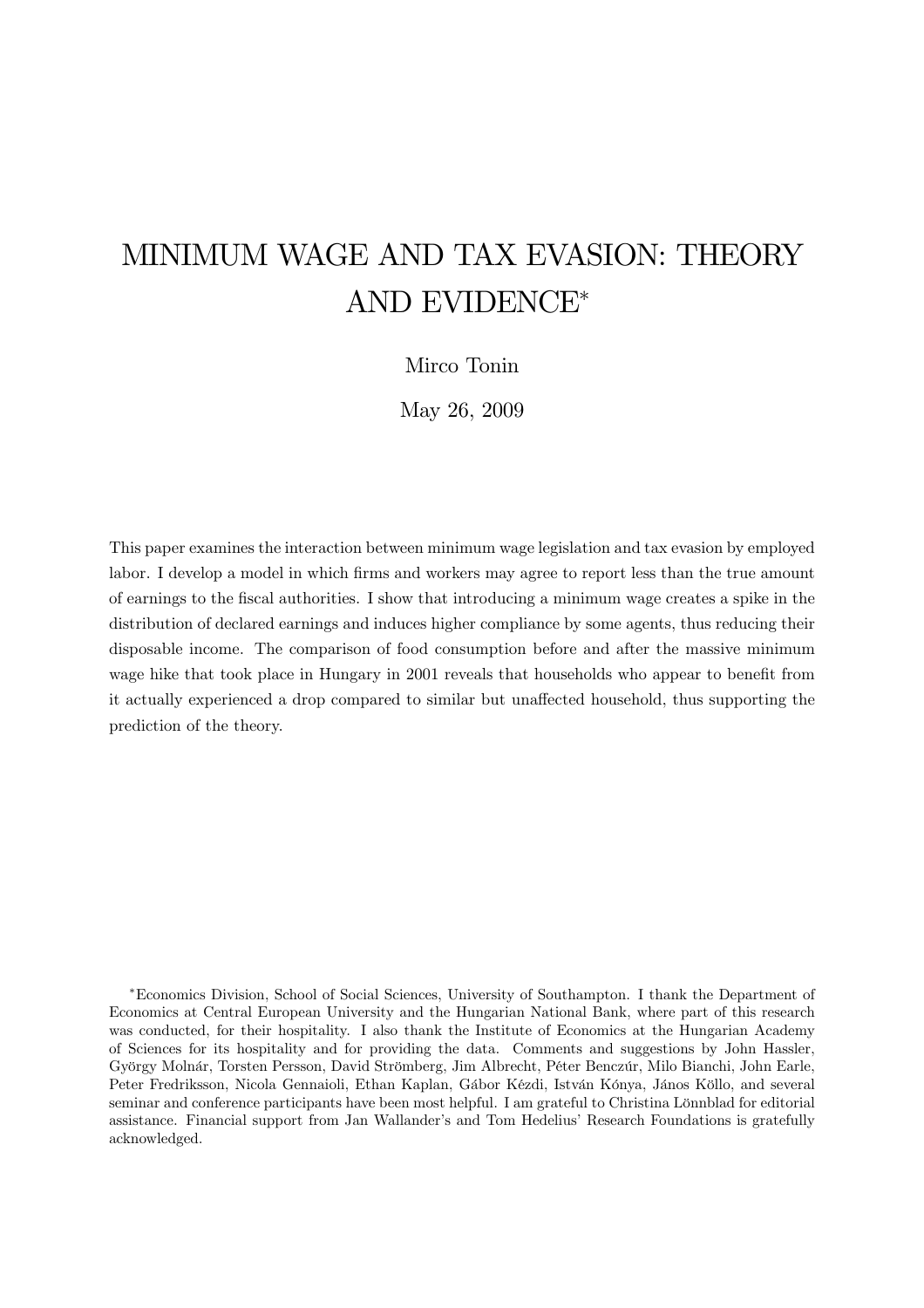"Did you know that more than half of the people nominally employed at the minimum wage earn more, and the only reason for such a declaration is to evade taxes and social security contributions?  $1$ "

(Advertisement in *Metro* newspaper for the Hungarian government Green Book, 22 September  $2006)$ 

### $\mathbf{I}$ . INTRODUCTION

What are the fiscal implications of introducing or increasing the minimum wage? What is its impact on disposable income? This paper contributes to answering these questions by examining the interaction between minimum wage legislation and tax evasion by employed labor.

I build a simple model in which workers and firms may agree to report less than the true amount of the worker's earnings to the fiscal authorities to avoid the payment of taxes and social security contributions. The minimum wage poses a constraint on this decision and, in this way, has an effect on compliance with fiscal regulation. In particular, when a minimum wage is introduced or increased, some worker-firm pairs prefer to increase their compliance than to decrease it by going completely underground. Thus, a spike in the distribution of declared earnings appears at the minimum wage level. Moreover, workers who appear to receive a higher wage, actually experience a drop in their disposable income, as they are forced to swap undeclared earnings for declared, and taxable, ones. The massive increase in the minimum wage that took place in Hungary in 2001 provides a quasi experiment to test this prediction of the model. Hungary is a country where, like in many other developing and transition countries, underreporting of earnings is widespread. I use panels derived from the household budget survey for the years 1999-2001 to compare the dynamics of food consumption, as a proxy for true income, for households that appear to benefit from the minimum wage hike, the treatment group, and for similar but unaffected households, the control group. The analysis consistently shows across different specifications that the treated households experienced a drop in consumption compared to households in the control group, thus supporting the prediction of the theory. Instead, the dynamics of food consumption experienced by the treatment and the control groups in the pre-policy period did not differ,

<sup>1. &</sup>quot;Tudta, hogy a papíron minimálbérért dolgozók több mint fele többet keres annál, és csak azért van minimálbérre bejelentve, hogy kikerülje az adó- és járulékfizetést?" (own translation).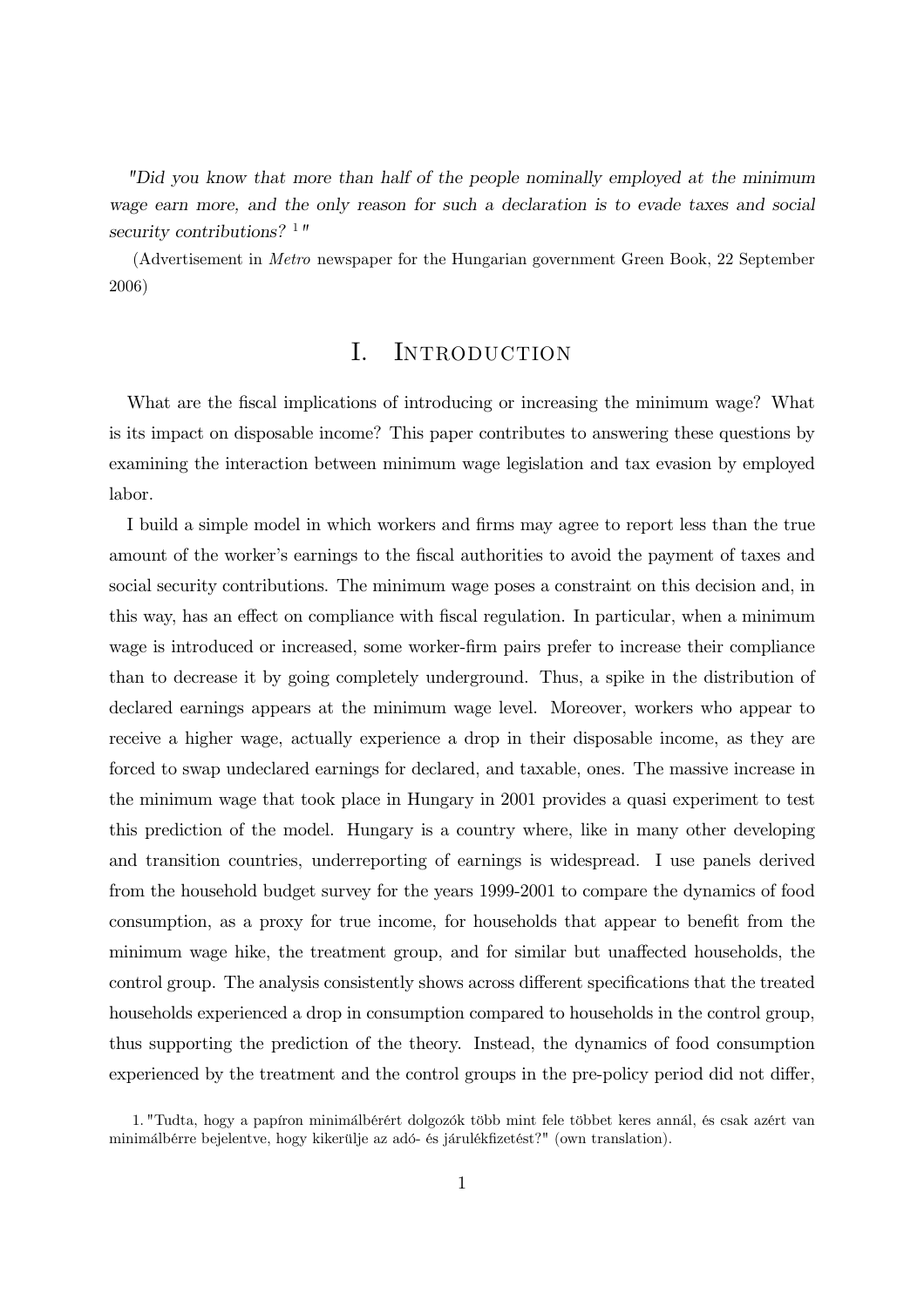thus validating the control group.

Undeclared work is a serious issue in many countries. It is difficult to obtain reliable data on its extension, but raw estimates indicate that the phenomenon is relevant, particularly in transition and developing countries. In a recent report by Eurostat (2007), based on a representative survey of individuals in the European Union,  $5\%$  of all dependent employees admitted having received all or part of their salary as envelope wages within the past 12 months. The country with the highest incidence is Romania, with a share of 23%, followed by Latvia, Bulgaria, Poland, and Lithuania, all with a double digit share, with Estonia and Hungary just below. In Russia, 8% of the employees reported that they received part of their income "under the table" (Petrova, 2005). The phenomenon is not limited to Central and Eastern European economies. OECD estimates a 30% shortfall in social security contributions due to undeclared work for Hungary, Mexico and South Korea, and a shortfall above 20% for Italy, Poland, Spain and Turkey (OECD, 2004a). In Turkey, firms belonging to the formal sector are estimated to underreport 28% of their wage bill and for around 50% of the employees enrolled in the Social Security Organization, the wages reported by employers are at the minimum insurable level (World Bank, 2006). According to the World Bank, "in Argentina, roughly 15 percent of workers receive pay partly on the books and partly off the books" (World Bank, 2007). A World Bank study on labor markets in Eastern Europe and the Former Soviet Union (World Bank, 2005) notices how in several countries in the region, "disproportionately high shares of workers cluster on declared wages at or just above the minimum wage (with evidence of additional undeclared incomes above the minimum), creating incentives to sustain a high minimum wage to sustain tax revenue" and calls for further research on this aspect of minimum wage policy. This is indeed the aim of this paper.

This work can be seen as integrating two strands of literature. The literature on the minimum wage is very rich and informs a lively policy debate, mainly focusing on the effects on employment<sup>2</sup>. Recently, several empirical studies have considered the impact of the minimum wage on other aspects than employment, like fringe benefits (Simon and Kaestner, 2004), prices (Lemos, forthcoming), profits (Draca et al., 2006), reservation wages (Falk et al., 2004). This paper highlights another aspect of minimum wage policy that has not been considered so far and shows how the minimum wage affects workers and firms

<sup>2.</sup> See Brown (1999) for a review.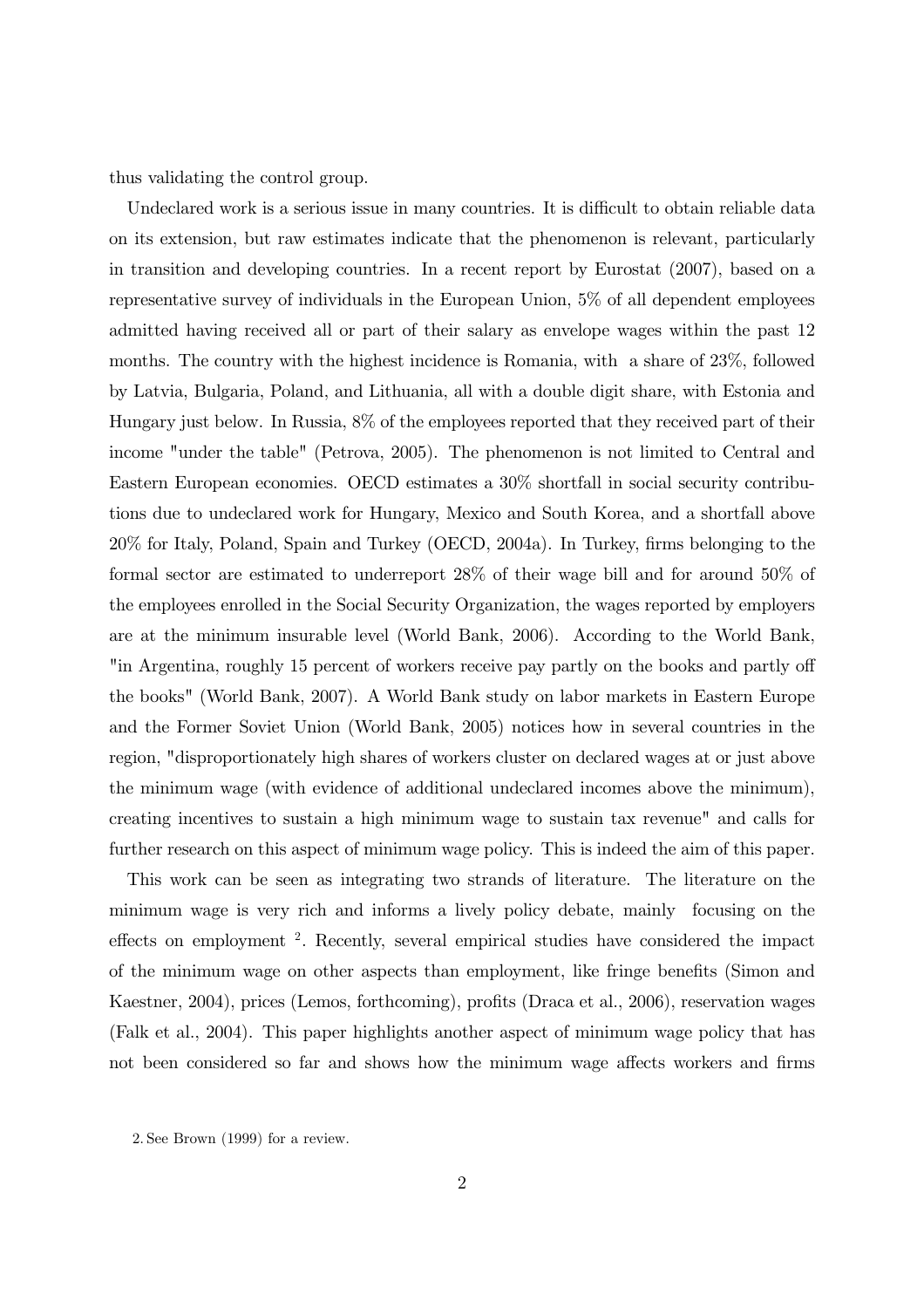through the "fiscal channel"<sup>3</sup>. The literature on minimum wage also deals extensively with its effects on the wage distribution. A spike at the minimum wage level has been observed in several instances (see, for instance, DiNardo et al., 1996, Dickens and Manning, 2004). Such a spike has been defined as a "puzzle" for several standard types of labor market models (Brown, 1999) and as an "anomalous finding from the standpoint of the standard model of the low wage labor market" (Card and Krueger, 1995, p. 152). Proposed rationalizations include reductions in non-wage compensation or increases in required effort to offset a binding minimum wage, flatter earnings profiles and adjustments in the amounts of hours worked. The model presented here proposes an alternative rationale for the observed spike in a perfect competition framework with perfect elasticity of substitution between labor types and, in related work (Tonin, 2007), I present some cross-country evidence suggesting that the mechanism analyzed here indeed contributes to shape the observed distribution of earnings in Europe.

The second strand of literature that this paper addresses deals with the theoretical and empirical study of tax evasion and the shadow economy<sup>4</sup>. The literature on tax evasion has mainly been focused on personal income tax and the compliance decision by an individual filling the tax declaration form. However, due to the tax withholding and information reporting systems present in many countries, this is not an accurate description for the case of employed labor. Indeed, the rate of non-compliance for wages and salaries at the stage of filling the tax declaration form is often negligible. For instance, Klepper and Nagin (1989) report a mere 0.1% of non-compliance for wages and salaries at this stage in the US, i.e. lower than for any other income category. Therefore, to study tax evasion by employed labor it is necessary to take the interaction between the employer and the employee into account<sup>5</sup>. Here I model the interaction by developing a novel and simple model of tax evasion based on the plausible assumption that tax authorities possess an imperfect detection technology. On the empirical side, this paper contributes to the methodology pioneered by Pissarides and

<sup>3.</sup> A related paper is McIntyre (2006), who uses Brazilian data and focuses on estimating the cost associated with evasion and finds, in line with the assumption in this paper, that there is no fixed cost of evading, while the marginal cost equals  $8.1\%$  of the distance from the legal requirement.

<sup>4.</sup> See Andreoni et al. (1998) or Slemrod and Yitzhaki (2002) for surveys on tax evasion and Schneider and Enste  $(2000)$  for a survey on the shadow economy.

<sup>5.</sup> The study of tax evasion by employed labor is of particular interest as the fiscal imposition on labor in the form of social security contributions (SSC) and personal income tax (PIT) represents the bulk of fiscal revenues in many countries, for instance labor taxes are the largest source of tax revenue in the EU-25. representing around half of total tax receipts (Eurostat, 2006).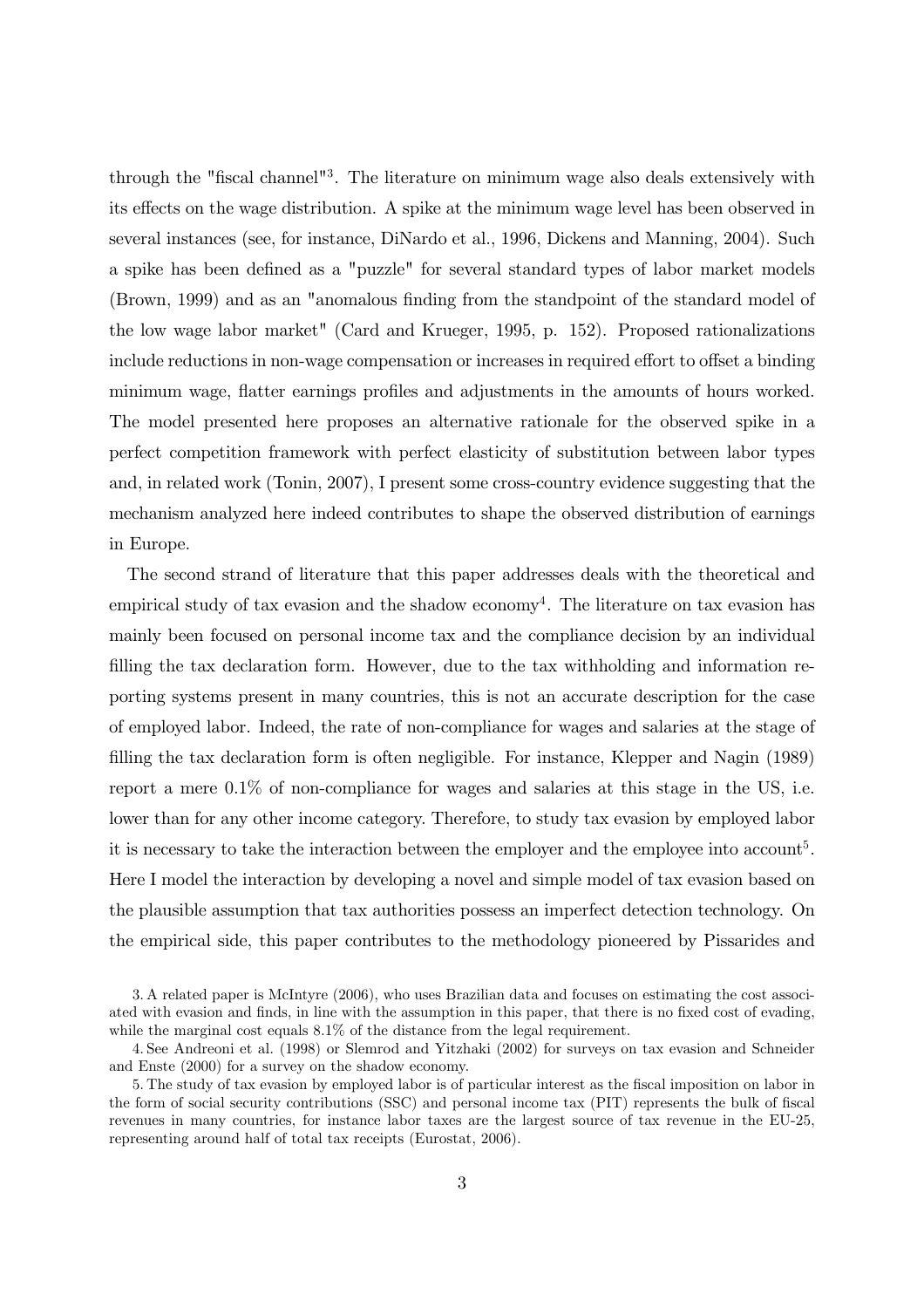Weber (1989) to study underreporting by using income and consumption data from household budget surveys. Pissarides and Weber (1989) study underreporting by self-employed in the UK by assuming expenditure on food to be correctly reported by all income groups, while income is correctly reported by employees, but underreported by the self-employed. Instead of food consumption, Feldman and Slemrod (2007) use charitable cash contributions in unaudited tax returns. They estimate the relationship between charitable contributions and reported income, depending on the source of income, and attribute to underreporting the fact that the propensity to make a contribution is higher out of self-employment income than out of wages and salaries. This methodology has also been used to study underreporting by private sector employees, using public sector employees as a control group assumed to correctly report income (Besim and Jenkins, 2005). However, Gorodnichenko and Sabirianova (2007) take the opposite view in their study on bribery in Ukraine. They use the large estimated sectorial gap in reported earnings between the public and the private sector and the absence of an expenditure gap to identify the size of unreported bribes to public officials. A weakness of the approach used in this literature is indeed the need to identify a group that is not evading. An advantage of the approach used in this paper is that it does not need to assume that a group truthfully reports income. The minimum wage hike represents a shock to the "underreporting technology" affecting some workers but not others and this variation is exploited to identify the impact of the minimum wage on underreporting. In their recent paper on tax evasion in Russia, Gorodnichenko, Martinez-Vazquez and Sabirianova (forthcoming) employ a similar methodology, looking at the impact of the flat tax reform of 2001.

The next section introduces the model. In section 3, the various effects of the minimum wage are explored. The following section tests the implication of the model for disposable income by using Hungarian microdata. The last section concludes.

### Π. THE MODEL WITHOUT MINIMUM WAGE

The size of the population is exogenously given and normalized to 1. Every individual is characterized by a productivity  $y_i$ , distributed in the population according to pdf  $g(y)$ and cdf  $G(y)$  on the support [y,  $\bar{y}$ ], where  $y \ge 0$ . The labor market is competitive, each firm employs one worker, there is no capital, and production is equal to labor input. Moreover,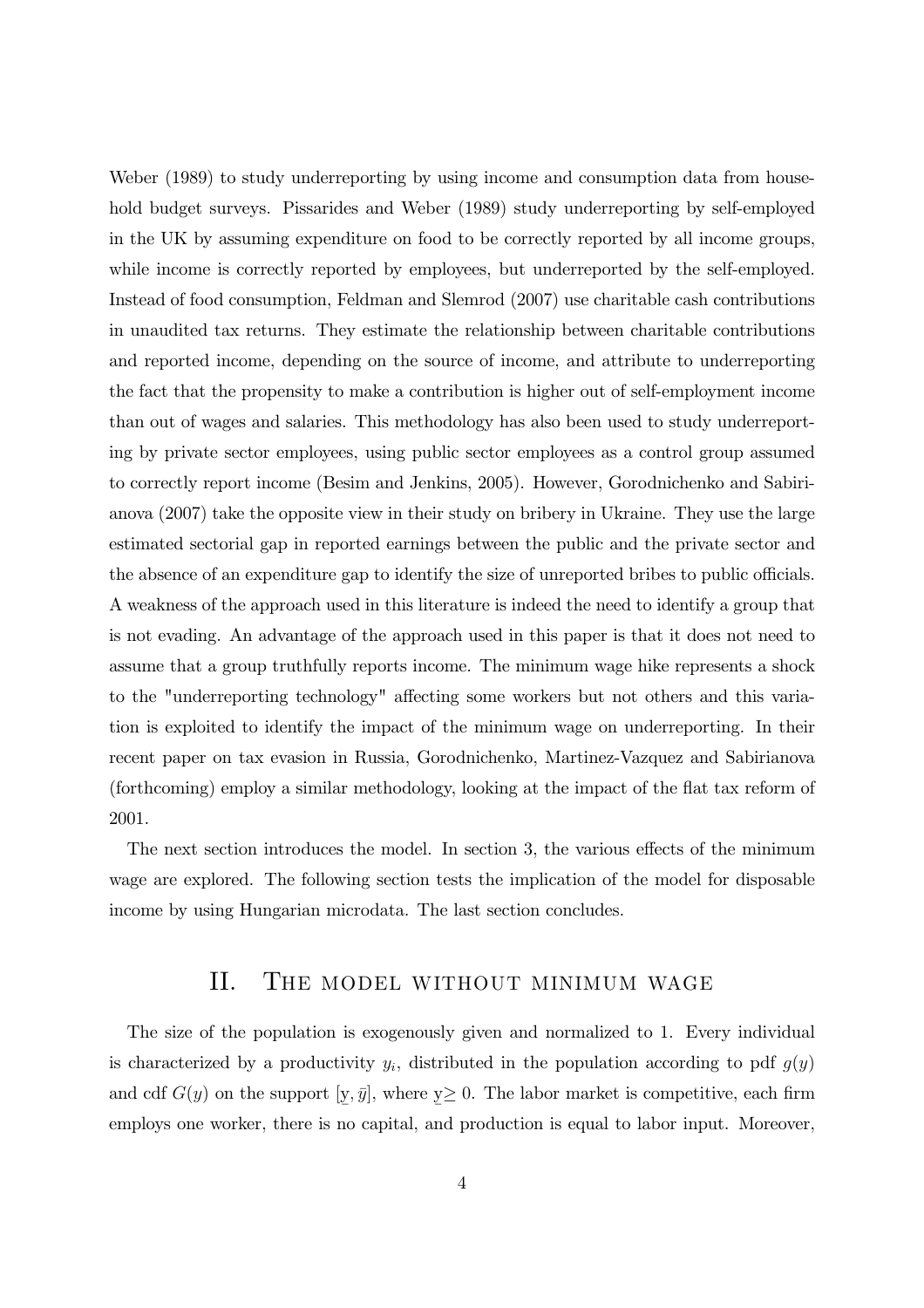there is free entry of firms, firms can observe workers' productivity, and workers can move from one firm to another at no cost.

Firms are risk-neutral and maximize expected profits. In an environment without tax evasion, profits for a firm employing a worker with productivity  $y_i$  are given by

$$
\pi_i = y_i - w_i,
$$

where  $w_i$  is the gross wage<sup>6</sup>. Firms have an obligation to withhold taxes and social security contributions and transfer them to the fiscal authorities. Taxation is at the proportional rate  $t \in (0,1)$ . Workers are risk-averse, their (indirect) utility is an increasing function of net income, given by

$$
I_i = w_i(1-t).
$$

The wedge between the gross wage paid by the firm and the net wage received by the worker,  $tw_i$ , is paid to the fiscal authorities. Free entry of firms implies that in equilibrium, the expected profits are zero which, in turn, in the full compliance case implies that a worker with productivity  $y_i$  would receive a gross wage  $y_i$ , from which the firm would deduct taxes  $ty_i$ , thereby leaving the worker a net wage  $(1-t)y_i$ .

In this economy, however, it is possible to evade taxes and social security contributions by not reporting part or all of the worker's earnings to the authorities. A firm employing a worker with productivity  $y_i$  must therefore decide how much of the worker's production to declare to the tax authorities,  $x_i$ , and how much to conceal,  $y_i - x_i$ . If  $x_i = y_i$ , the firm is fully compliant with the regulations. If  $x_i = 0$ , the full product is hidden from the authorities and the firm-worker pair operates completely in the black economy. If  $x_i \in (0, y_i)$ , there is underreporting. A worker-firm pair can thus operate in the formal economy, by declaring a strictly positive income, or be completely in the black market, by declaring nothing. A worker can also decide to be inactive. In this case, income is normalized to 0.

Tax authorities may inspect firms to find out whether they comply with fiscal regulation. We assume there to be an exogenously given probability of an audit being performed  $\gamma \in$  $[0, 1]$ . Fines proportional to the amount of evasion are imposed on firms in case tax evasion is detected and, given the assumption of risk-neutral firms and risk-averse workers, there is no

<sup>6.</sup> No distinction is made between labour cost and gross wage and the two concepts are equivalent in the model.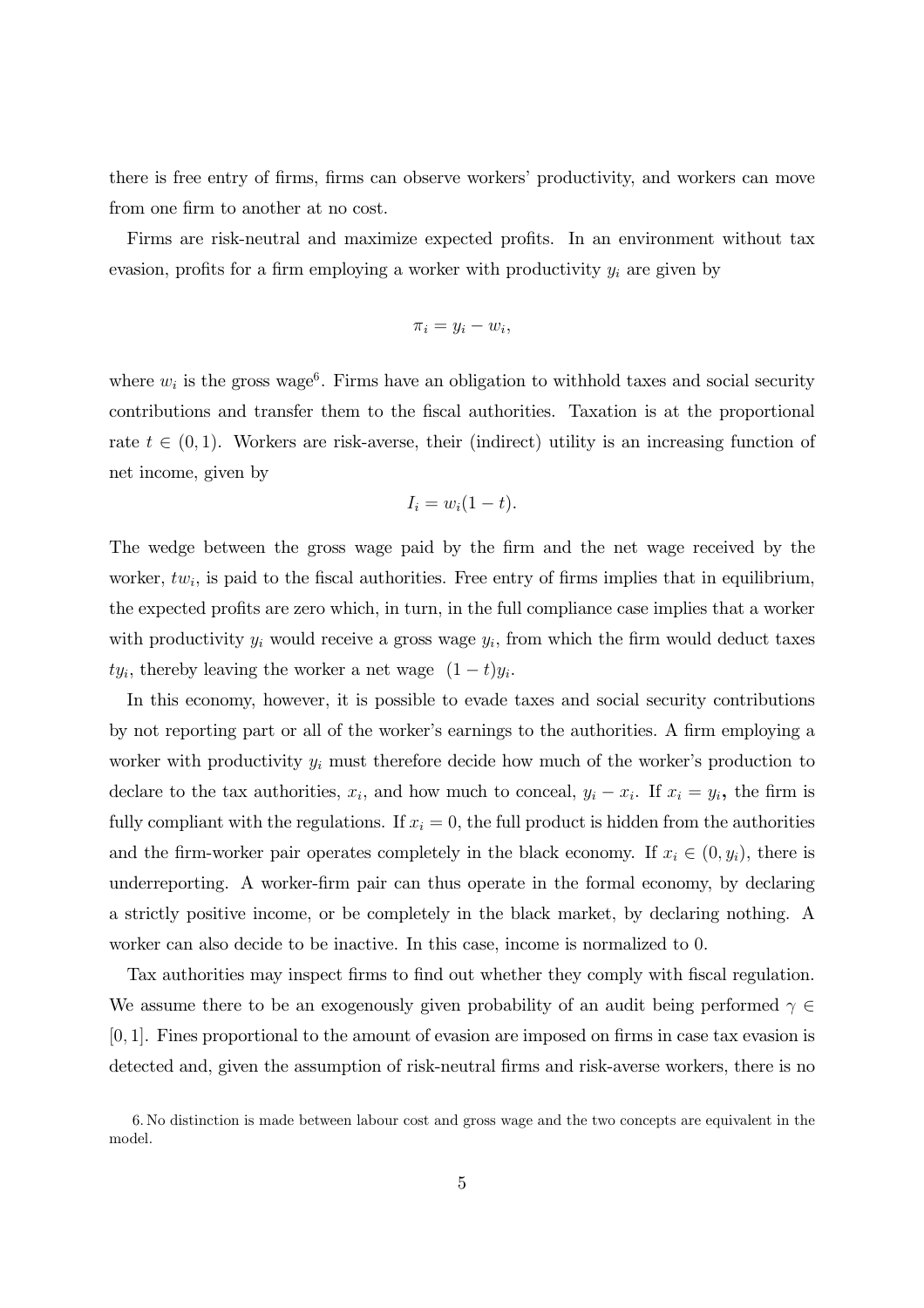incentive for workers and firms to negotiate a different risk-sharing arrangement. However, the fact that an audit is performed does not imply that the authority with certainty discovers the true tax liability. Instead, it may find evidence to impute an income  $\hat{y}_i \in [0, y_i]$ , where  $y_i$  is the true product. Imperfect detection is a plausible assumption and is supported by empirical evidence. For instance, Feinstein (1991) estimates that IRS examiners on average managed to detect only half of the tax evasion in the forms they audited<sup>7</sup>, while Erard (1997) rejects the hypothesis of perfect detection in his empirical investigation based on the TCMP (Taxpayer Compliance Measurement Program).

I assume that  $\hat{y}_i$  is distributed over the support  $[0, y_i]^8$  according to pdf  $h(\cdot)$  and cdf  $H(\cdot)$ , so that  $H(0) = 0$  and  $H(y_i) = 1$ , and  $H(\cdot)$  does not depend on  $x_i$ . To simplify the discussion, I assume that  $h(\cdot) > 0$  within the support, so that  $H(\cdot)$  is invertible within  $[0, y_i]$ .

Given a declaration of  $x_i$  and collected evidence of a true tax liability of  $\hat{y}_i$ , the tax authority imposes on the firm, in case  $\hat{y}_i > x_i$ , the payment of  $\theta t (\hat{y}_i - x_i)$ , consisting of taxes plus an additional fine proportional to the assessed tax evasion, thus  $\theta > 1$ . In case  $\hat{y}_i \leq x_i$ , the tax authority cannot prove any tax evasion, so no fine is imposed<sup>9</sup>. Given a true product  $y_i$  and a reported one  $x_i \in [0, y_i]$ , the expected fine in case of auditing,  $f_i$ , is

(1) 
$$
f_i = t\theta \int\limits_{x_i}^{y_i} (\hat{y}_i - x_i) h(\hat{y}_i) d\hat{y}.
$$

Below, I determine the equilibrium wage and evasion. For convenience, subscripts are suppressed where not necessary.

<sup>7.</sup> An IRS study found that for every dollar of underreported income detected by examiners without the aid of third-party information documents, another \$2.28 went undetected (cited in Feldman and Slemrod,  $2007$ ).

<sup>8.</sup> The assumption is that the tax authority cannot assess and upheld in court a tax liability higher than the true one. To extend the model to situations where this may not be the case, due for instance to ambiguity in the tax code, would be straightforward.

<sup>9.</sup> An equivalent narrative is that in an audit, the tax authority may find no evidence at all of tax evasion with probability  $H(x_i)$ , which is increasing as the tax liability declared to the authorities increases. Conditional on detection taking place, the density for any given level of income  $\hat{y}_i \in [x_i, y_i]$  being discovered is given by  $h(\hat{y}_i) / [1 - H(x_i)].$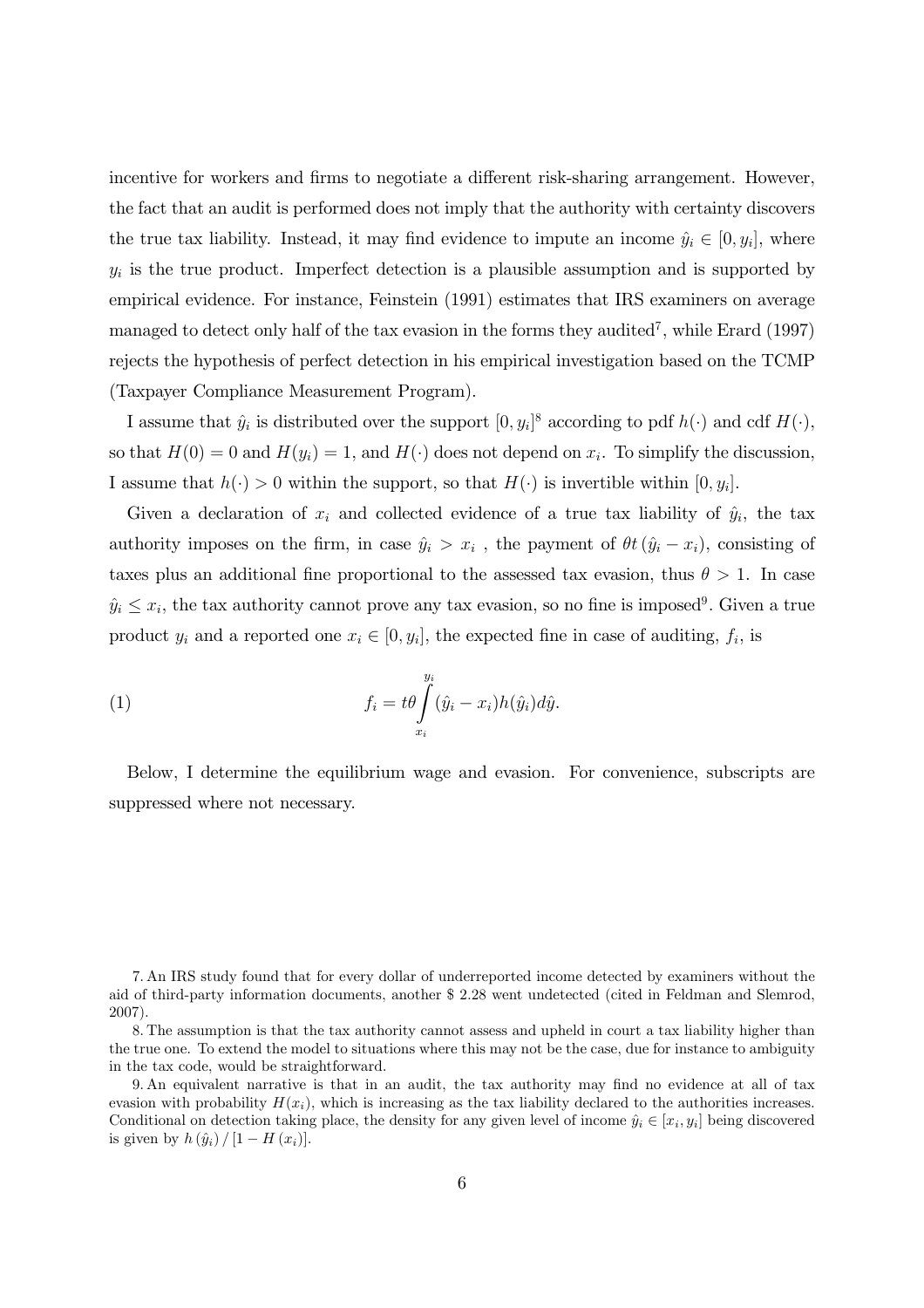#### $II.A.$ Equilibrium without minimum wage

For a firm employing a worker with productivity  $y$ , declaring  $x$ , and paying a gross wage w, the possible realizations of profits are given by  $10^{10}$ 

$$
\pi = \begin{cases} y - w & \text{with probability } 1 - \gamma \\ y - w - f & \text{with probability } \gamma \end{cases}.
$$

where  $f$ , the expected fine in case an audit is conducted, is given by  $(1)$ . Therefore, the expected profits for the firm are

$$
(2) \tE(\pi) = y - w - \gamma f.
$$

Income I for a worker employed in a firm paying a gross wage  $w$  and declaring to the fiscal authorities  $x$  is given by

$$
(3) \tI = w - tx.
$$

This expression captures the fact that taxes and social security contributions are deducted from the worker's declared gross wage  $x$ , not from his true gross wage,  $w$ . As income is nonstochastic, income maximization corresponds to utility maximization, given the assumption that (indirect) utility only depends on net income.

The firm and the worker agree to choose  $x$  so as to maximize the expected total surplus available to them, equivalent to the product minus total expected payments to fiscal authorities, represented by taxes and social security contributions paid on the declared wage and expected fines. Therefore, the optimal declaration is

(4) 
$$
x^* \quad s.t. \quad \max_{x \in [0,y]} y - \gamma f - tx.
$$

After substituting  $(1)$  into  $(4)$ , the first-order condition is

$$
H(x^*) = 1 - \frac{1}{\gamma \theta} \Longleftrightarrow x^* = H^{-1} \left( 1 - \frac{1}{\gamma \theta} \right).
$$

<sup>10.</sup> Actually, when an audit is performed, possible realizations of profits are a continuum, due to the stochastic nature of the fine. For expositional convenience, the expected value of the fine is considered.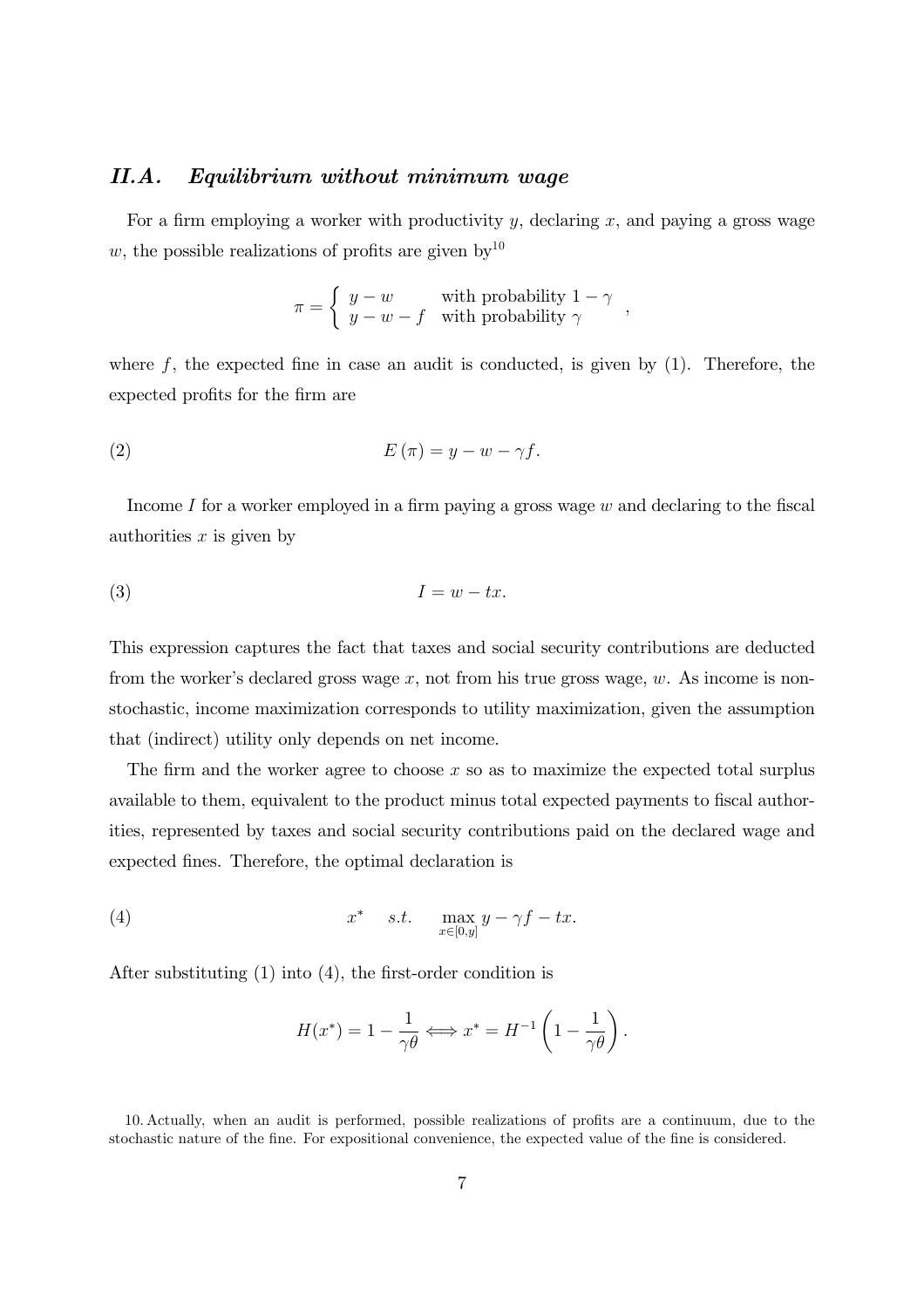The second-order condition,  $-t\gamma\theta h(x) < 0$ , is always satisfied. The boundary condition  $x \leq y$  is always satisfied. Notice that full compliance (i.e.  $x = y$ ) does not take place unless  $\gamma \theta \to +\infty$ . The condition  $x \ge 0$  implies that full evasion will take place, i.e.  $x = 0$ , when enforcement is very weak, i.e.  $\gamma \theta \leq 1$ . To simplify the notation, the two enforcement parameters are summarized by  $\alpha \equiv 1/(\gamma \theta)$ . To summarize, the solution to the reporting problem without minimum wage is given by

(5) 
$$
x^* = \begin{cases} H^{-1}(1-\alpha) & \text{if } \alpha < 1\\ 0 & \text{if } \alpha \ge 1 \end{cases}
$$

As  $\partial \alpha/\partial \gamma < 0$  and  $\partial \alpha/\partial \theta < 0$ , in an interior solution, the fraction of production that is evaded decreases as enforcement improves.

The equilibrium fine,  $f^*$ , is given by substituting (5) into (1). Substituting this into (2) and considering the free entry condition, we get the equilibrium gross wage,  $w^* = y - \gamma f^*$ , that substituted into  $(3)$  gives the equilibrium net income

$$
(6) \tI^* = y - \gamma f^* - tx^*.
$$

To obtain a closed form solution, from now on I will assume  $h(\cdot)$  to be uniform in the support [0, y], i.e.  $\hat{y}_i \thicksim U_{[0,y_i]}.$  The expression for the expected fine becomes  $^{11}$ 

(7) 
$$
\gamma f = \gamma t \theta (y - x)^2 / (2y).
$$

Thus, the cost of evasion is quadratic in the amount of evasion,  $y - x$ , as assumed, for instance, in Marion and Muehlegger  $(2008)$ . The optimal reporting behavior given by  $(5)$ becomes

(8) 
$$
x^* = \begin{cases} (1 - \alpha) y & \text{if } \alpha < 1 \\ 0 & \text{if } \alpha \ge 1 \end{cases}
$$

Thus, the model implies that, irrespective of the specific level of productivity, a constant fraction of the true tax liability is revealed to the fiscal authorities. Using (7), the expected

<sup>11.</sup> In Tonin (2007) I present an alternative setting for imperfect detection in which the tax authority devotes an amount of "auditing resources" to every taxpayer. This gives rise to an equivalent expression for the expected fine. I also show that the mechanism presented in this paper is robust to the case of the probability of an audit being conditioned on declared income.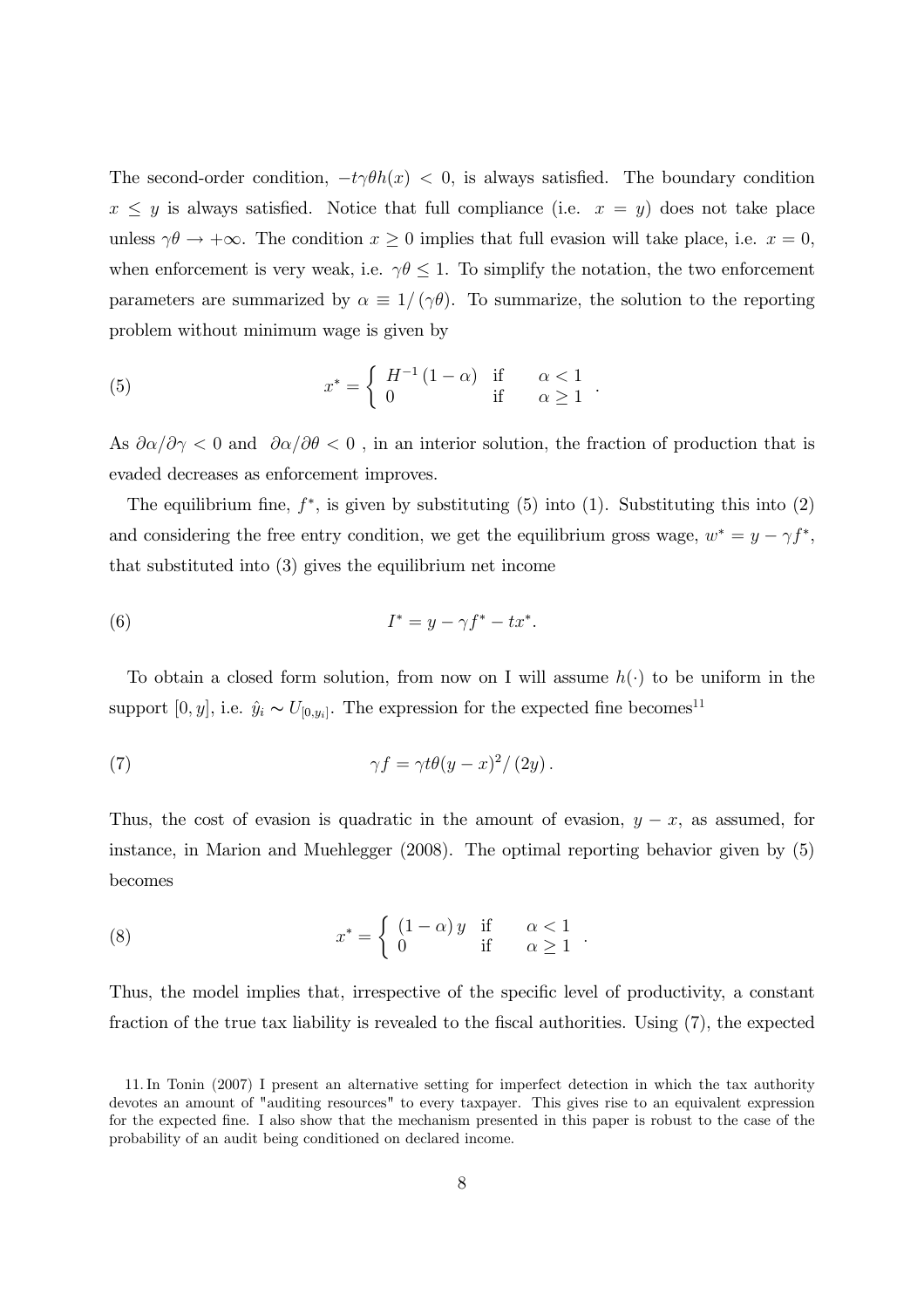fine is given in equilibrium by

(9) 
$$
\gamma f^* = \begin{cases} y t \alpha/2 & \text{if } \alpha < 1 \\ yt/(2\alpha) & \text{if } \alpha \ge 1 \end{cases}
$$

and thus, substituting  $(8)$  and  $(9)$  into  $(6)$ , I get the worker's equilibrium net income

(10) 
$$
I^* = \begin{cases} y(1-t) + \alpha y t/2 & \text{if } \alpha < 1\\ y[1-t/(2\alpha)] & \text{if } \alpha \ge 1 \end{cases}
$$

Given the detection technology, the expected fraction of unreported tax liability,  $y - x^*$ , that is discovered in case of auditing is

(11) 
$$
\int_{x}^{y} (\hat{y} - x^*) h(\hat{y}) d\hat{y} / (y - x^*) = \alpha/2,
$$

i.e. a fraction corresponding to half the ratio of evaded income over true product. Thus, it is relatively easy to get away with tax-evasion. For example, in an economy where 30% of the income is concealed, only 15% of the evasion is, on average, detected in case of auditing.

### HI. EFFECTS OF THE MINIMUM WAGE

In this section, I study what are the effects of introducing a minimum monthly wage  $\varpi$ , with universal coverage, in the economy described in the previous section. Workers cannot be legally employed at a wage below the minimum, in the sense that their reported gross wage cannot be below the minimum. The assumption in the model is that the minimum wage is fixed on a monthly basis for full-time work and that no alternative working-time arrangements are available. This is a good approximation of the Hungarian case, on which I conduct the empirical analysis<sup>12</sup>. Moreover, in Tonin (2007), the model is extended to the case where the minimum wage is fixed on an hourly basis, labor supply can vary across

<sup>12.</sup> In 2001-2000 part-timers accounted for only 3.6% of all employees. See section IV. for further details on Hungary. According to Eurostat data from LFS, the share of part-timers in Central and Eastern European countries is generally low, at around 7% of the employees. Notice that according to the OECD "To counter this funder-declaring earnings per employee, the tax authorities may appeal to employment regulations such as the minimum wage and restrictions on part-time and temporary work. This issue helps explain why countries with a large informal economy maintain de facto strict employment regulations, even though these regulations are seen by many analysts as a prime cause of informality." (OECD, 2004, page 227, italics added).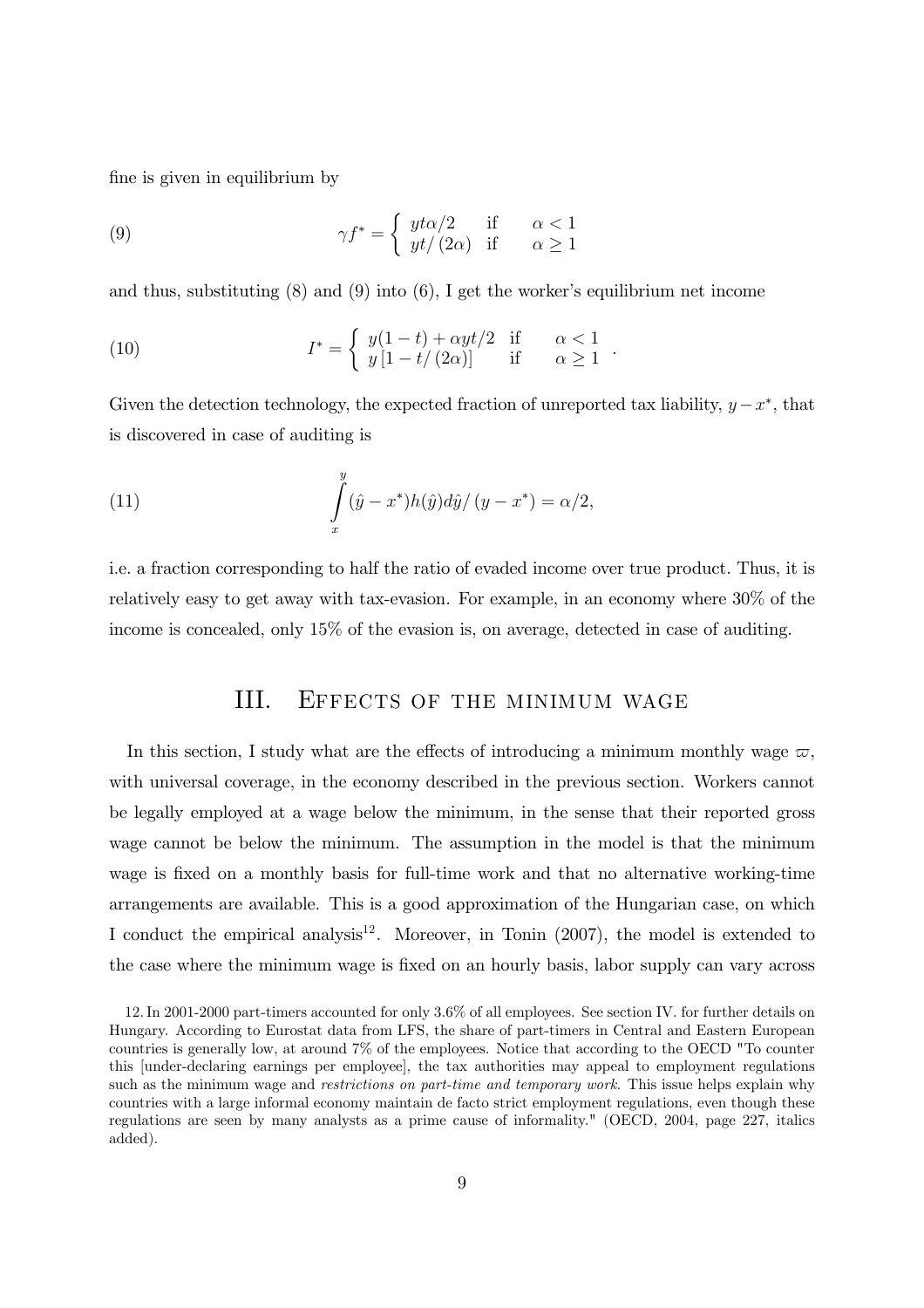workers and underreporting can involve both hours of work and hourly wage. The results remain qualitatively unchanged. In the following, I focus on the case with partial evasion, i.e.  $\alpha \in (0,1)^{13}$ .

#### III.A. Effects on the distribution

With the introduction of a minimum wage,  $(4)$  becomes

$$
x^* \quad s.t. \quad \max_{x \in \{0\} \cup [\varpi, y]} \quad y - \gamma f - tx.
$$

The only difference is in the choice set which shrinks from  $[0, y]$  to  $\{0\} \cup [\varpi, y]$ . The introduction of the minimum wage divides worker-firm pairs into three categories:

- 1. High productivity:  $y_i > \varpi/(1-\alpha)$
- 2. Intermediate productivity:  $\varpi \leq y_i \leq \varpi/(1-\alpha)$
- 3. Low productivity:  $y_i < \varpi$ .

Worker-firm pairs characterized by high productivity would have declared more than the minimum wage anyway, so they are unaffected by it. The minimum wage is instead a binding constraint for worker-firm pairs that would have declared less in its absence. I first analyze the case of low-productivity workers.

**Low productivity** A worker with productivity below the minimum wage,  $y_i < \varpi$ , can only work in the black market or be inactive. The possibility of a worker paying back part of his wage to the firm is thus excluded. The main results are qualitatively unaffected by this modelling choice. From  $(10)$ , I get income in case of work in the black market, i.e. full evasion,

$$
I_{bm} \equiv y_i \left[1 - t/(2\alpha)\right].
$$

13. For this to be the case, I need  $\gamma \theta > 1$ . By assumption  $\theta > 1$ , but  $\gamma$ , the probability of being subject to an audit, may be low, so this condition may seem restrictive. Notice, however, that in this model, an audit is extremely ineffective. As already mentioned if, for instance, 30% of income is evaded, only 15% of evaded income is, on average, discovered during an audit. Thus, instead of a full-fledged investigation, an audit should in the present set-up rather be interpreted as a routine check by the fiscal authorities, thus occurring much more frequently than a thorough inquiry.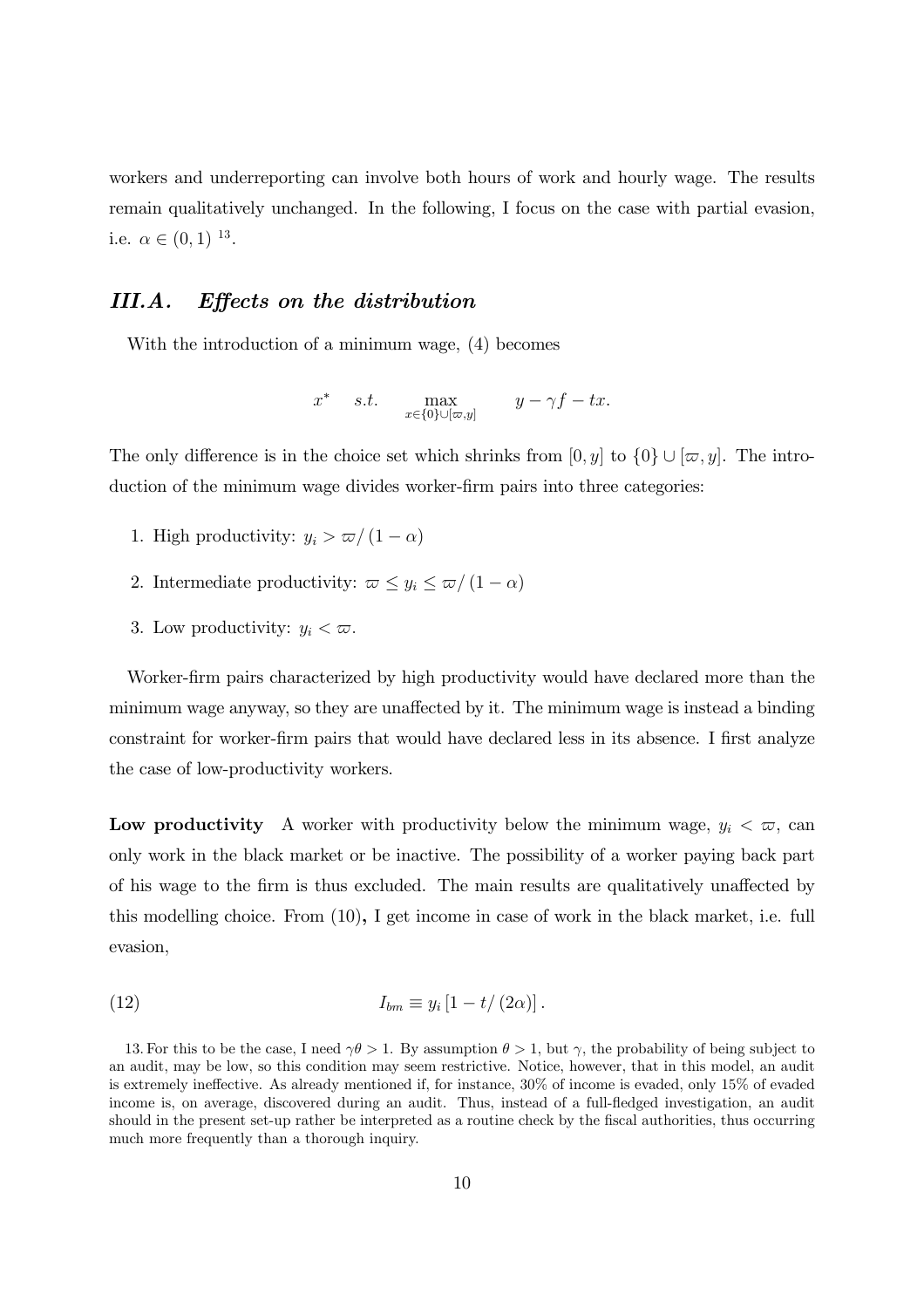Income in case of inactivity is assumed to be 0. The labor market status is chosen by comparing income in the two cases, giving the following condition

$$
I_{bm} > 0 \Leftrightarrow \alpha > t/2
$$

Then, if  $\alpha > t/2$ , workers with productivity below the minimum wage work in the black market, otherwise they withdraw from the labor market. Thus, the prediction is that, for a given tax rate, in economies where enforcement is quite effective, i.e.  $\alpha$  is low, the minimum wage pushes workers into inactivity and therefore, it has a negative impact on efficiency, as productive labor remains idle. Instead, in economies where enforcement is not very effective, the minimum wage has no negative impact on efficiency as workers continue to produce in the black market. Naturally, this is true as far as going completely underground does not entail a drop in productivity.

**Intermediate productivity** The possibility of declaring the minimum wage and thus, participating in the formal labor market, is available for worker-firm pairs whose optimal declaration in case of no minimum wage regulation is less than  $\varpi$ , but with a productivity above  $\varpi$ , i.e.

(13) 
$$
(1 - \alpha)y_i \leq \omega \leq y_i \Leftrightarrow \omega \leq y_i \leq \omega/(1 - \alpha).
$$

Income in case of declaring  $\varpi$  is given by substituting  $x = \varpi$  in (7) and (6)

(14) 
$$
I_{mw} \equiv y_i(1-t) + (y_i - \varpi)t - t (y_i - \varpi)^2/(2\alpha y_i).
$$

Declaring a wage higher than the minimum is never optimal for this group. Moreover, as  $I_{mw} > 0$  for productivities satisfying (13), these workers will never go into inactivity. The choice is thus between declaring the minimum wage or working in the black market and declaring 0. The comparison between income in case of declaring the minimum wage and income in the black market as given by  $(12)$  gives the following condition

(15) 
$$
I_{mw} \ge I_{bm} \Leftrightarrow y_i \ge \varpi / [2(1-\alpha)] \equiv y_{mw}.
$$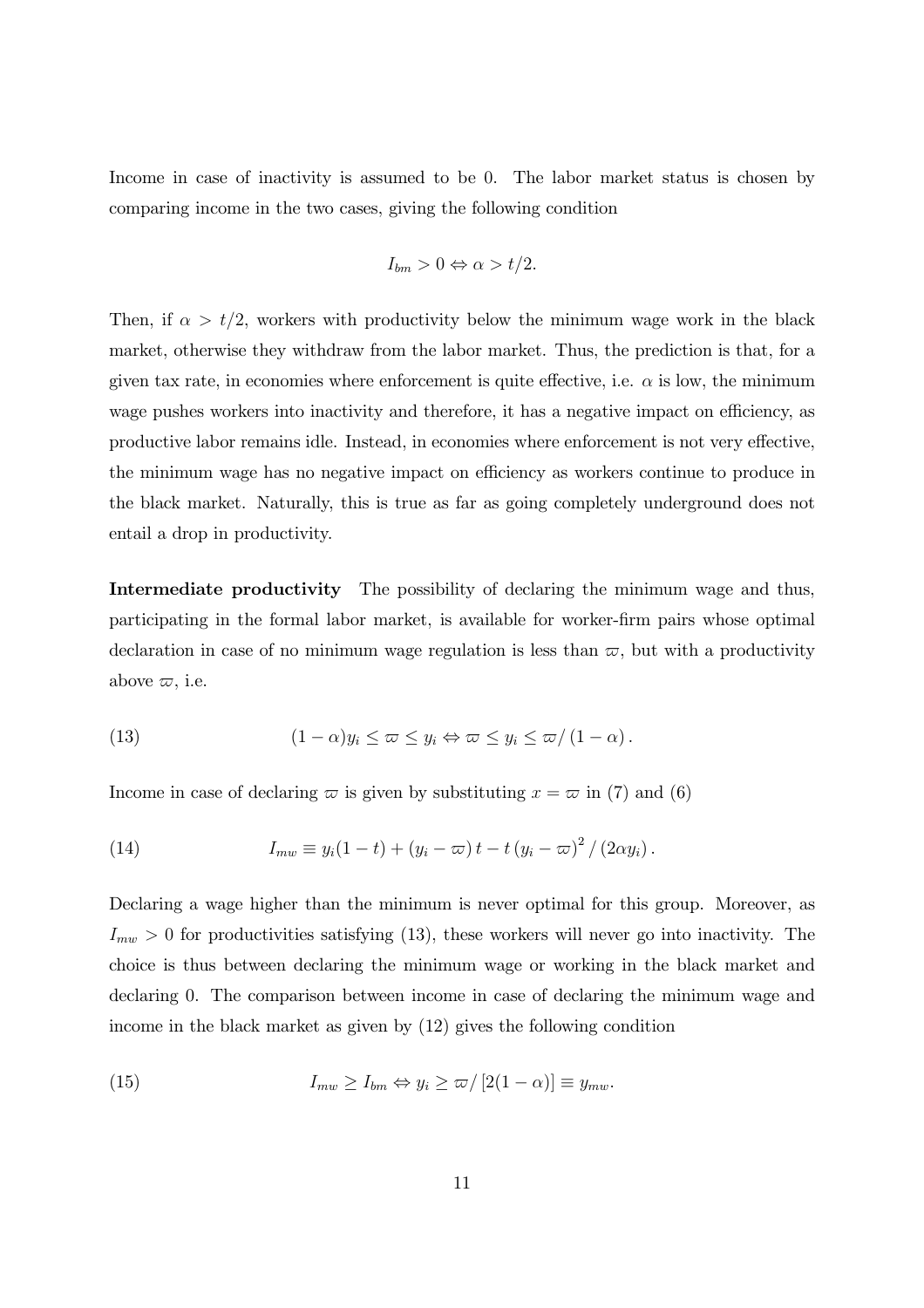As the choice between employment at the minimum wage and employment in the black market is only relevant for workers satisfying (13) to determine the behavior once a minimum wage is introduced, it is necessary to position  $y_{mw}$  in the interval  $[\varpi, \varpi/(1-\alpha)]$ . The threshold  $y_{mw}$  is greater than the minimum wage if and only if  $\alpha > 1/2$ , while it is always the case that  $y_{mw} < \pi/(1-\alpha)$ . Thus, if the degree of underreporting is high, i.e.  $\alpha > 1/2$ , the threshold  $y_{mw}$  is internal to the interval defined by condition (13). This implies that some of the workers affected by the minimum wage and with a productivity higher than the minimum wage prefer to decrease evasion and declare the minimum, while others prefer to go into the black market. If the degree of underreporting is instead low, i.e.  $\alpha \leq 1/2$ , all workers affected by the minimum wage and with a productivity higher than the minimum wage prefer to increase compliance and declare the minimum.

The results are summarized in the below proposition.

**Proposition 1** The introduction of the minimum wage in an economy with underreporting of earnings induces some workers to increase compliance by increasing declared earnings to the minimum wage level. Workers with a high productivity are unaffected. Workers with a productivity below the minimum wage work in the black market if enforcement is not too effective, otherwise they withdraw from the labor force.

The distribution of declared earnings  $x$  before the introduction of the minimum wage is given by

$$
g_x(x) = \begin{cases} g\left(\frac{x}{1-\alpha}\right) & \text{if } y(1-\alpha) < x < \bar{y}(1-\alpha) \\ 0 & \text{otherwise} \end{cases}
$$

 $\overline{\phantom{a}}$ 

where  $q(\cdot)$  is the pdf of the productivity distribution. After the introduction of the minimum wage, the distribution of declared earnings is given by

$$
g_{mw}(x) = \begin{cases} \int_{\mathcal{Y}}^{\infty} \max\left\{\frac{1}{2(1-\alpha)}, 1\right\} g(y) dy & \text{if } x = 0\\ \int_{\infty}^{\frac{\varpi}{1-\alpha}} \int_{\infty}^{\frac{1}{1-\alpha}} \max\left\{\frac{1}{2(1-\alpha)}, 1\right\} g(y) dy & \text{if } x = \varpi\\ g\left(\frac{x}{1-\alpha}\right) & \text{if } \varpi < x \leq \bar{y}(1-\alpha)\\ 0 & \text{otherwise.} \end{cases}
$$

Thus, a "smooth" distribution of productivity is associated with a "smooth" distribution of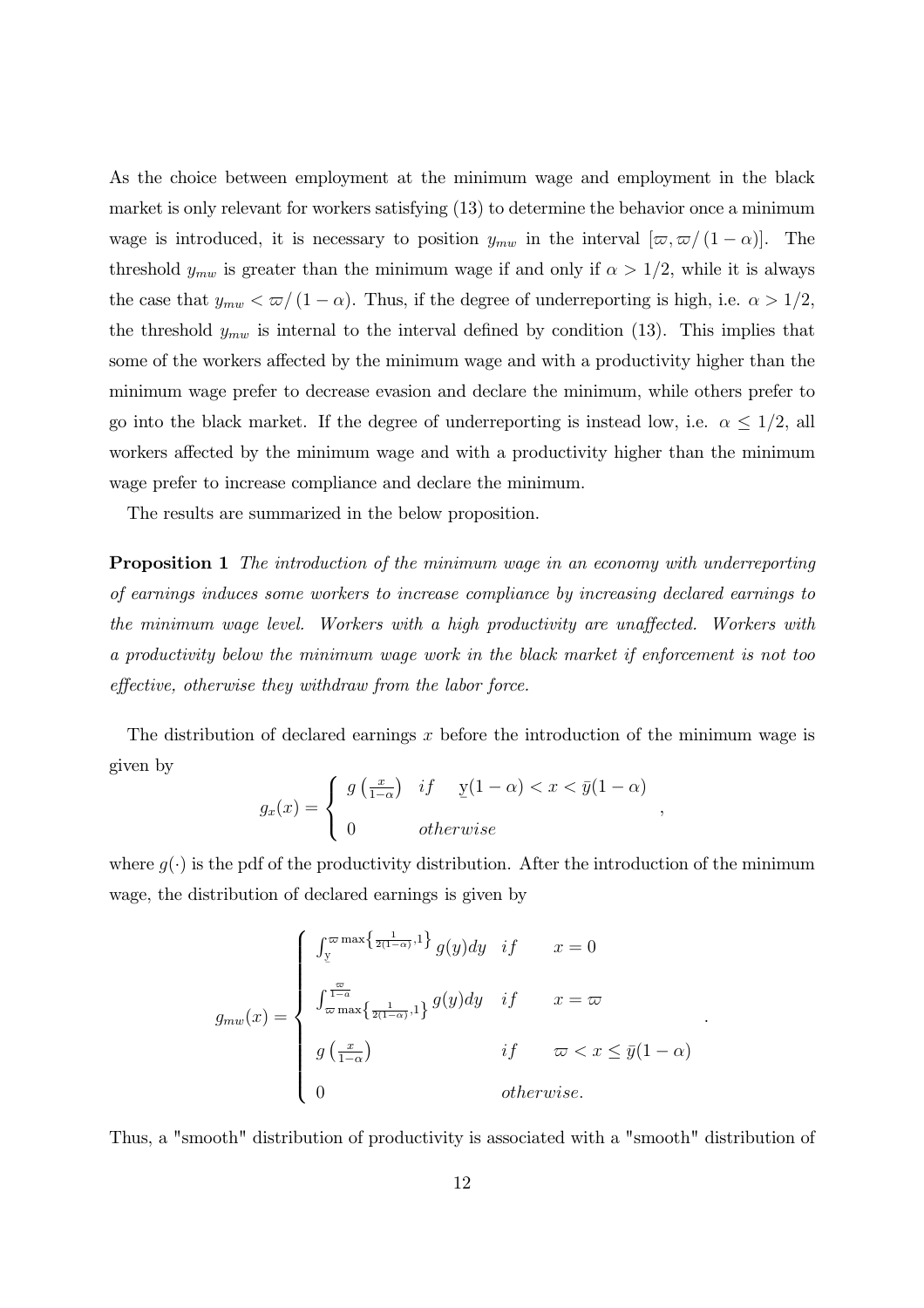### FIGURE I: DECLARED INCOME



declared earnings without a minimum wage. However, with the introduction of the minimum wage, two spikes appear at the minimum wage level and at zero. Thus, I can state the following:

**Proposition 2** In a perfectly competitive labor market with underreporting of earnings, a spike at the minimum wage level appears in the distribution of declared earnings.

Figure I depicts declared income as a function of productivity with and without the minimum wage. Declared income when there is no tax evasion is also plotted as a reference.

### III.B. **Fiscal effects**

The minimum wage divides worker-firm pairs into three categories: those declaring nothing, those declaring the minimum wage and the unaffected, i.e. those declaring more than the minimum. Here, I first determine payments to fiscal authorities for each category. Then, I use the above analysis of the distribution of declared earnings to find out the effects of the minimum wage on fiscal revenues.

**Payments to fiscal authorities** Total payments,  $P$ , to fiscal authorities include taxes,  $T$ , and expected fines,  $F$ . For worker-firm pairs not affected by the minimum wage, taxes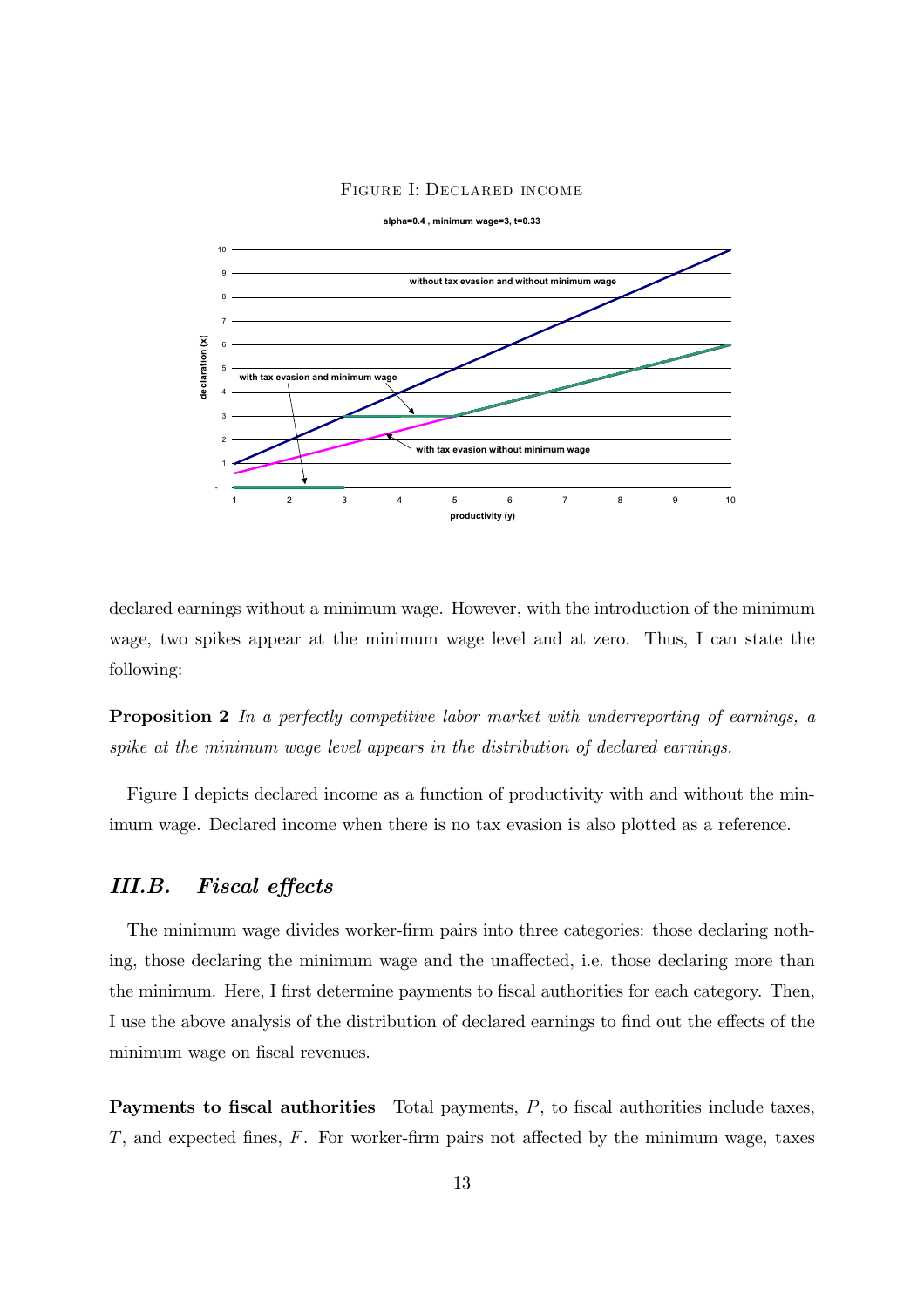are  $T_1 = yt(1 - \alpha)$ , while expected fines are  $F_1 = yt\alpha/2$ , giving a total payment of

$$
P_1 = (1 - \alpha/2)ty.
$$

Underreporting gives worker-firm pairs with a relatively high productivity the opportunity to reduce the "effective"<sup>14</sup> tax rate by a factor  $\alpha/2$ . For worker-firm pairs declaring the minimum wage, taxes are  $T_2 = t\varpi$ , expected fines are fiscal payments are  $F_2 = t(y \varpi$ <sup>2</sup>/(2 $\alpha$ y), giving a total payment of

$$
P_2 = t\varpi + t(y - \varpi)^2 / (2\alpha y).
$$

The remaining category is represented by worker-firm pairs that are either in the black economy (when  $\alpha \geq t/2$ ) or do not participate in the labor market (when  $\alpha < t/2$ ). For workers in the black market, fines are the only type of payment, so that

$$
P_3 = F_3 = ty/(2\alpha)
$$

Workers who withdraw from the labor market do not contribute to the public finances. Notice that  $P_3/y \ge P_2/y \ge P_1/y$  in the relevant intervals<sup>15</sup>. Expected payments as a portion of income are highest for worker-firm pairs in the black economy and lowest for worker-firm pairs not affected by the minimum wage. Thus, considering expected total payments, it is possible to state the following:

**Proposition 3** The interaction of minimum wage and underreporting transforms a nominally neutral tax system into a regressive one.

The intuition behind this result is simple: worker-firm pairs try to minimize the share of the product paid to fiscal authorities. The minimum wage is not a binding constraint for high productivity workers who manage to reduce the "effective" tax rate. For instance, if  $\alpha = 40\%$ , the "effective" tax rate for these workers is 80% of t. For workers with intermediate

<sup>14.</sup> In the sense of total expected payments to fiscal authorities, including fines, over total product, i.e.  $P/y$ .

<sup>15.</sup> In particular,  $P_2/y \ge P_1/y \quad \forall y, P_3/y \ge P_1/y \quad \forall y, P_3/y \ge P_2/y \Leftrightarrow y \ge \varpi/[2(1-\alpha)]$ . As only workers with productivity  $y_i \ge \varpi \max\{1, 1/[2(1-\alpha)]\}$  will declare the minimum wage,  $P_3/y \ge P_2/y$  for the relevant interval.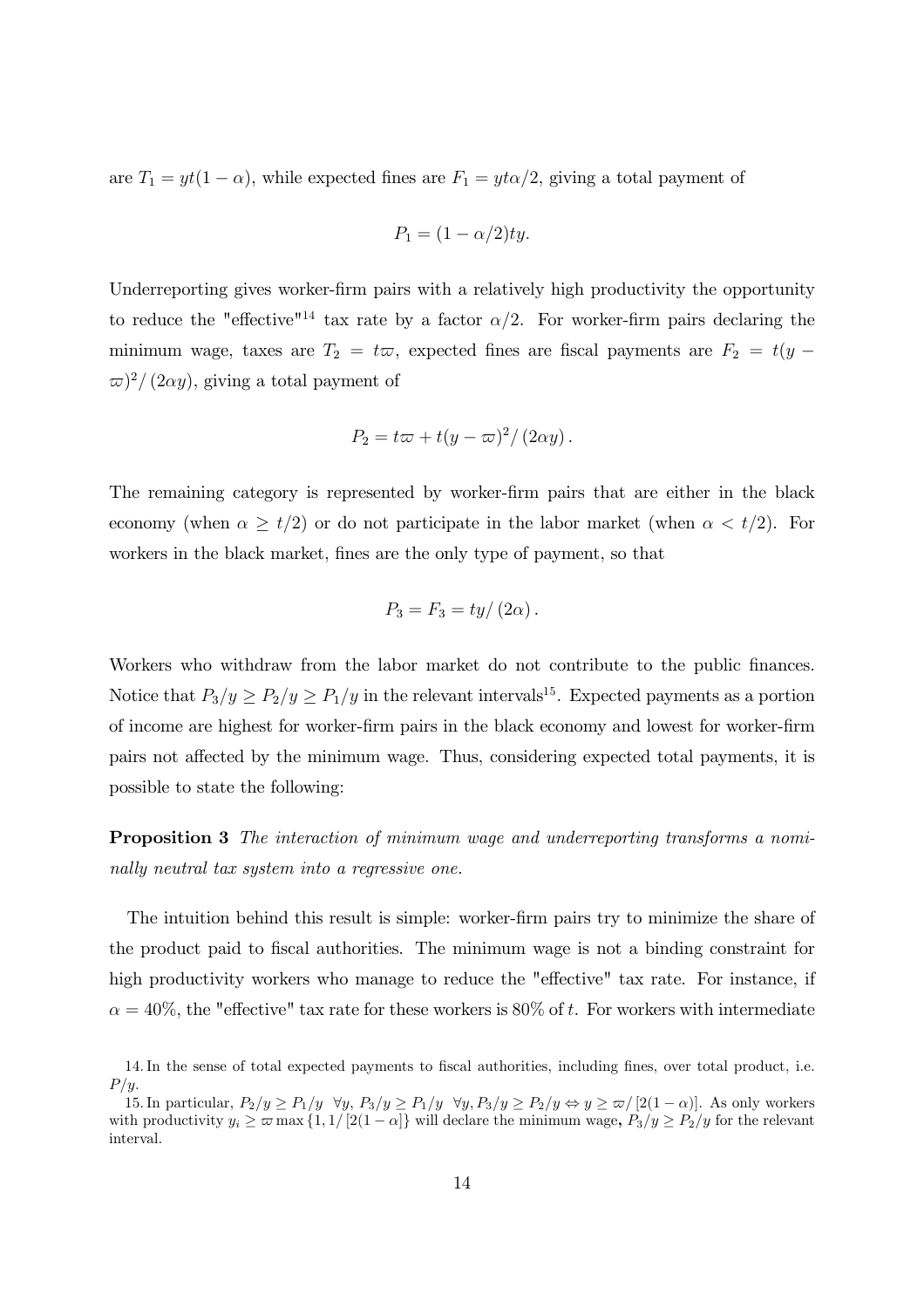### FIGURE II: EFFECTIVE TAX RATE



productivity, the minimum wage is binding. Thus, they are less "successful" in minimizing their "effective" tax rate, even if they still manage to reduce it below  $t$ . Low productivity workers are even more constrained, as their only choice is to work in the black market or withdraw from the labor market, and they may end up facing an "effective" tax rate above t. With  $\alpha = 40\%$ , for instance, the "effective" tax rate for these workers is indeed 125% of t. Figure II shows the effective tax rate as a function of productivity.

Effects of the minimum wage on revenues When workers with productivity below the minimum wage work in the black market, i.e. when  $\alpha \geq t/2$ , total revenues R are given by

$$
R = \int_{0}^{\frac{\pi}{2(1-\alpha)},1} \int_{0}^{\frac{1}{2(1-\alpha)},1} \frac{dy}{(2\alpha) g(y) dy} + \int_{\frac{\pi}{2(1-\alpha)},1}^{\frac{\pi}{2}(1-\alpha)} [t\bar{w} + t(y-\bar{w})^{2}/(2\alpha y)]g(y) dy +
$$
  
(16) 
$$
+ \int_{\frac{\bar{y}}{\pi/(1-a)}}^{1} (1-\alpha/2) tyg(y) dy.
$$

The marginal worker is indifferent between being employed in the black market or declaring the minimum wage if  $\alpha > 1/2$ , while he prefers not to be completely underground if  $t/2 \leq$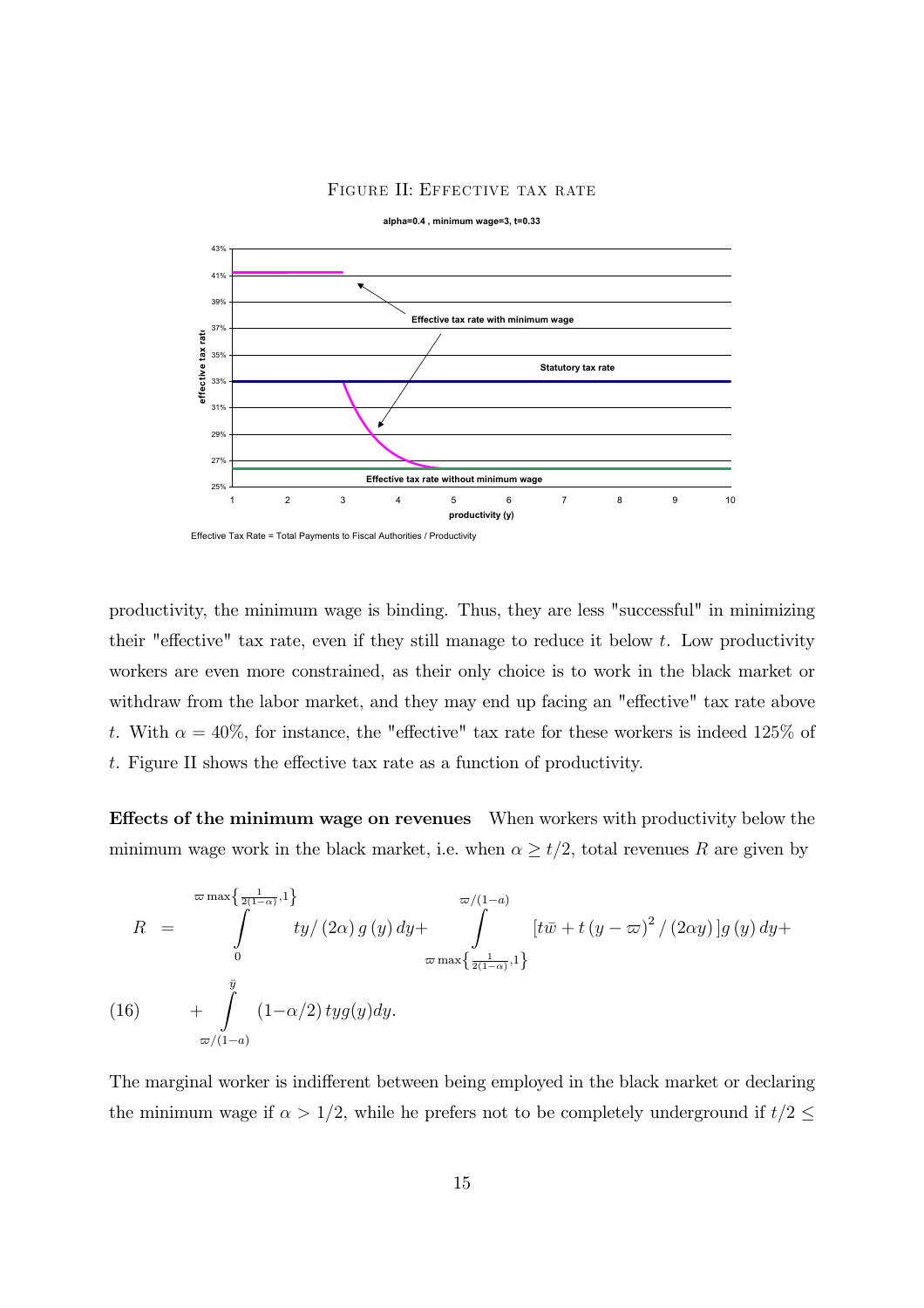$\alpha$  < 1/2. In the first case, the only effect of a marginal increase in the minimum wage is to extract higher payments from workers declaring it while in the second case, there is the additional effect of pushing worker-firm pairs previously in the official economy into the black market. In both cases, total revenues increase with an increase in the minimum wage, i.e.

$$
\frac{\partial R}{\partial \varpi} > 0.
$$

When workers with a productivity below the minimum wage withdraw from the labor market, i.e. when  $\alpha < t/2$ , there is no black market from which to extract fines, and total revenues are given by the last two terms in expression  $(16)$ . Then,

$$
\frac{\partial R}{\partial \varpi} = -t\bar{w}g(\varpi) + \int\limits_{\varpi}^{\varpi/(1-a)} [1-(y-\varpi)/(\alpha y)]tg(y)dy.
$$

The first term represents the fiscal loss due to the withdrawal of workers from the labor market, the second term the higher payments by workers declaring the minimum wage. The net effect depends on the shape of the distribution. It is possible then to state the following proposition:

Proposition 4 When underreporting is high, revenues increase with the minimum wage. When underreporting is low, the effect of increasing the minimum wage on revenues depends on the productivity distribution.

The intuition is straightforward: maximization of workers' net income is equivalent to minimization of transfers to the government. Choice is limited to the possible declaration space  $\{0\} \cup [\varpi, +\infty)$ . Increasing the minimum wage shrinks the possible declaration space, so that the newly chosen compliance after the increase in the minimum wage cannot make workers better off. When the increase in the minimum wage does not have a negative impact on production, i.e. it does not "shrink the pie", this implies that the government cannot be made worse off, i.e. revenues cannot decrease. This can be counterbalanced by a decrease in revenues due to reduced total production when an increase in the minimum wage pushes low productivity workers out of the labor market.

This implies that countries where underreporting is serious because of limited enforcement capacity can use the minimum wage to boost fiscal revenues, without having to worry too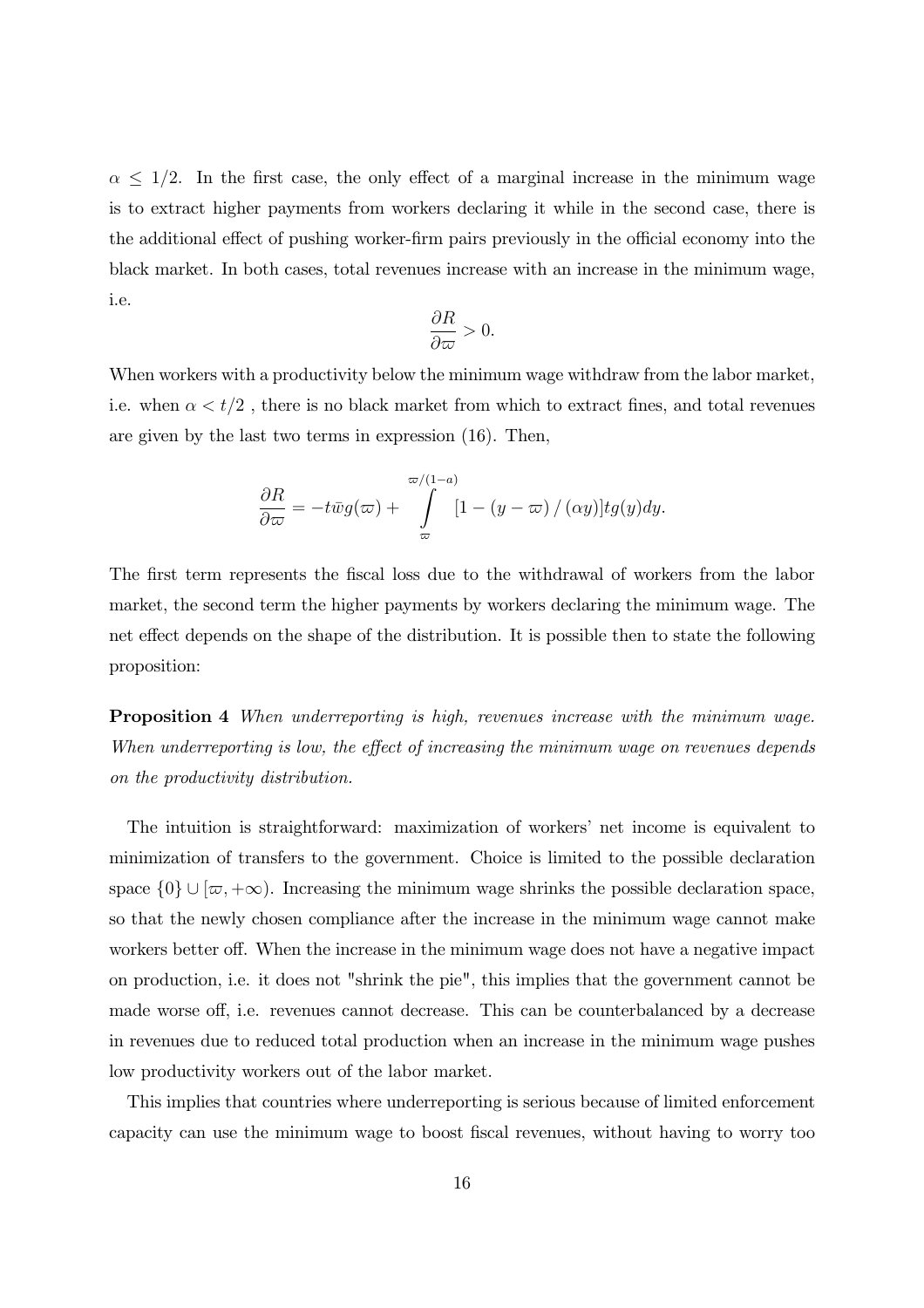much about the impact on efficiency. As enforcement improves, the minimum wage becomes a less effective fiscal instrument and efficiency issues become more prominent. However, equity issues are also at stake, as the minimum wage increases revenues by extracting more payments from low productivity workers.

### $III.C.$ The impact of a minimum wage hike

Here, I characterize the effects of a minimum wage hike on disposable income. Suppose that in the first period, the minimum wage is  $\overline{\omega}_1$ , increasing to  $\overline{\omega}_2 > \overline{\omega}_1$  in the second period. The change in income due to the minimum wage hike is  $\Delta I = I_2 - I_1$ , where  $I_t$  is income in period  $t$ .

If a worker already operates in the underground market or declares earnings above  $\varpi_2$  in the first period, he will not change his behavior after the minimum wage hike and thus, his income remains unchanged,  $\Delta I = 0$ . A worker whose official earnings are exactly equal to the minimum wage in the first period,  $\varpi_1$ , may experience an increase in declared earnings to  $\varpi_2$ , with a corresponding income change of

$$
\Delta I = -t \left( \varpi_2 - \varpi_1 \right) \left[ \varpi_2 + \varpi_1 - 2y(1 - \alpha) \right] / (2\alpha y) < 0^{16}.
$$

Alternatively, his declared earnings may decrease to 0. The income change in this case is given by

$$
\Delta I = t\varpi_1 \left[ \varpi_1 - 2y(1-\alpha) \right] / (2\alpha y) < 0^{17,18}.
$$

In any case, the minimum wage hike results in an income decline for this type of worker. The last type of worker to be analyzed here is the one with declared earnings between the old and new minimum wage in the first period. Also in this case declared earnings may increase in the second period to  $\varpi_2$ , resulting in an income drop given by

$$
\Delta I = -t \left[ y \left( 1 - \alpha \right) - \varpi_2 \right]^2 / \left( 2y \alpha \right) < 0,
$$

16. This is due to the fact that workers in this situation have productivity  $y_i$  s.t.  $(1 - \alpha)y_i \leq \varpi_1 < \varpi_2$ . 17. This is due to the fact that workers in this situation have productivity  $y_i$  s.t.  $y_i > \varpi_1$  if  $\alpha \leq 1/2$  and  $y_i > \frac{\varpi_1}{2(1-\alpha)}$  if  $\alpha > 1/2$ .

<sup>18.</sup> This assumes that workers go underground. If  $\alpha < t/2$ , so that workers withdraw from the labor market, the decline in income is obvious.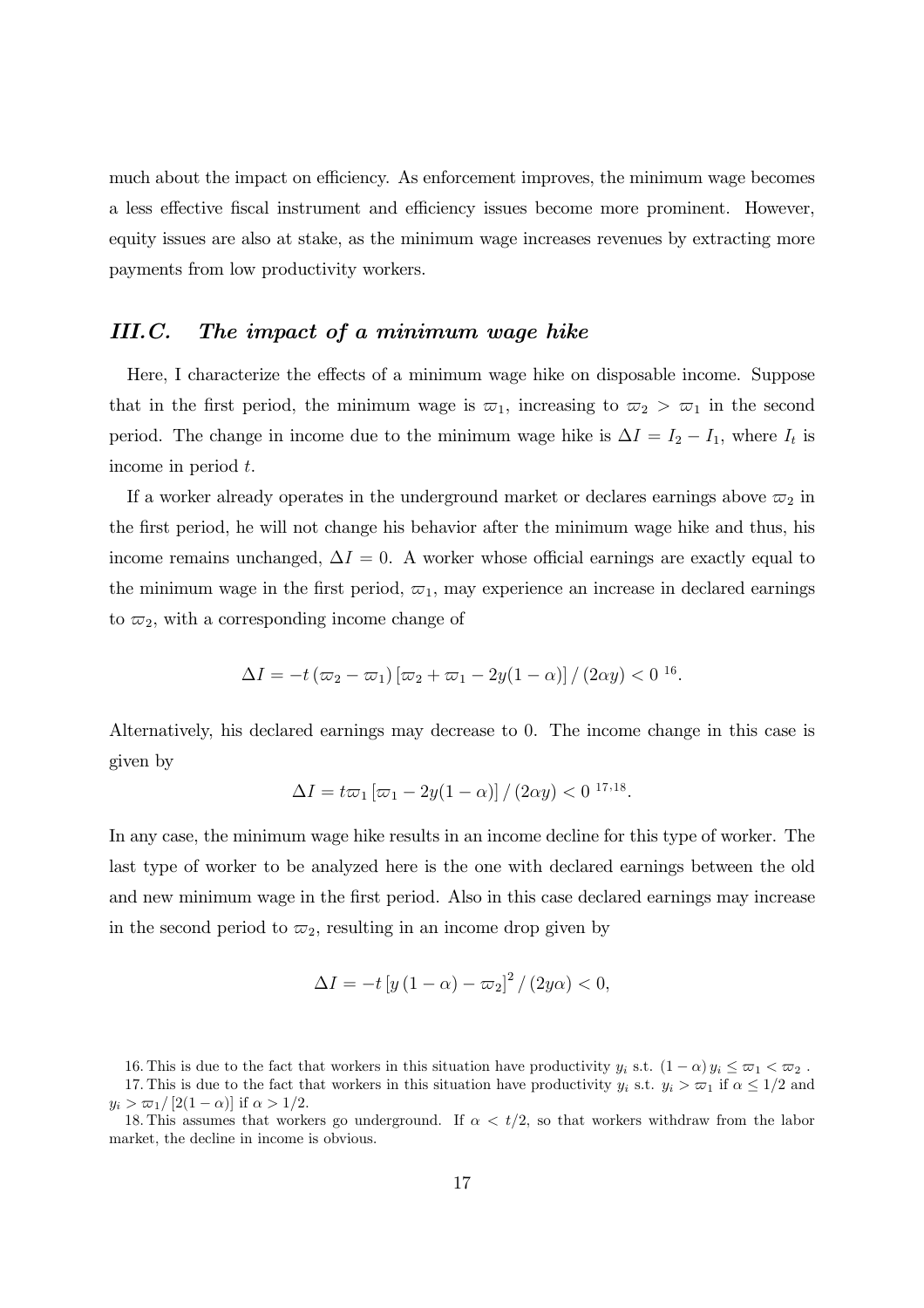or decrease to 0, with the corresponding income change given by

$$
\Delta I = -ty(1-\alpha)^{2}/(2\alpha) < 0^{19}.
$$

Notice that the decline in income for workers declaring  $\varpi_2$  in the second period increases as the distance between the declared income in the first period and  $\varpi_2$  increases. Thus, a worker who was declaring marginally above the minimum wage  $\varpi_1$  in the first period and increases his declaration to  $\varpi_2$  experiences a larger income decline than a worker also declaring  $\varpi_2$ in the second period, but whose declared income in the first period was higher. The income decline is even larger for workers who declared the minimum wage in the first period. The model thus predicts the following:

**Proposition 5** As a result of a minimum wage hike, workers whose declared earnings before the hike are between the old and the new minimum wage experience a decline in income. Other workers are unaffected. For those workers declaring the new minimum wage after the hike, the decline in income increases with the distance between the new minimum wage and the declared income before the hike.

The intuition behind these results is that increasing the minimum wage effectively shrinks the choice set of workers declaring a sum between the new and the old minimum wage in the previous period, thereby making them worse-off. These predictions are tested in the following section.

# IV. THE EMPIRICAL EFFECT OF A MINIMUM WAGE HIKE ON **INCOMES**

I test the prediction of the model by analyzing the effects of the massive increase in the minimum wage that took place in Hungary in 2001.

In Hungary underreporting of earnings is widespread. For instance, 56% of the households interviewed in a survey claim that in their neighborhood, employers are declaring the mini-

<sup>19.</sup> See previous note.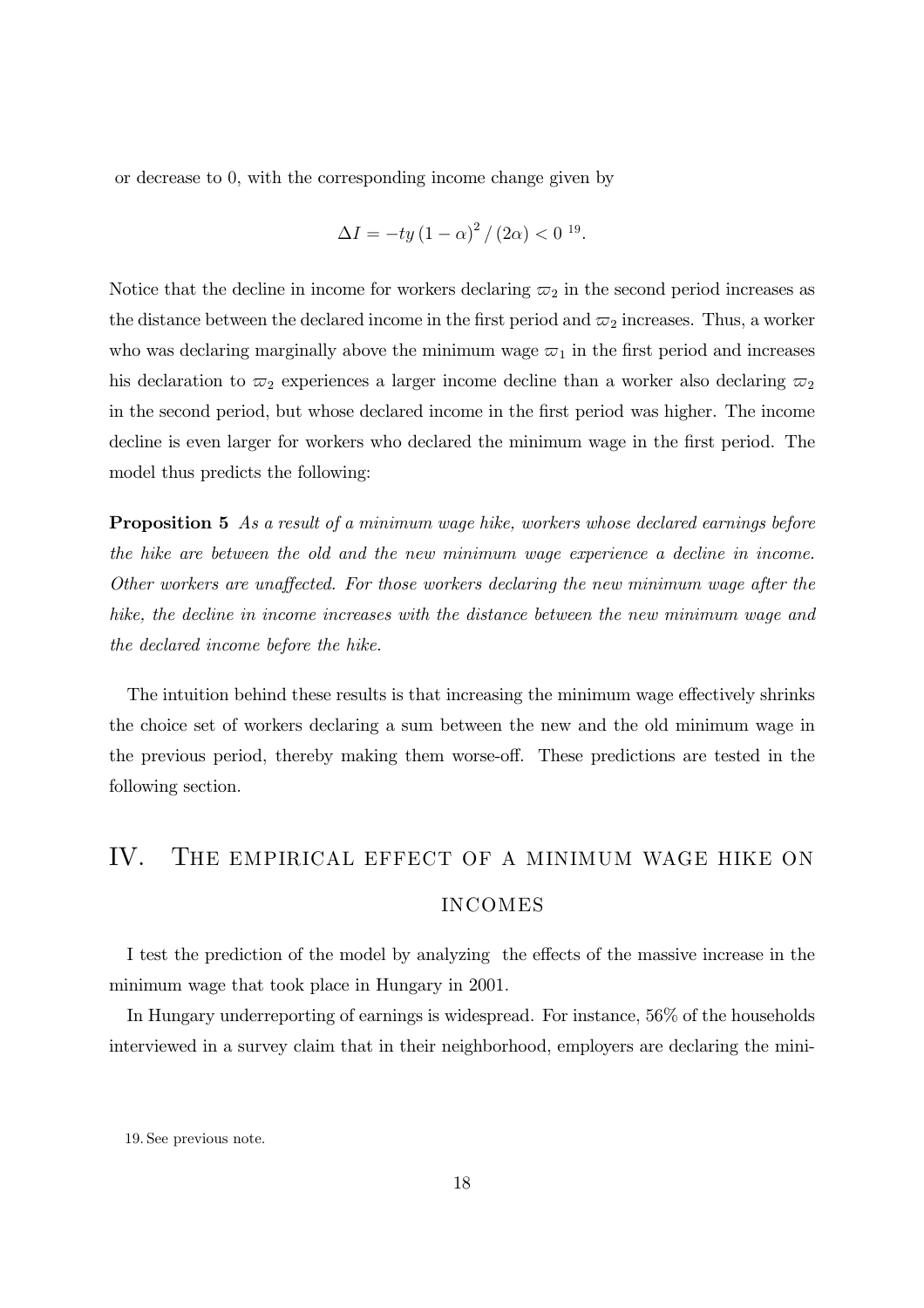mum wage to the tax authority, while unofficially paying additional wages<sup>20</sup> (ECONSTAT. 1999.) This may be related to the fact that taxation on labor is very heavy, also for low paid workers. In the period 2000-2002, the tax wedge on a single person without children earning  $2/3$  of the average production wage was at around 46%, i.e. one of the highest in Europe, with marginal rates above 55% (OECD, 2001 and 2002).

The statutory minimum wage<sup>21</sup> was increased from 25,500 HUF in 2000 (98 EUR or 90) USD using the average exchange rate for the corresponding year) to  $40,000$  HUF in 2001 (156 EUR, 140 USD.) As a consequence, the corresponding total monthly payments to the fiscal authorities (PIT and SSC) increased by around  $9,000$  HUF  $(36 \text{ EUR}, 32 \text{ USD})^{22}$ . It is interesting to notice how the hike was decided one-sidedly by the centre-right government, against the opposition of the largest trade union federation. The share of full-time employees paid 95%-105% of the minimum wage in firms employing more than five workers jumped from 5% in 2000 to 12.1% in 2001 (Kertesi and Köllő, 2003). The labor market impact of this massive hike was modest. Kertesi and Köllő (2003) compare the job loss risk of workers earning  $90-110\%$  of the minimum wage in 2001 to that of workers earning 110-125% and find only a small effect on the quarterly outflow into unemployment<sup>23</sup>, while they find no effect on the flow from employment to non-participation. They also find a high level of compliance with the minimum wage regulation, with only a minor spillover on the wage distribution<sup>24</sup>.

21. The statutory minimum wage covers all employment contracts and relates to gross monthly earnings net of overtime pay, shift pay and bonuses for full-time employment. For part-timers, it is proportionally lower, but part-timers only account for a small portion of all employees (3.6% in 2001-2002). Regarding contractual types, the only source of data I am aware of, the Hungarian Unemployment Insurance Exit to Job Survey, reports that 64.7% of the low-wage UI recipients who found a job in April 2001 received a fixed salary,  $33.8\%$  were paid an hourly wage and the remaining 1.5% concluded a business contract with the employer (Kertesi and Köllő, 2003). Thus, the model assumption of a monthly minimum wage is well suited for the Hungarian case.

22. See table II for details.

24. Looking at the job finding probability, they find a 7-8% drop for the low-wage unemployed, defined as

<sup>20.</sup> The failure to correctly report tax liability involves the payment of a penalty corresponding to 50% of the tax evaded, plus late payment interest corresponding to twice the prime rate of the Hungarian National Bank, at around 11% in the period 2000-2001, for up to three years (OECD, 2004b). Economic organizations with legal entity status were in the period 2000-2001 subject to a  $45\%$  "audit intensity", defined as the number of completed audits in the tax year (without cash-flow audits) divided by the number of taxpayers in the given taxpayer group at the end of the previous year. The corresponding number for economic organizations without legal entity status was around 19% (APEH, 2006).

<sup>23.</sup> For a 25-year old male with five years of tenure, for instance, the estimated quarterly flow is 0.243% for the treated and  $0.119\%$  for the control group. At average age and tenure of the control group (40, 7.33), the figures are  $0.0168\%$  for the treated and  $0.0068\%$  for the control group. Average age and tenure of the treatment group are not very different at 39.2 and 6.67, respectively. Notice that both these rates indicate rather long prospective tenures and thus a very modest job-loss risk, even for workers affected by the minimum wage.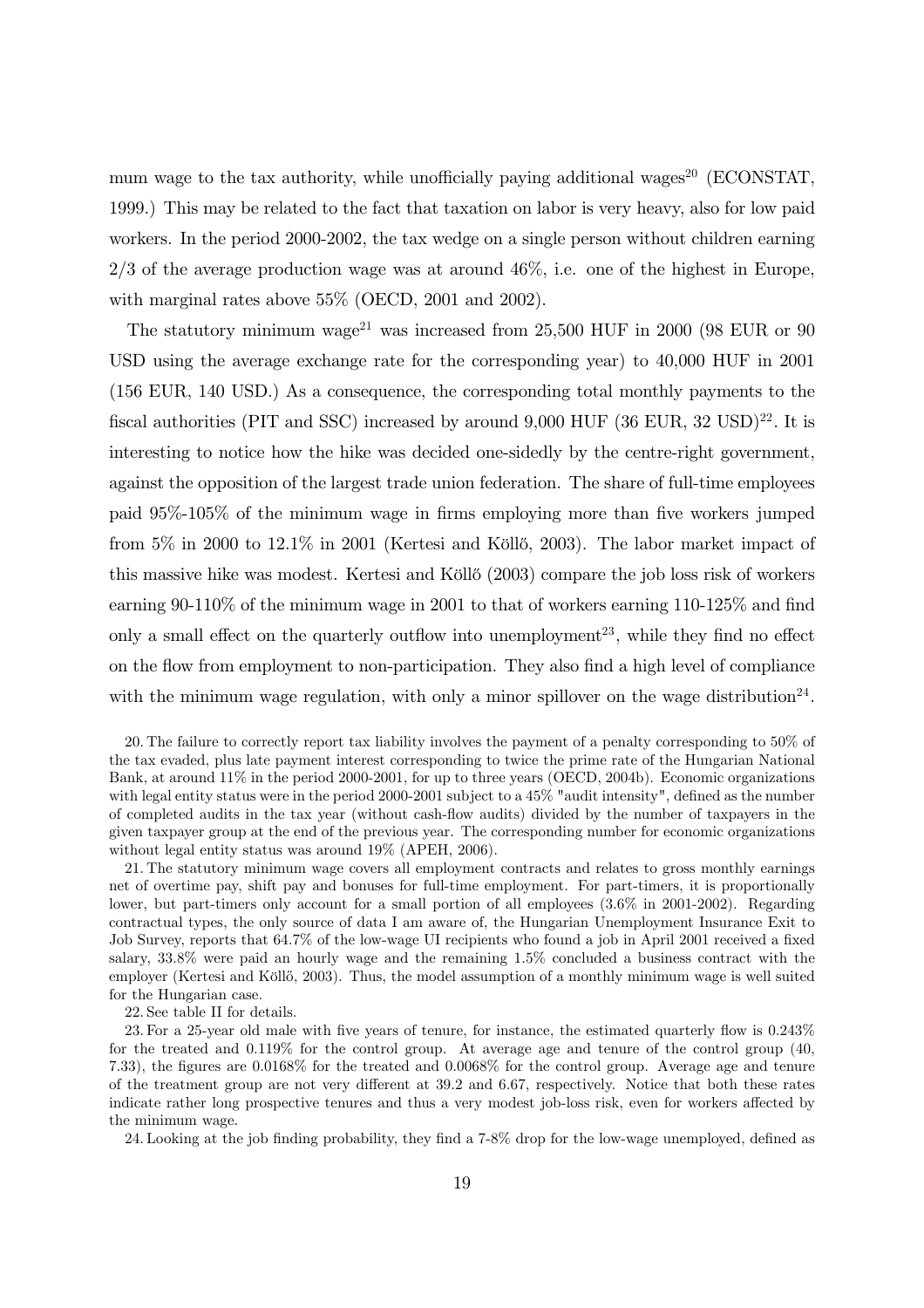The conclusion of their study is that "despite the brutal price shock the immediate effect" did not seem dramatic". Overall, in the period 2000-2001, the activity rate remained stable at around 60%, with unemployment declining from  $6.4\%$  to  $5.7\%$  and youth unemployment from  $12.5\%$  to  $11.3\%$  (see table I for more details).

Hungary is thus an ideal case to study the interaction between tax evasion and minimum wage: underreporting is widespread and in 2001 a massive minimum wage hike took place with a very modest impact on the labor market. In what follows, I describe the empirical methodology and results.

#### $IV.A.$ The statistical framework

Reported income,  $x_{i,t}$ , is observed for household i at time t. Reported income is related to true income,  $I_{i,t}$ , by the following relationship

$$
(17) \t\t x_{i,t} = k_{i,t} I_{i,t},
$$

where  $0 \leq k_{i,t} \leq 1$ . True income is related to permanent income,  $I_{i,t}^P$ , by the following relationship

$$
I_{i,t} = p_{i,t} I_{i,t}^P
$$

where  $p_{i,t} \geq 0$ . By combining (17) and (18) and taking logs, I can write permanent income as a function of reported income:

(19) 
$$
\ln I_{i,t}^P = \ln x_{i,t} - \ln k_{i,t} - \ln p_{i,t}.
$$

The relationship between food consumption and permanent income is assumed to be

(20) 
$$
\ln c_{i,t} = Z_{i,t} \alpha + \beta \ln I_{i,t}^P + \varepsilon_{i,t},
$$

where  $Z_{i,t}$  is a row vector of household characteristics. The use of food consumption is standard in the literature estimating tax evasion by using household budget survey data.

those receiving lower than average unemployment benefits, relative to the unskilled as a whole, defined as those with less than secondary education.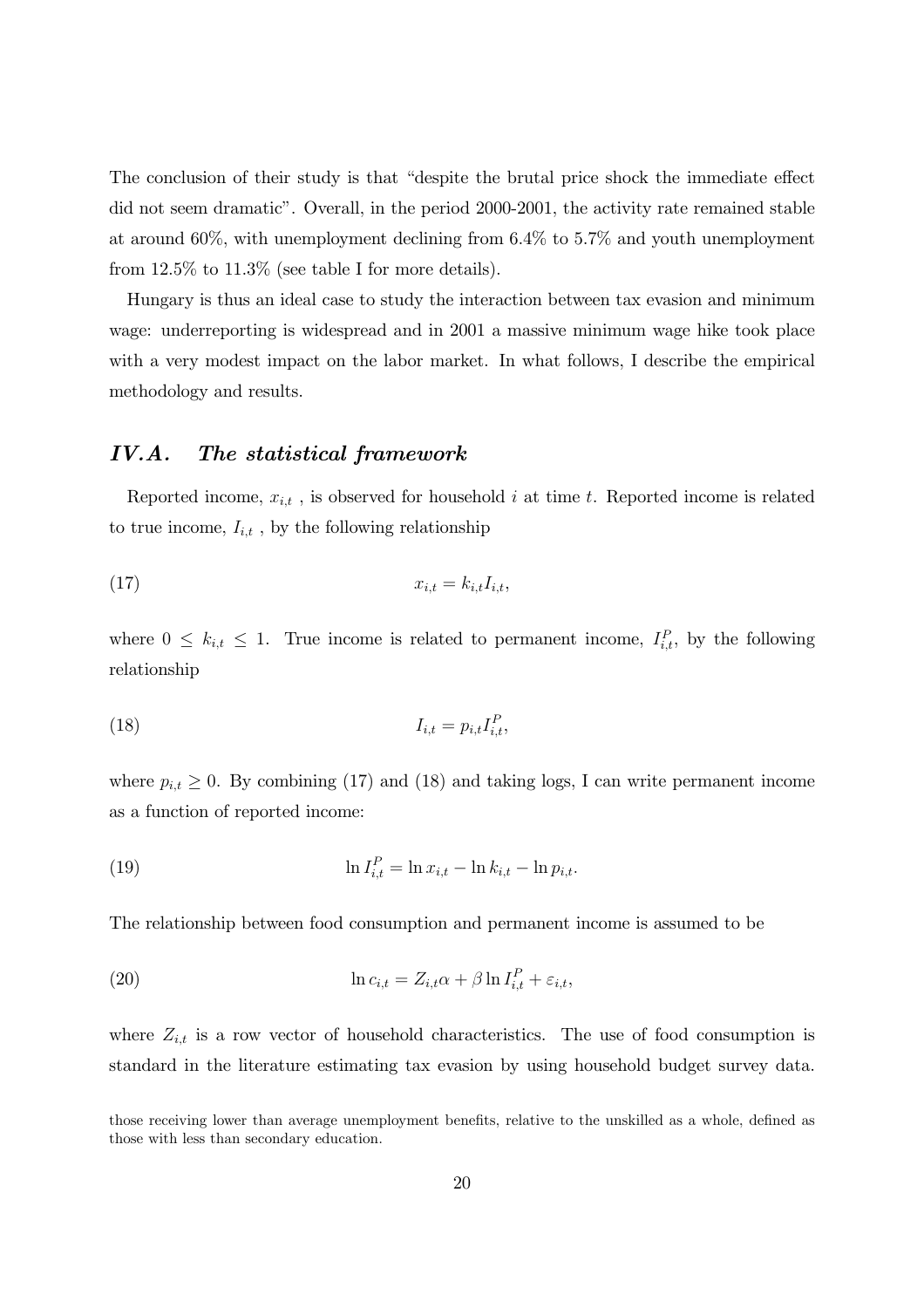This is due to the fact that food consumption is more precisely recorded than consumption of other types of goods over the limited time period in which the survey is conducted. Substituting  $(19)$  into  $(20)$ , I can express consumption as a function of reported income

$$
\ln c_{i,t} = Z_{i,t}\alpha + \beta \ln x_{i,t} - \beta \ln k_{i,t} - \beta \ln p_{i,t} + \varepsilon_{i,t},
$$

and taking first differences I get

(21) 
$$
\Delta \ln c_{i,t} = \Delta Z_{i,t} \alpha + \beta \Delta \ln x_{i,t} - \beta \Delta \ln k_{i,t} - \beta \Delta \ln p_{i,t} + \Delta \varepsilon_{i,t}.
$$

As seen in section III.C., the theory indicates that as a result of a minimum wage hike, workers whose declared earnings before the hike are between the old and the new minimum wage experience a decline in income, while other workers are unaffected. Thus, for the former group of workers, we have

$$
\Delta \ln I_{i,t} = \Delta \ln x_{i,t} - \Delta \ln k_{i,t} < 0.
$$

In particular, for workers whose official earnings increase to the new minimum after the hike, there is an increase in their compliance with the fiscal regulation, while workers unaffected by the minimum wage hike do not experience a change in their ability to underreport. Thus, labelling the former group as "treated", we have

$$
-\Delta \ln k_{i,t} \begin{cases} < 0 \quad \text{for the "treatment group"} \\ = 0 \quad \text{for the "control group"} \end{cases}
$$

To identify the shock to the "underreporting technology" due to the minimum wage hike, i.e.  $-\Delta \ln k_{i,t}$ , I use a difference-in-difference approach. The change in food consumption for households that appear to benefit from the minimum wage hike, in the meaning that their declared income increases, is contrasted to the change in food consumption for similar, but unaffected, households. As  $\Delta \ln p_{i,t}$  is unobserved, particular care must be taken not to confound the shock to the ability to underreport with other shocks to permanent income related to the minimum wage hike due, for instance, to increased labor market risk. For this reason, I consider in the analysis only employees who remained employed for at least 12 months after the hike: their employment status is clearly not adversely affected by the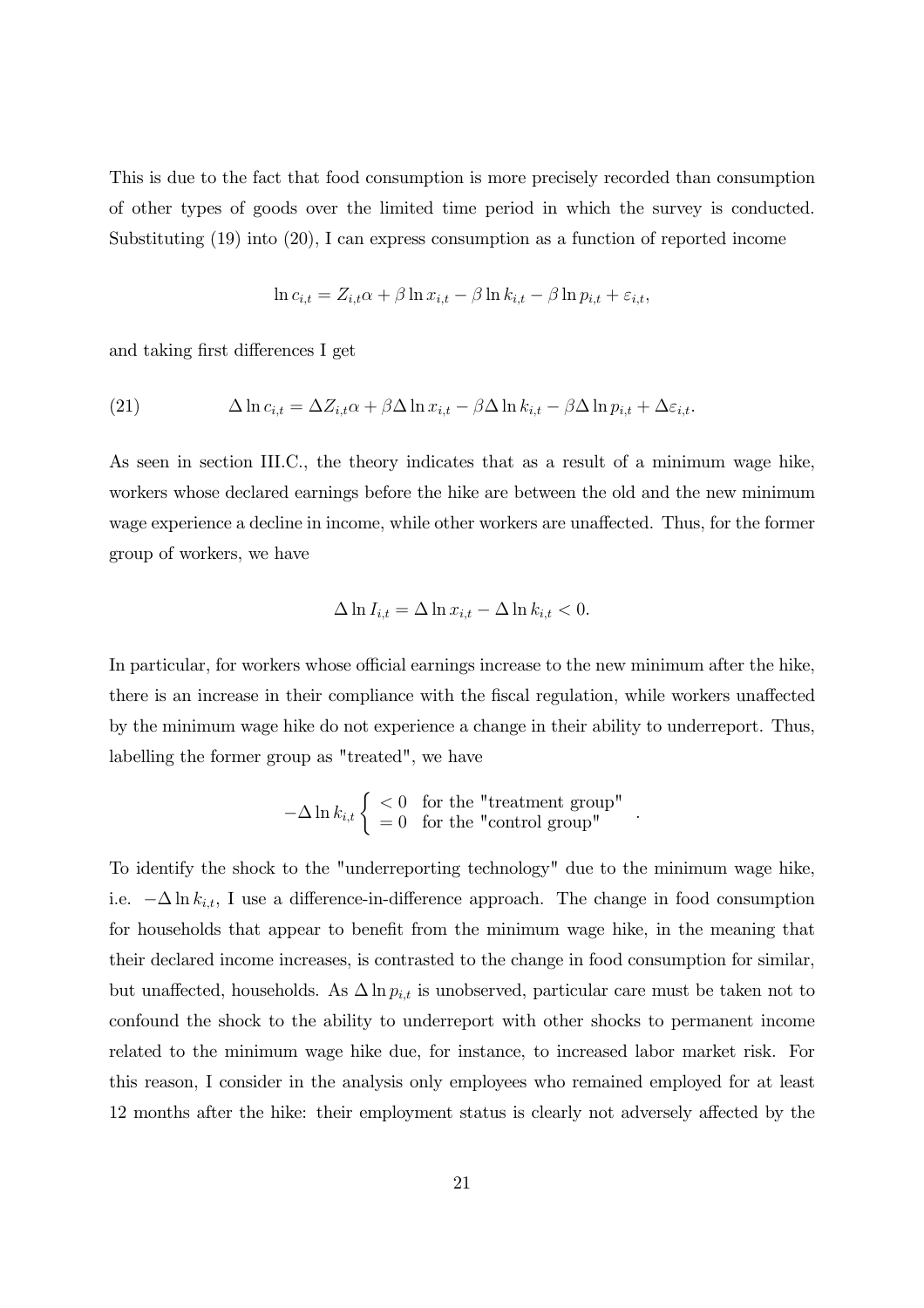minimum wage hike in this period. Also, in some specifications, I control for a rich set of employee characteristics and geographical dummies, thus controlling for possible shocks along these dimensions.

**Specification** The basic specification is the following

(22) 
$$
\Delta c_i = \alpha + \gamma * M_i + \beta * TREAT_i + \Delta \varepsilon_i,
$$

where  $\Delta c_i$  is the change in food consumption for household i in two consecutive years.  $M_i$  is a set of dummies allowing for different trends depending on the months in which the household is surveyed in two consecutive years. The seasonality displayed by food prices makes it important to compare households that were interviewed in exactly the same month in both years. The exact definition of this and the other variables is provided in the Appendix. This specification is similar to the one used in Johnson, Parker, and Souleles (2006) to study the impact of the 2001 federal income tax rebates on consumption expenditures. The coefficient of interest is  $\beta$ . I provide the exact definition of TREAT<sub>i</sub> in what follows. I also run regressions including additional controls like the change in household income or geographical dummies. Robust standard errors are reported. The reason for preferring a specification in levels to one in logs is that the shock to underreporting is not proportional to income but absolute. According to the model, every worker declaring the minimum wage in 2000 and then increasing his declaration to the new minimum in 2001 experiences a decline in his income of around 9,000 HUF, irrespective of differences in the income level that may arise from the availability of other sources of income or heterogeneity in the degree of underreporting.

### IV.B. *Empirical implementation*

I use data from the Hungarian Household Budget Survey Rotation Panel<sup>25</sup>, in particular the 1999-2000 and 2000-2001 panels. More information about the way the survey is conducted is available in the Appendix and in Kapitány and Molnár (2004). It is worth

<sup>25.</sup> The Hungarian Household Budget Survey Rotation Panel is created by the Institute of Economics (IE), Hungarian Academy of Sciences from the original HHBS of the Hungarian Central Statistical Office. The data set is work in progress. The IE made every effort to clean the data and it cannot be held liable for any remaining errors.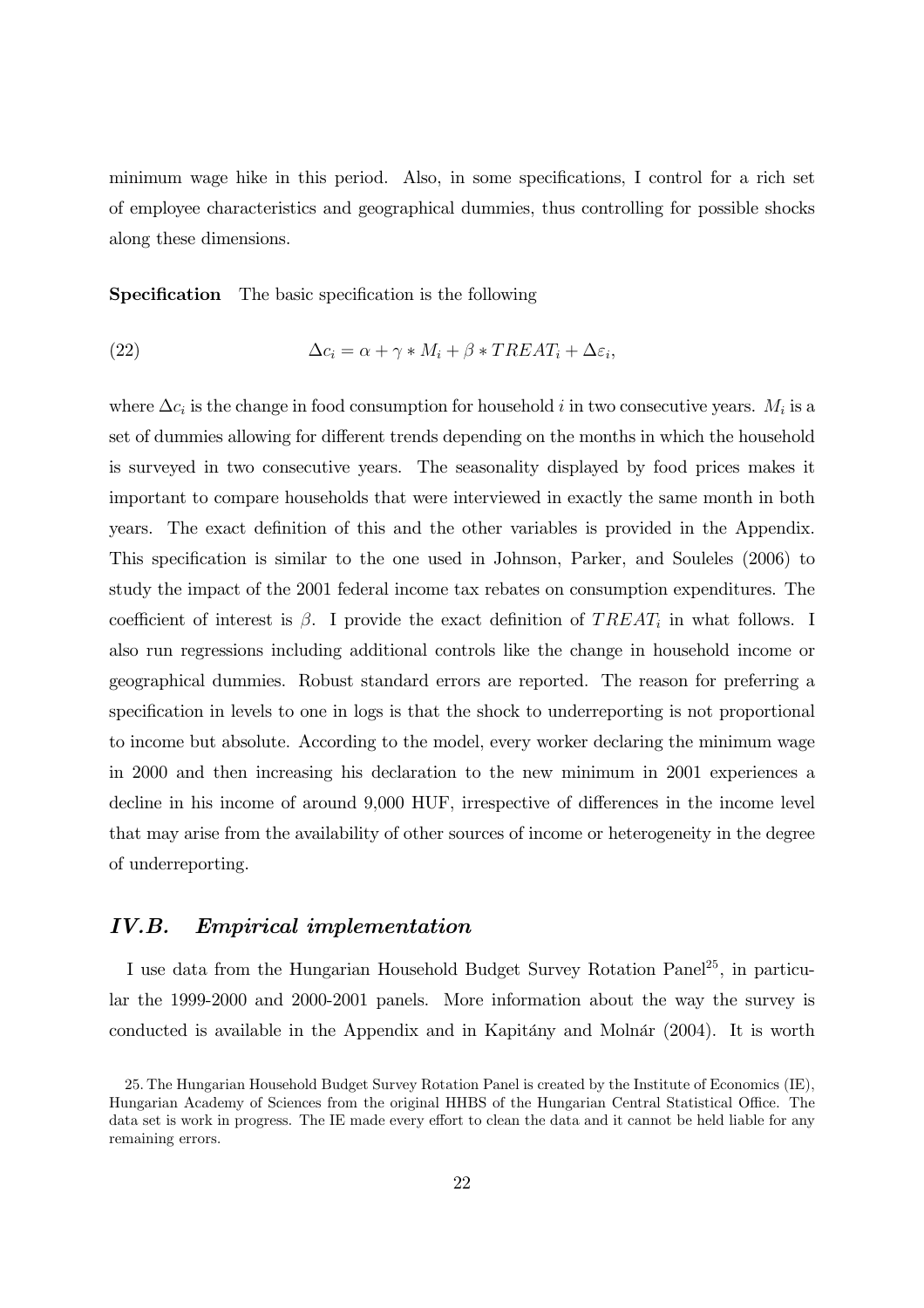underlining that surveyors are expected to collect the income data from documentation like the tax return sheet or the tax certification of employer. This makes it more likely that income in the survey corresponds to income reported to the fiscal authorities, rather than to the possibly different true income. The distribution of earnings in the dataset (see figure III) clearly presents a spike at the minimum wage level, corresponding to  $4-5\%$  in 1999-2000 and increasing to around  $14\%$  in 2001. These figures are consistent with LFS data and underline the relevance of the minimum wage hike.



FIGURE III: EARNINGS FROM MAIN ACTIVITY

I consider a household as treated if at least one of its members has been affected by the minimum wage hike. I use two different methods to single out these individuals. In the first case, I select individuals employed in 2000 at a wage between the minimum wage in 2000 and the will-be minimum wage in 2001. The treatment group is thus only defined on basis of pre-treatment characteristics. In the second case, I impose an additional requirement: being employed in 2001 at the minimum wage. The reported earnings of these employees are thus actually pushed up by the policy intervention while, in the former case, they were only potentially pushed up. For this reason, I label the two cases "actual" and "potential". In both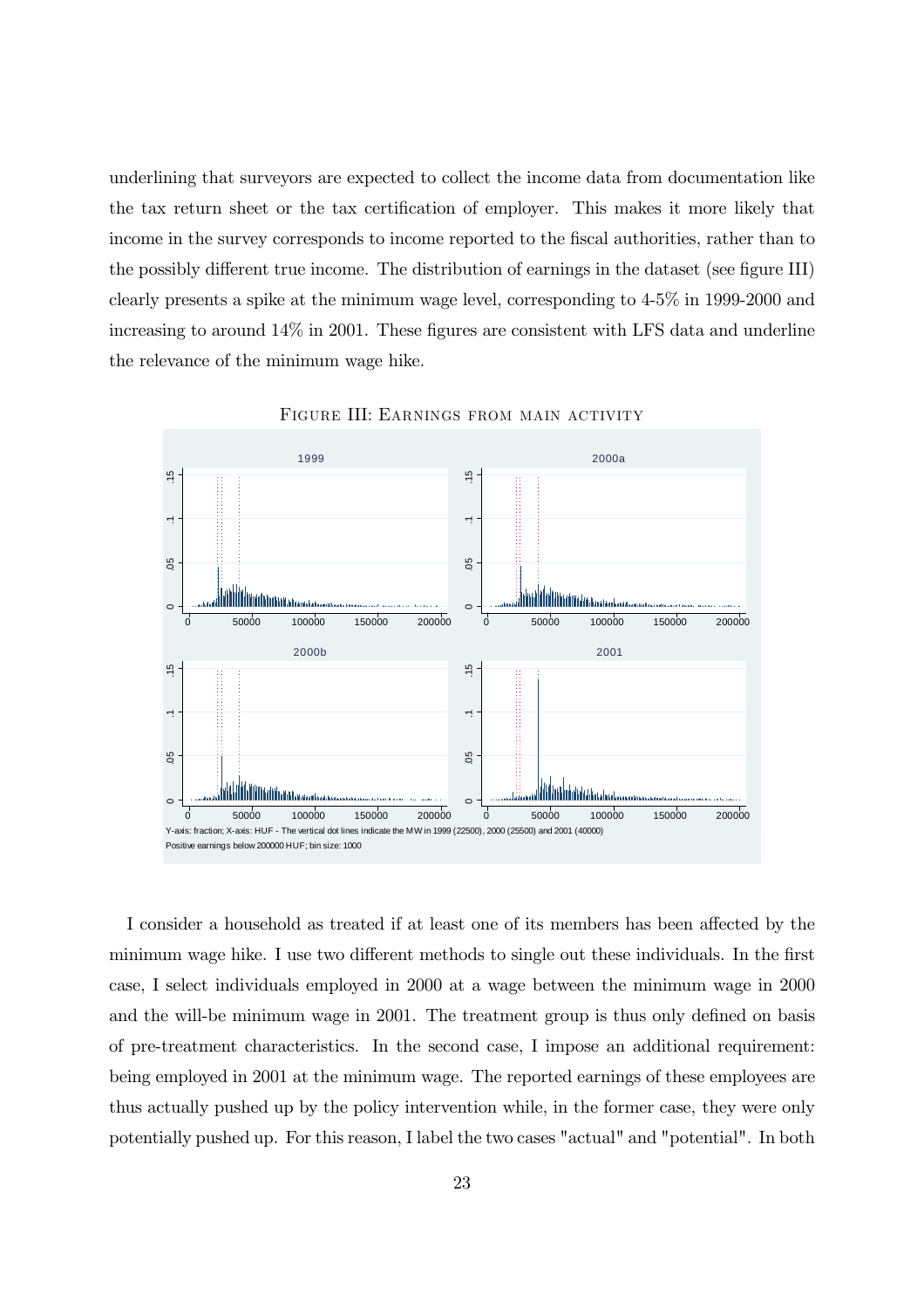instances, I define the variable "treatment" as the number of household members conforming to the above mentioned criteria. I also employ an alternative definition of treatment for the "actual" case. Instead of simply counting their number, I sum up the difference between the minimum wage in 2001 and earnings in 2000 for all members of the household affected by the hike. The aim of this continuous measure is to capture the intensity of treatment. I label this definition of treatment "continuous" as opposed to the "dummy" treatment previously described.

I define households in the control group on the basis of the presence among their members of individuals earning somewhat more than the 2001 minimum wage. To check for the validity of the control group, below I conduct a "placebo test" where I ascertain the absence of a treatment effect in the pre-policy period. For this purpose, I look at changes in food consumption in the period 1999-2000. Sample size considerations restrict this analysis to the "potential" treatment case.

To ensure comparability, I restrict the analysis to households that keep a constant composition and whose income is within certain limits. Moreover, I consider only employees with stable positions, i.e. employees who keep their job for at least 12 months after the minimum wage hike, to avoid confounding an increase in labor market risk with an increase in compliance with fiscal regulation. I provide the precise definitions of treatment and control groups in what follows.

All regressions include a set of dummies for the months in which the household kept the diary. These dummies control for time shocks, e.g. fluctuations in food prices. A set of regressions also includes controls for all employee characteristics available in the dataset (sector of employment, position, type of employer) and for geographical characteristics (county and type of settlement). These variables control, for instance, for labor market shocks that are specific to a given sector or for differences in food inflation among different areas of the country. Also, in some specifications I control for changes in reported income.

**Potential treatment** For the potential treatment case, I analyse the two panels covering the years 1999-2000 and 2000-2001. For each two-year panel, I consider only households that kept a constant composition in the period and that had a positive monthly net income below 200,000 HUF (approx. 780 EUR) in both years. Moreover, I only consider households where at least one member has been employed for the whole period and whose wage in 2000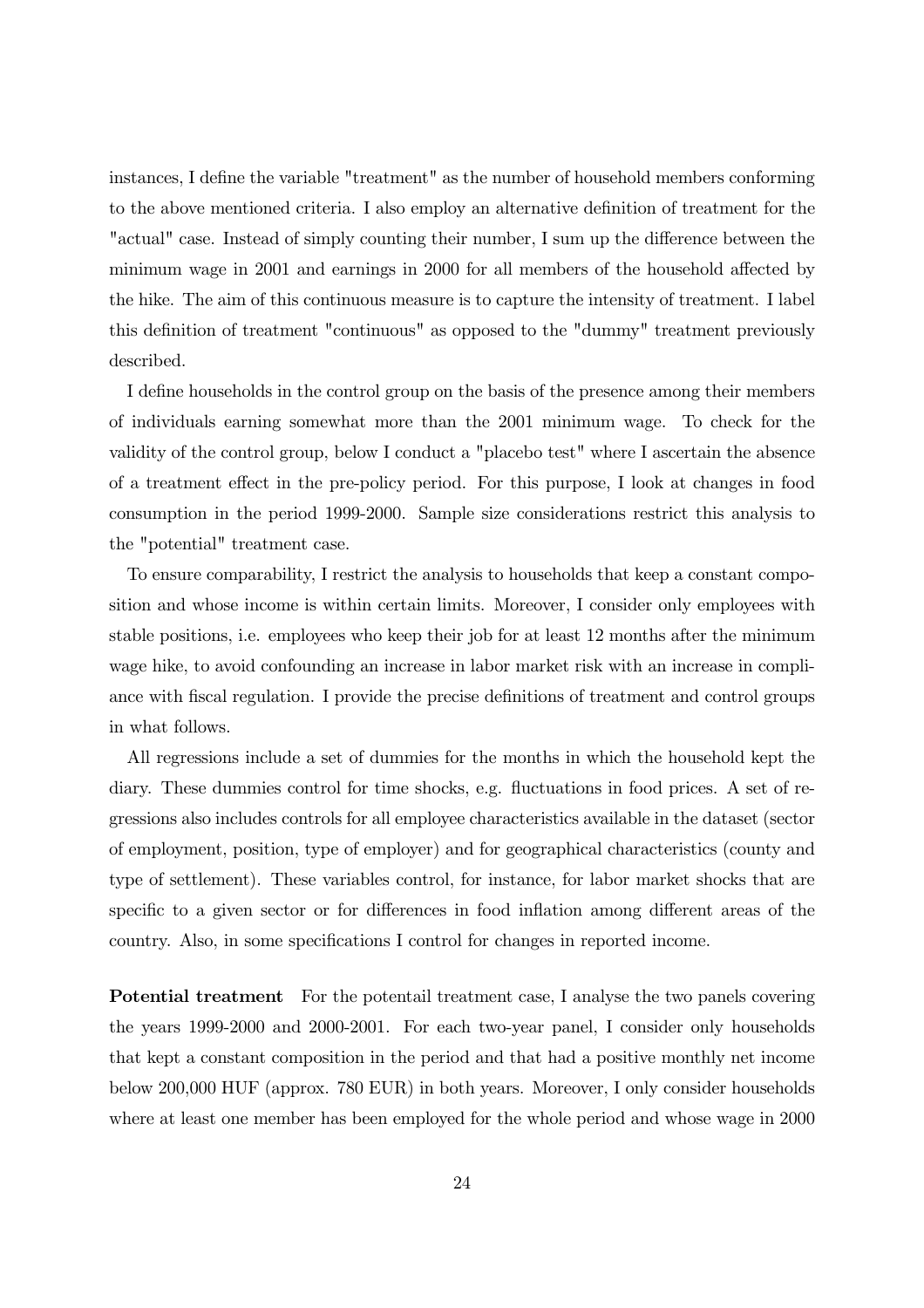

FIGURE IV: HOUSEHOLD INCOME DISTRIBUTION

is between the minimum wage in 2000 and 200% of the minimum wage in 2001. I restrict the sample in this way to ensure comparability between treatment and control groups. The variable  $TREAT_i$  contains the total number of members of household i classified as private sector employees who have been employed for the whole period and who in the year 2000 earn a wage between the minimum wage in that year  $(25,500 \text{ HUF})$  and the minimum wage in the year 2001  $(40,000 \text{ HUF}).$ 

Households in the treatment and in the control group are very similar. In 2001 the total net income of households in the control group is only  $7\%$  higher than net income of households in the treatment group (see table III) and there is considerable overlap in the distribution of income (see figure IV, first two rows). This is due to the fact that workers affected by the minimum wage are not the sole earners in the household. Both types of household spend around 25% of net income in food and the estimated relationship between food consumption and income is very similar in the pre-treatment period (see figure V, first two rows).

The estimation results (see table IV) show that the dynamic of food consumption did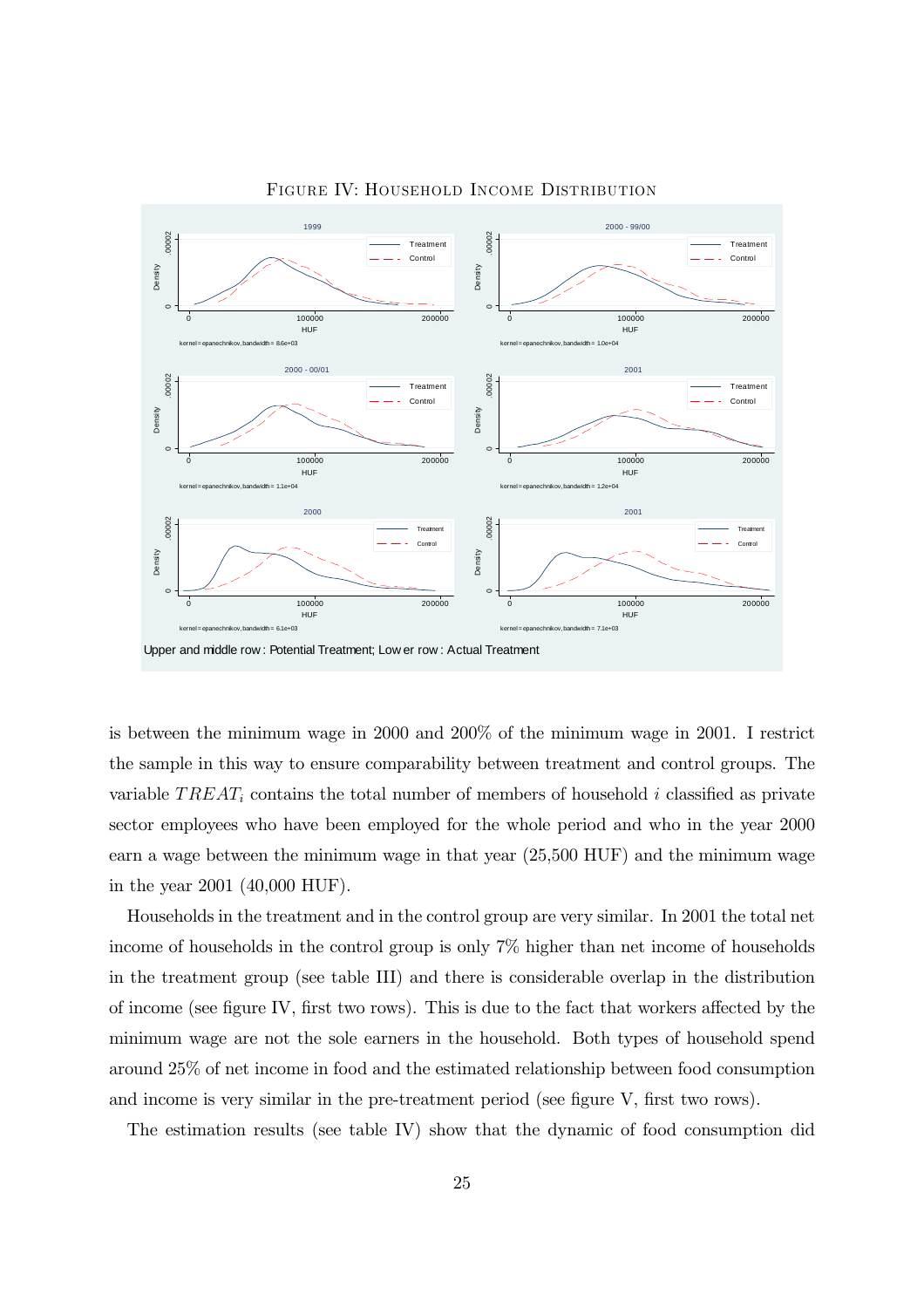not differ between the treatment and control group in the pre-treatment period 1999-2000. This place test confirms the validity of the control group. As predicted by the theory, the coefficient of the treatment variable is always negative and significant in the period 2000-2001, after the policy has been implemented. The magnitude of the estimated coefficients of around  $1,300-2,000$  HUF (5-8 EUR) represents 6-9% of food consumption for the treatment group. Thus, they are also economically significant.

**Actual treatment** For the actual treatment, I use only the 2000-2001 panel. Also in this case, I restrict the sample to households that kept a constant composition in the period and with a positive net income below 200,000 HUF (approx. 780 EUR) in both years. Moreover, I only select households with at least one member employed during the whole of 2001 at a wage between  $90\%$  and  $200\%$  of the minimum wage in 2001.

I consider an employee's fiscal behavior as affected by the minimum wage hike if two criteria are satisfied:

- 1. in 2000, he must have been employed at a wage between 90% of the minimum wage in  $2000$  and  $110\%$  of the minimum wage in  $2001$ ;
- 2. in 2001, he must earn a wage between  $90\%$ -110% of the minimum wage in 2001, be employed in the private sector and for the whole of 2001;

In the "dummy treatment", the variable  $TREAT_i$  contains the number of household members satisfying these criteria. In the "continuous treatment", the variable  $TREAT_i$  is the sum within household  $i$  of the difference between the minimum wage in 2001 and the wage in 2000 for the same people as in the "dummy treatment" with the difference that 100% and not  $110\%$  of the minimum wage in 2001 are used as the upper bound.

Also in this case, households in the treatment and control group are very similar<sup>26</sup>, with total net income only  $13\%$  higher in 2001 for the control group than for the treatment group (see table V) and with substantial overlapping in the distribution of income (see figure IV, last row). Both types of household spend around 26% of net income in food and the estimated relationship between food consumption and income is also in this case very similar in the pre-treatment period (see figure V, last row).

26. The descriptive analysis is limited to the definitions used in the "dummy treatment".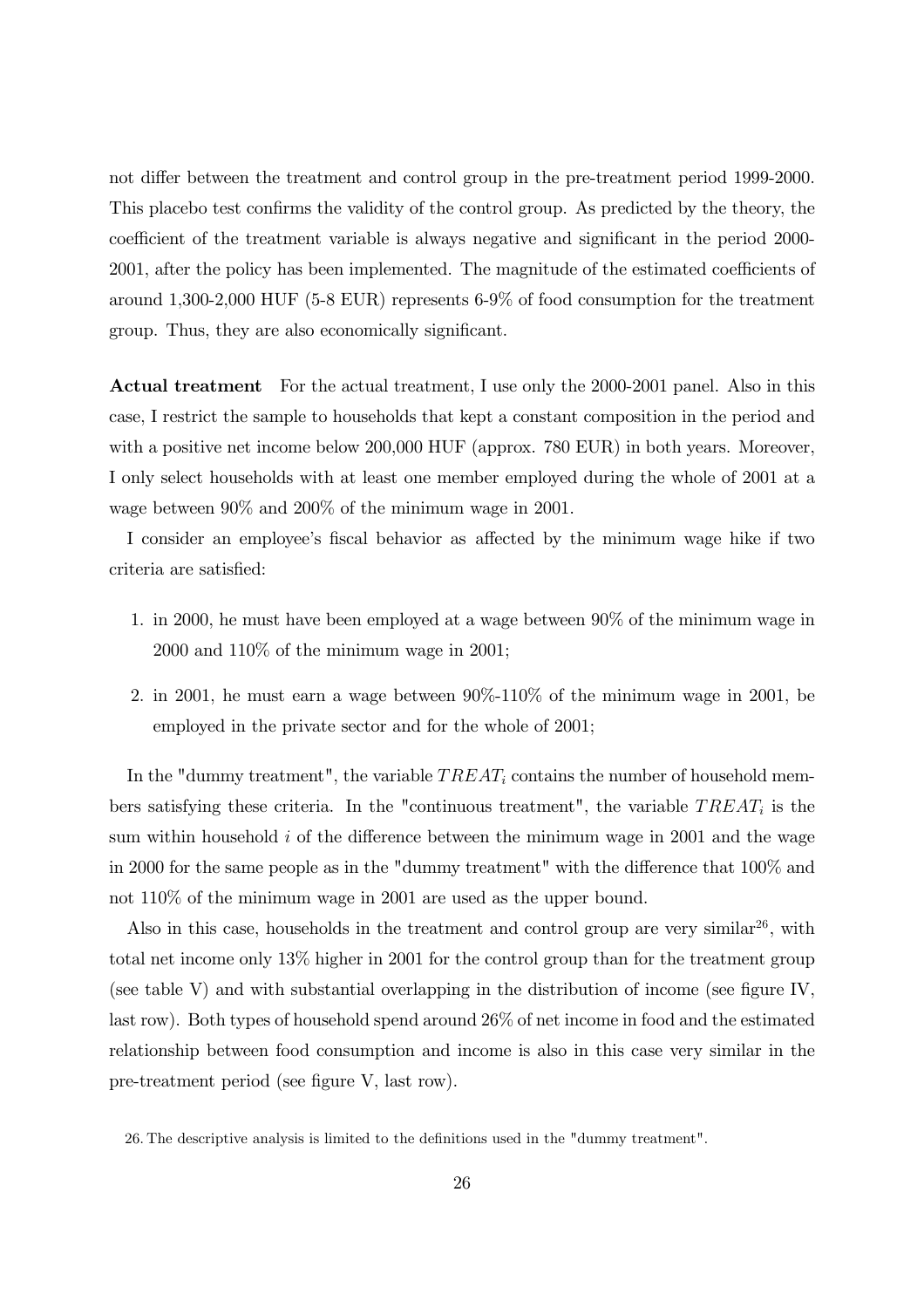

FIGURE V: FOOD CONSUMPTION AND INCOME

The estimation results confirm the previous analysis (see table VI). In the "dummy treatment", the coefficient of interest is always negative, statistically significant, and of a similar magnitude to the coefficients in the "potential treatment" case. In the "continuous treatment", the coefficient of interest is always negative. Statistical significance is achieved when additional controls beside month dummies are included. Also in this case the magnitude of the coefficient is economically significant.

**Robustness checks** I repeated the above analysis for two fictitious minimum wage hikes: an increase from  $50,000$  HUF to  $64,500$  HUF and an increase from  $50,000$  HUF to  $78,431$ HUF. The starting point of 50,000 HUF has been chosen so that there is no overlap between individuals affected by the real hike and the ones considered to be affected by the fictitious hike. The end points have been chosen so that the absolute difference between the two minimum wages or their ratio is the same as in the real case. All other quantities have been modified accordingly. For these two fictitious cases, there is never a significant treatment effect (results not reported). This indicates that the treatment effect found in the main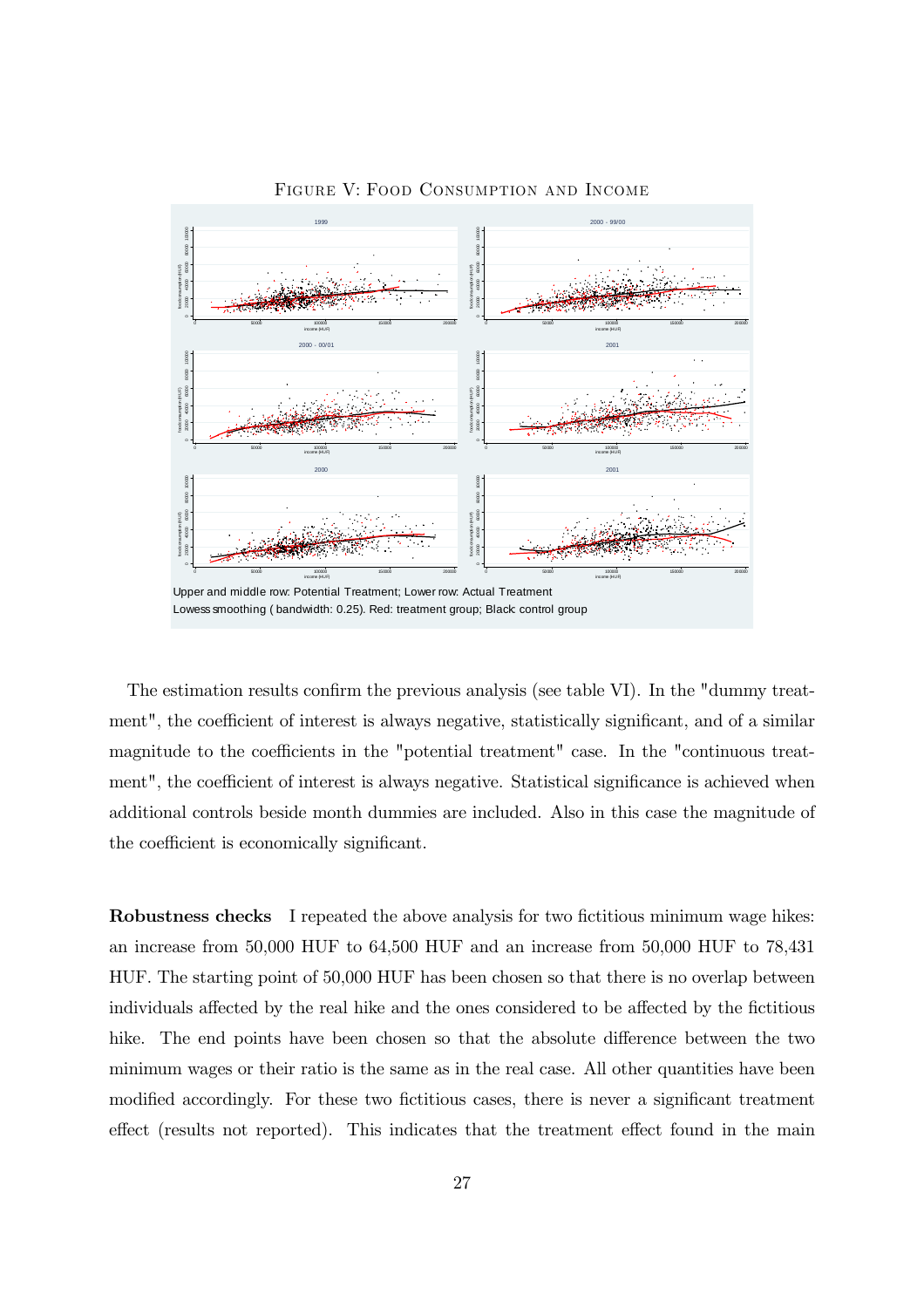analysis is not a statistical artifact, but is indeed due to the minimum wage hike.

To check whether the treatment effect is due to substitution between consumption items, I repeated the analysis for thirteen other consumption categories (results not reported). The treatment effect is significantly negative in some specifications for the "beverages and tobacco" category. The treatment effect for "total expenditures" has generally a negative sign in both the "actual treatment" specification and the "potential treatment" post-policy intervention period, but it is not significant. The lack of significance in this and in most of other categories is not surprising, as the use of food consumption in the literature is justified by the fact that in household budget surveys this item is measured with much higher precision than other types of consumption. All in all, what can be concluded is that there is no evidence of substitution effects.

To summarize, treated households experience a significant drop in their consumption of food compared to households in the control group. This is the case even if they appear to actually benefit from the minimum wage hike, in that their reported net income increases more than for the control group, both in absolute and in relative terms. A series of placebo tests confirms that this is indeed due to the minimum wage hike. Moreover, considering only households who appears to benefit from the hike excludes the alternative explanation of an adverse labor market effect of the minimum wage. Thus, we can conclude that the empirical analysis supports the theoretical prediction about the minimum wage impact on fiscal compliance.

### $V_{\cdot}$ CONCLUSIONS

This paper examines an aspect of minimum wage policy that has not been investigated before, by looking at its interaction with tax evasion by employed labor. There are important policy implications for countries where underreporting of earnings is a relevant phenomenon. On the one hand, if the aim of the minimum wage hike is to boost income for those affected, as is often claimed when such policies are introduced, the policy move could have opposite consequences, if no corrective measures are taken on the fiscal side. An increase in officially reported income could actually correspond to a decrease in true income, unless the minimum wage hike is accompanied by a decrease in fiscal pressure for minimum wage earners. On the other hand, if the aim is to contrast underreporting of earnings, introducing or increasing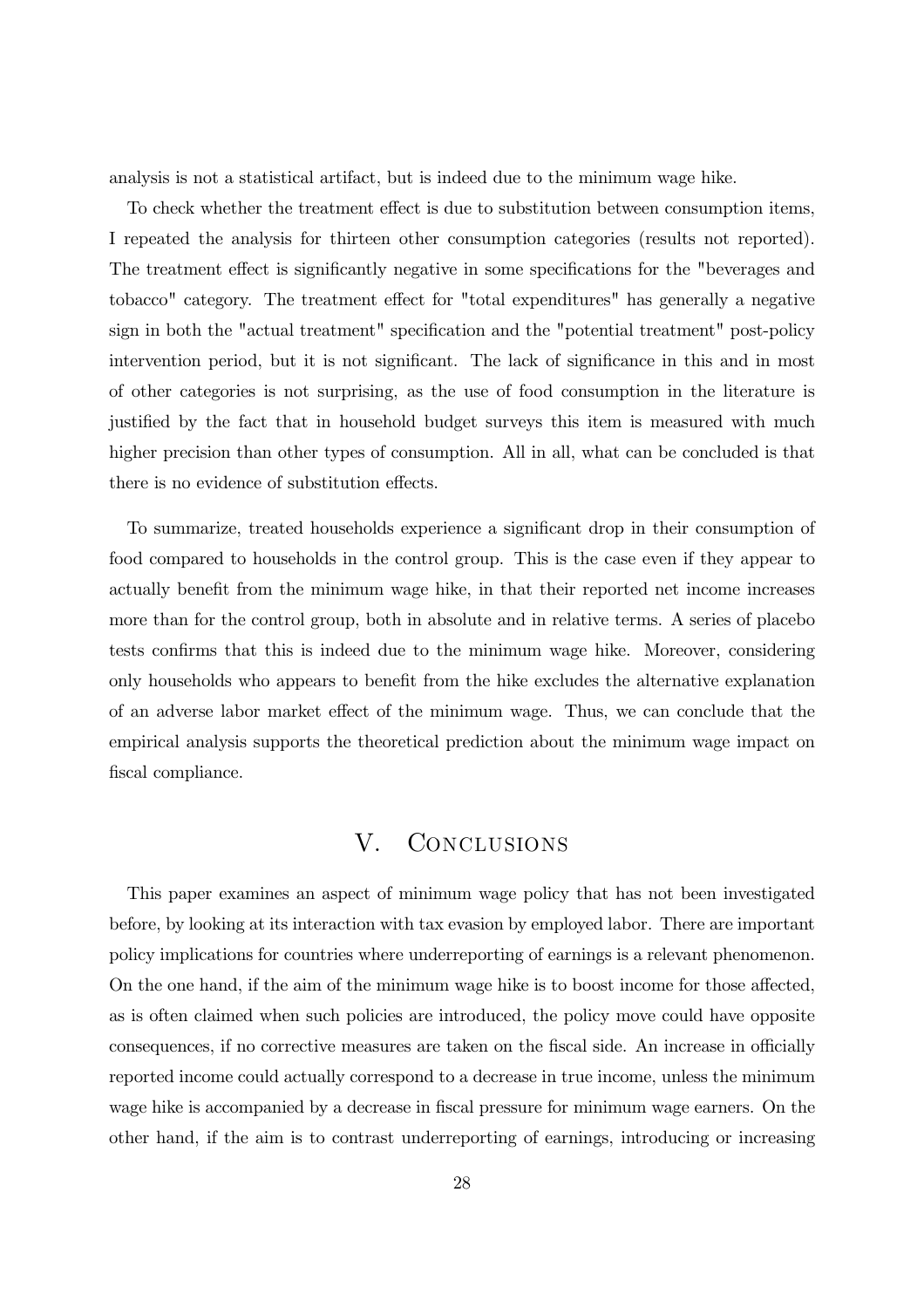the minimum wage may represent an effective measure that may prove to be cost effective as compared to more direct measures aimed at fighting the black economy, such as hiring new tax inspectors. The minimum wage targets the lower end of the productivity distribution, but this may be desirable as there is some evidence that tax evasion among employees is concentrated here (Lemieux et al. [1994]; Fiorio and D'Amuri [2005]). Admittedly, the minimum wage represents a rather blunt instrument to fight underreporting, but it may be sharpened by differentiating it along dimensions related to productivity (see for instance the Bulgarian experience [Koleva, 2007; Neykov, 2003]).

There are also implications for the most researched aspect of minimum wage policy, i.e. its effect on employment. Unreported income may act as a buffer to absorb minimum wage shocks, implying that the employment effect of a minimum wage hike would be smaller in countries with a high degree of informality compared to countries where the degree of informality is lower. An example of this is the subdued employment effect of the massive minimum wage hike that took place in Hungary in 2001. Another implications is that a high spike at the minimum wage level may not be due to a relatively high and binding minimum wage, but to a high degree of informality. Some supportive cross-country evidence for European countries is presented in Tonin (2007). The paper also contributes to the literature on tax evasion by introducing a new and simple way of modelling it, based on the idea that detection is not perfect. This can be used to study other aspects of reporting behavior and tax enforcement.

# APPENDIX

### The survey and main variables

The sample consists of around 10,000 households. One third of the sample is rotated in each year. The two-year panels of interest for this study, i.e. 1999-2000 and 2000-2001, contain slightly more than 3,500 households. Notice that households interviewed from 1999 till 2001 appear in both panels, so that around half of the sample is the same in the two panels. The population of interest is considerably reduced by the fact that all adults are retirees in around 40% of the households. A household consists of individuals forming a common income and/or consumption unit, completely or partly sharing the current costs of living.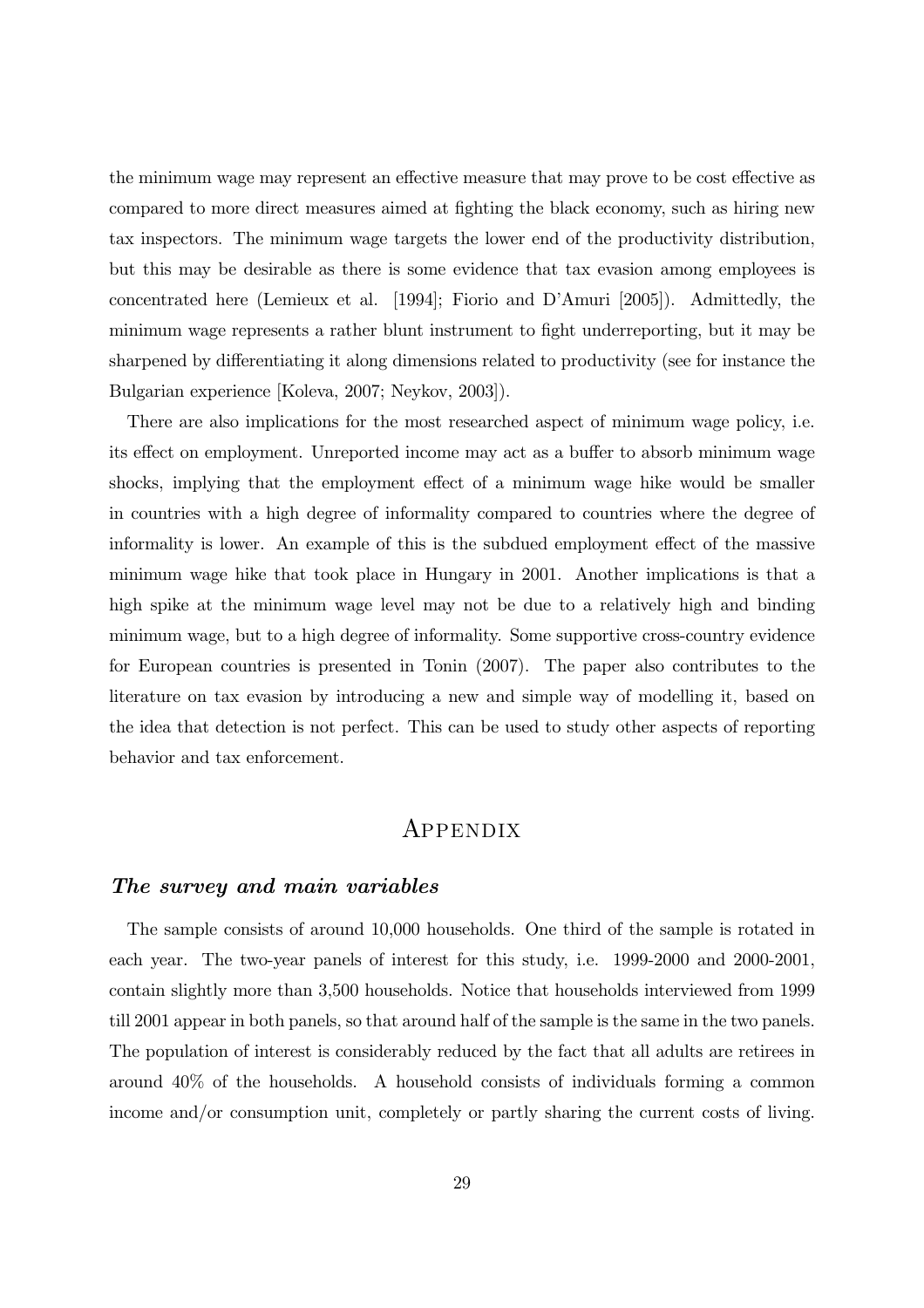The selection of the sample is done by multistrata method using census data. In a given month during the year, households keep a diary registering income and expenditures during the month and "general household characteristics" containing demographic, employment and housing data. In subsequent interviews, data on personal incomes, family income, stock of consumer durables, expenditures of significant value, are retrospectively collected for the year as a whole. The main variables and categories used are:

- "Households with constant family structure" are households where the same individuals are present for the relevant period. Restricting the analysis to this type of household reduces the sample in the panel 1999-2000 from 3581 to 3181, with a loss of 400 households, for the panel 2000-2001 the loss is of 329 households, from 3529 to 3200. The advantage of only using such households is that exactly the same individuals are observed in two subsequent years.
- M is a set of dummies capturing the month of diary keeping. So, for instance in the panel 2000-2001, there is a dummy for households that kept the diary in January 2000 and January 2001 and a different dummy for households that kept the diary in January 2000 and February 2001. Potentially, there are 144 month dummies. However, in both panels, around 70% of the households kept the diary in the same month in both years.
- "Employees" are defined as employees in public or private enterprises, institutions, co-operatives, private entrepreneurs or societies (firms owned by several private entrepreneurs) with positive earnings from their main activity during the year and positive months when earnings from the main activity have been realized. "Public employees" are defined as employees in the category "public or private enterprises, institutions", active in public administration and defence, compulsory social security, education, or health and social work. "Private employees" are all employees who are not public employees. The dataset contains the number of months in which earnings from the main activity have been realized during the year. If in a given year the number of months corresponds to twelve, the employee is considered to have been employed the whole year.
- Employee characteristics include three sets of variables, describing the labor market characteristics of employees in the households.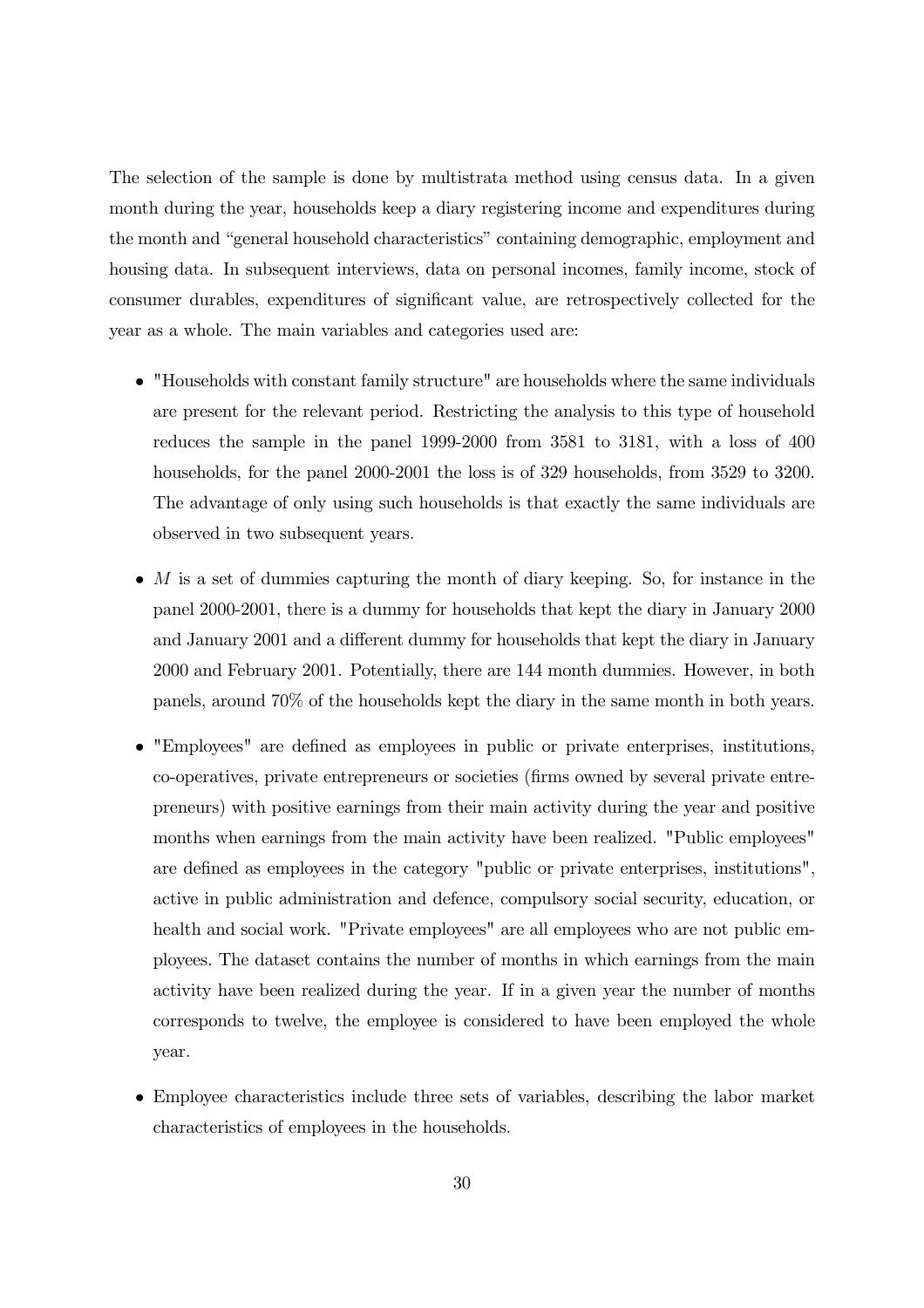- 1. Sectoral: the number of employees in the household working in each of the 60 branches according to two-digit ISIC (e.g. manufacture of textiles);
- 2. Position: the number of employees in the household belonging to each of the 10 categories characterizing the hierarchical position<sup>27</sup> (e.g. skilled worker):
- 3. Type of employer: the number of employees in the household working for different types of employers<sup>28</sup> (e.g. private entrepreneurs);
- $\bullet$  Geographical dummies include a set of dummies for the 20 counties into which Hungary is divided and a set of dummies capturing whether the household's place of residence is the capital, a large city, a town or a village. Note that by construction, in subsequent years the survey only includes households whose place of residence did not change.
- Income variables include household level income<sup>29</sup>, the sum of net personal incomes of household members<sup>30</sup> plus other components<sup>31</sup>.

27. top leader; leader, manager; employee with diploma; employee with secondary qualification; administrative employee; skilled worker; semi-skilled worker; unskilled worker; self-employed; family helper.

28. In 1999, the following three categories are listed: 1. public or private enterprises, institutions; 2. cooperatives, firm owned by several private entrepreneurs; 3. private entrepreneurs.

In 2000 and 2001, the following four categories are listed: 1. public or private enterprises, institutions; 2. cooperatives; 3. private entrepreneurs; 4. firm owned by several private entrepreneurs.

29. e.g. family allowance, income from dividends, income from agricultural sales.

30. e.g. income from main activity, self-employment, authorship. Paid social security contributions and personal income tax are subtracted from gross personal income to obtain net personal income.

31, e.g. income from sales of belonging. Outgoing household transfers, like maintenance for a child outside the household, are subtracted.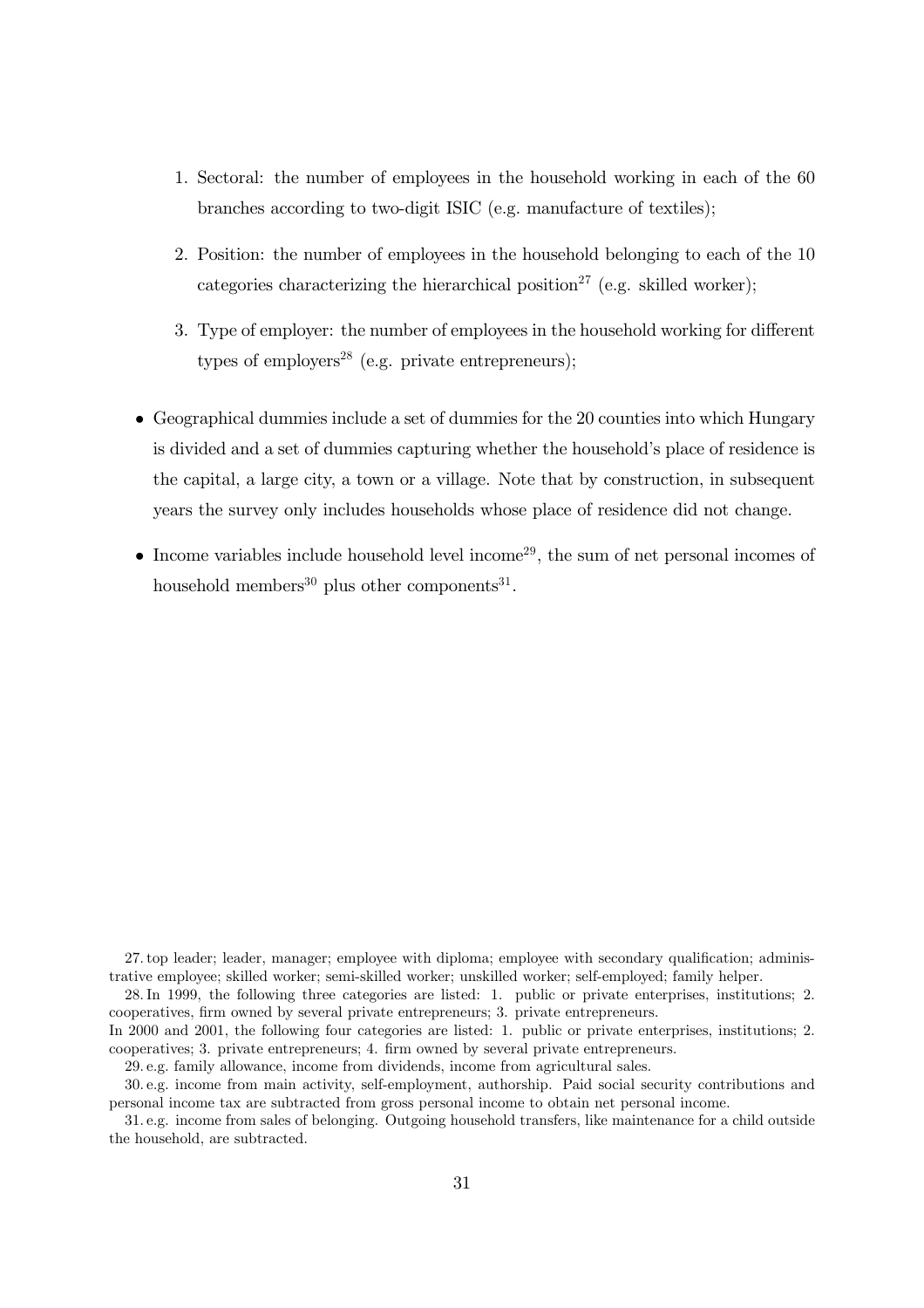# **REFERENCES**

- Andreoni, J., Erard, B., and Feinstein, J. (1998), "Tax compliance", *Journal of Economic* Literature, Vol. 36, pp. 818-860.
- APEH (2006), *Bulletin*, Budapest.
- Besim, M., and Jenkins, G.P. (2005), "Tax compliance: when do employees behave like the self-employed", *Applied Economics*, vol. 37, pp. 1201-1208.
- Brown, C. (1999), "Minimum wages, employment, and the distribution of income", *Handbook of Labor Economics*, vol. III, Elsevier, Amsterdam.
- Card, D., and Krueger, A. (1995), *Myth and measurement*, Princeton University Press, Princeton, NJ.
- Dickens, R., and Manning, A. (2004), "Spikes and spill-overs: the impact of the national minimum wage on the wage distribution in a low-wage sector", *Economic Journal*, vol. 114, pp.  $95-101$ .
- DiNardo, J., Fortin, N., and Lemieux, T. (1996), "Labor market institutions and the distribution of wages, 1973-1992: a semiprametric approach", *Econometrica*, vol.  $64(5)$ , pp. 1001-1044.
- Draca, M., Machin, S., and Van Reenen, J. (2006), "Minimum wage and firm profitability", IZA DP 1913.
- ECONSTAT (1999), "A lakosság részvétele a rejtett gazdaságban", Időszaki Közlemények 18.
- Erard, B. (1997), "Self-selection with measurement errors. A microeconometric analysis of the decision to seek tax assistance and its implications for tax compliance", *Journal of Econometrics*, vol. 81, pp. 319-356.
- Eurostat (2006), "Small decline in overall taxation to 39.3% of GDP in 2004". News Release 62/2006.
- Eurostat (2007), "Undeclared Work in the European Union", Special Eurobarometer 284.
- Falk, A., Fehr, E., Zehnder, C. (2004), "Fairness Perceptions and Reservation Wages The Behavioral Effects of Minimum Wage Laws", The Quarterly Journal of Economics, vol.  $121(4)$ , pp. 1347-1381.
- Feinstein, J. (1991), "An econometric analysis of income tax evasion and its detection", *RAND Journal of Economics*, vol. 22, pp. 14-35.
- Feldman, N., and Slemrod, J. (2007), "Estimating tax noncompliance with evidence from unaudited tax returns", The Economic Journal, vol. 117(518), pp. 327-352.
- Fiorio, C., and D'Amuri, F. (2005), "Workers' tax evasion in Italy", *Giornale degli Econo*misti e Annali di Economia, vol.  $64(2/3)$ , pp. 241-264.
- Gorodnichenko, Y., Martinez-Vazquez, J., and Sabirianova Peter, K. (forthcoming), "Myth and reality of flat tax reform: Micro estimates of tax evasion and productivity response in Russia", Journal of Political Economy.
- Gorodnichenko, Y., and Sabirianova Peter, K. (2007), "Public Sector Pay and Corruption: Measuring Bribery from Micro Data", *Journal of Public Economics*, vol. 91(5-6), pp. 969-991.
- Johnson, D., Parker, J., Souleles, N. (2006), "Household Expenditure and the Income Tax Rebates of 2001", American Economic Review, 96(5), pp 1589-1610.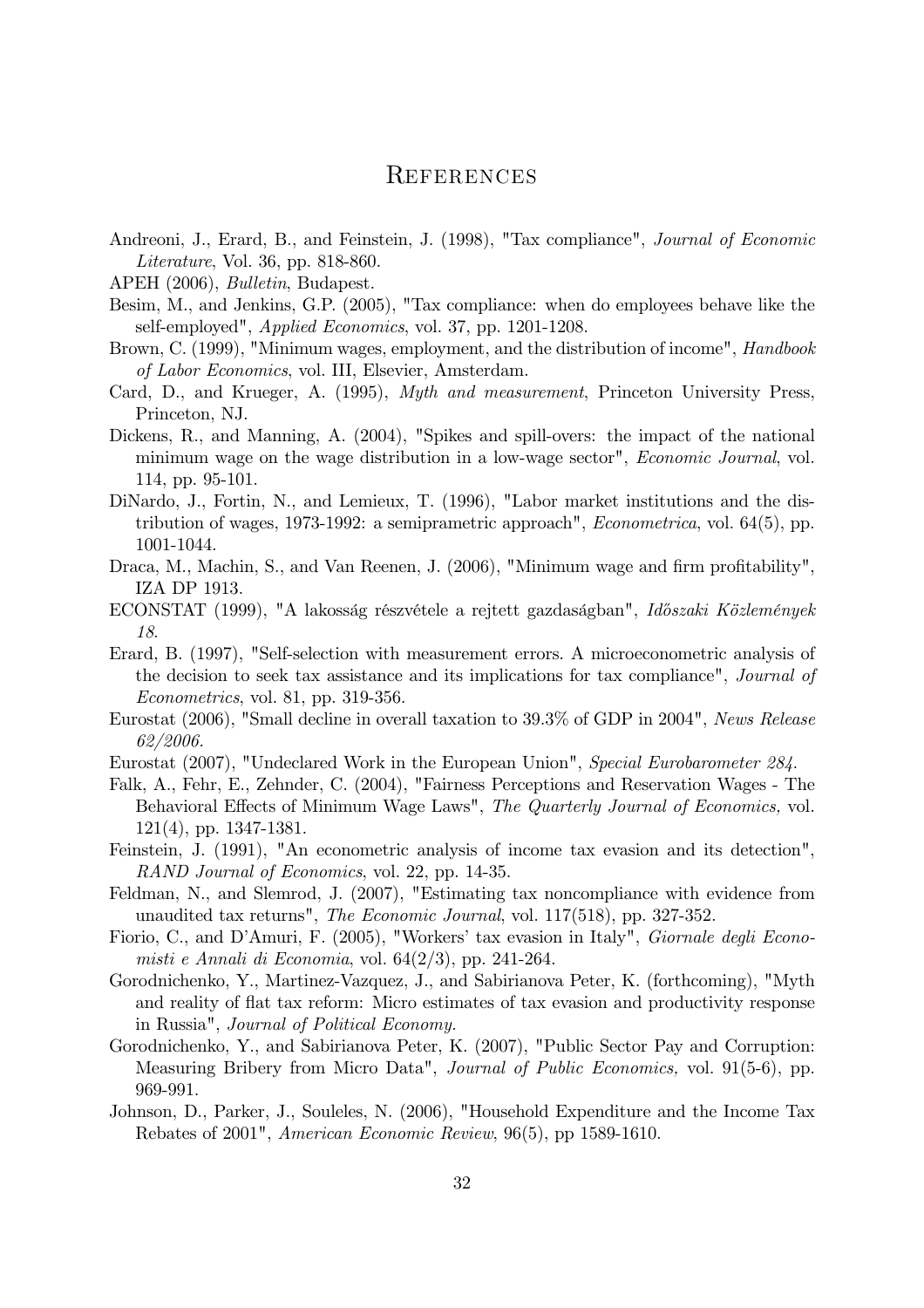- Kapitány, Zs., and Molnár, Gy. (2004), "Inequality and income mobility in Hungary: 1993-1998", *Europe-Asia Studies*, vol. 56(8), pp. 1109-1129.
- Kertesi, G., and Köllő, J. (2003), "Fighting "low equilibria" by doubling the minimum wage? Hungary's experiment", IZA DP No. 970.
- Klepper, S., and Nagin, D. (1989), "The anatomy of tax evasion", Journal of Law, Economics, and Organization, vol.  $5(1)$ , pp. 1-24.
- Koleva, N. (2007), "Social partners agree minimum social security thresholds", EIRO, www.eiro.eurofound.eu.int.
- Lemieux, T., Fortin, B., and Frechette, P. (1994), "The effect of taxes on labor supply in the underground economy", American Economic Review, vol. 84(1), pp. 231-54.
- Lemos, S. (forthcoming), "A Survey of the Effects of the Minimum Wage on Prices", *Journal* of Economic Surveys.
- Marion, J., & Muehlegger, E. (2008), "Measuring Illegal Activity and the Effects of Regulatory Innovation: Tax Evasion and the Dyeing of Untaxed Diesel", Journal of Political *Economy*, vol.  $116(4)$ , pp. 633-666.
- McIntyre, F. (2006), "An empirical model of illegal work", mimeo.
- Neykov, I. (2003) "New legislation on minimum social insurance thresholds and registration of employment contracts", EIRO, www.eiro.eurofound.eu.int.
- OECD (2001), *Taxing wages 2000-2001*, OECD, Paris.
- OECD (2002), *Taxing wages 2001-2002*, OECD, Paris.
- OECD (2003), labor market and social policies in the Baltic countries, OECD, Paris.
- OECD (2004a), *Employment Outlook*, OECD, Paris.
- OECD (2004b), Tax Administration in OECD Countries: Comparative Information Series, OECD, Paris.
- Petrova, A. (2005), "Wages: On the Payroll or Under the Table?", *Public Opinion Founda*tion, Moscow.
- Pissarides, C., and Weber, G. (1989), "An expenditure-based estimate of Britain's black economy", *Journal of Public Economics*, vol. 39, pp. 17-32.
- Schneider, F., and Enste, D. (2000), "Shadow economies: size, causes, and consequences", *Journal of Economic Literature, vol.* 38(1), pp. 77-114.
- Simon, K.I., and Kaestner, R. (2004), "Do minimum wages affect non-wage job attributes? Evidence on fringe benefits", *Industrial and Labor Relations Review*, vol. 58, pp. 52-70.
- Slemrod, J., and Yitzhaki, S. (2002), "Tax avoidance, evasion, and administration", in: Auerbach, A., Feldstein, M. (eds.) Handbook of Public Economics, vol. III, Elsevier, Amsterdam.
- Tonin, M. (2007), "Essays on Labour Market Structure and Policies", Stockholm University, Stockholm.
- World Bank (2005), *Enhancing Job Opportunities: Eastern Europe and the Former Soviet* Union, World Bank, Washington, DC.
- (2006), Turkey. Country Economic Memorandum, World Bank, Washington, DC.
- . (2007), *Informality: Exit and Exclusion*, World Bank, Washington., DC.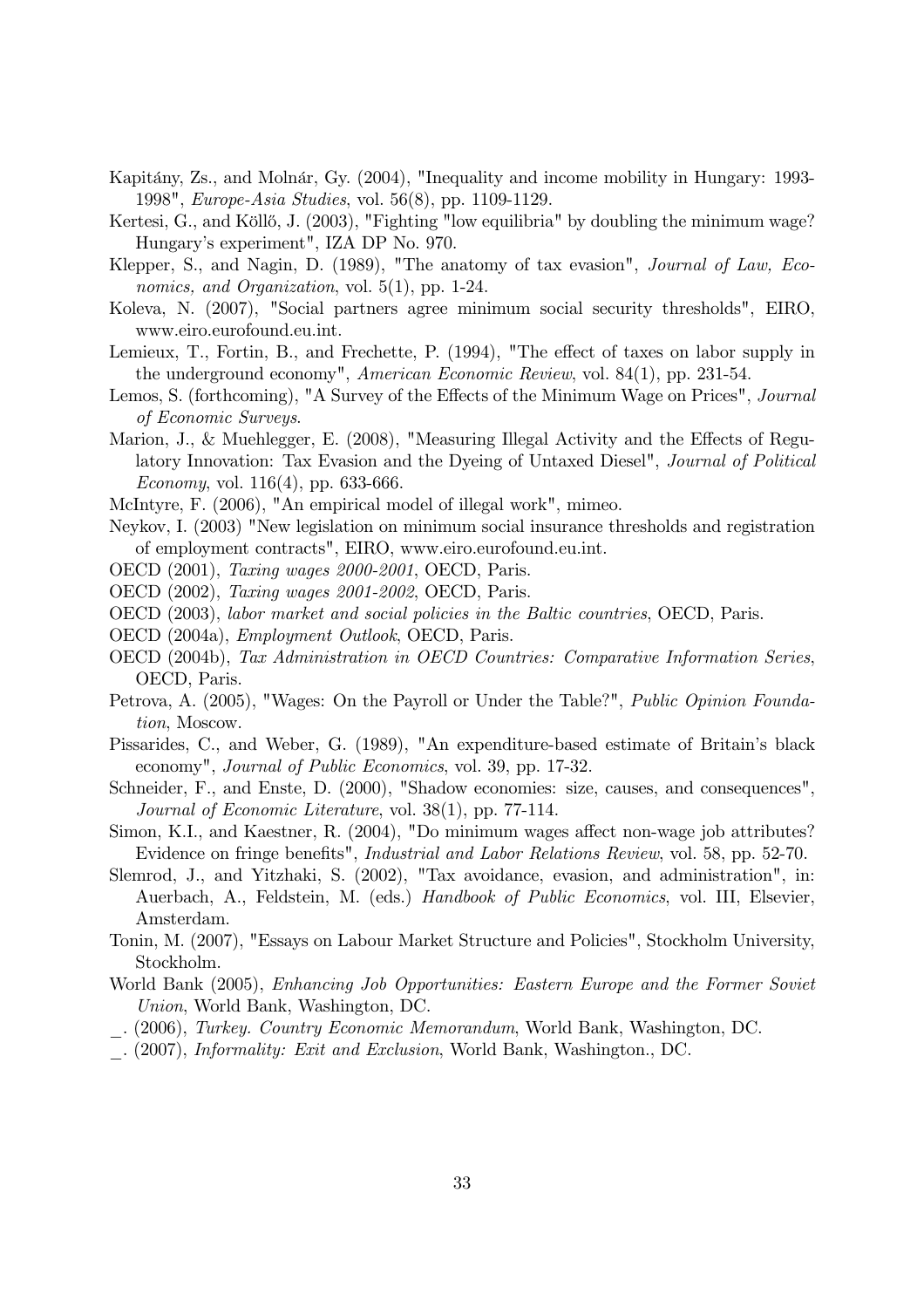|                                                  | 1998  | 1999  | 2000  | 2001    | 2002   |
|--------------------------------------------------|-------|-------|-------|---------|--------|
| Real GDP growth                                  | 4.9   | 4.2   | 5.2   | 4.1     | 4.4    |
| of which household consumption                   | 4.6   | 4.8   | 5.0   | 5.7     | 9.8    |
| Household saving rate $(\%$ GDP)                 | 9.5   | 7.0   | 5.7   | $5.2\,$ | 2.7    |
| <b>CPI</b>                                       | 14.3  | 10.0  | 9.8   | 9.2     | 5.3    |
| Gross monthly earnings per full-time employee    |       |       |       |         |        |
| - $HUF$                                          | 67764 | 77187 | 87645 | 103553  | 122482 |
| - real growth $(\%)$                             | 3.5   | 5.5   | 3.4   | 8.1     | 12.3   |
| Net monthly earnings per full-time employee      |       |       |       |         |        |
| $- HUF$                                          | 45162 | 50076 | 55785 | 64913   | 77622  |
| - real growth $(\%)$                             | 3.6   | 2.5   | 1.5   | 6.4     | 13.6   |
| Activity rate ( $\%$ pop. aged 15-64)            | 58.7  | 59.8  | 60.1  | 59.6    | 59.7   |
| Employment rate ( $\%$ pop. aged 15-64)          | 53.7  | 55.6  | 56.3  | 56.2    | 56.2   |
| Unemployment rate ( $\%$ labor force 15+)        | 7.8   | 7.0   | 6.4   | 5.7     | 5.8    |
| Youth unemployment rate $(\%$ labor force 15-24) | 15.0  | 12.7  | 12.5  | 11.3    | 12.7   |
| Self-employed (% total employment)               | 16.0  | 15.6  | 15.1  | 14.4    | 13.8   |
| Part-time employment (% total employment)        | 3.8   | 3.8   | 3.5   | 3.6     | 3.6    |
| Fixed term contracts $(\%$ total employment)     | 6.5   | 6.2   | 7.1   | 7.5     | 7.3    |
| Exchange rate (annual average) HUF/EUR           | 241   | 253   | 260   | 257     | 243    |

TABLE I: HUNGARY - MAIN INDICATORS

a. Sources: MNB (Hungarian National Bank), CSO, European Commission.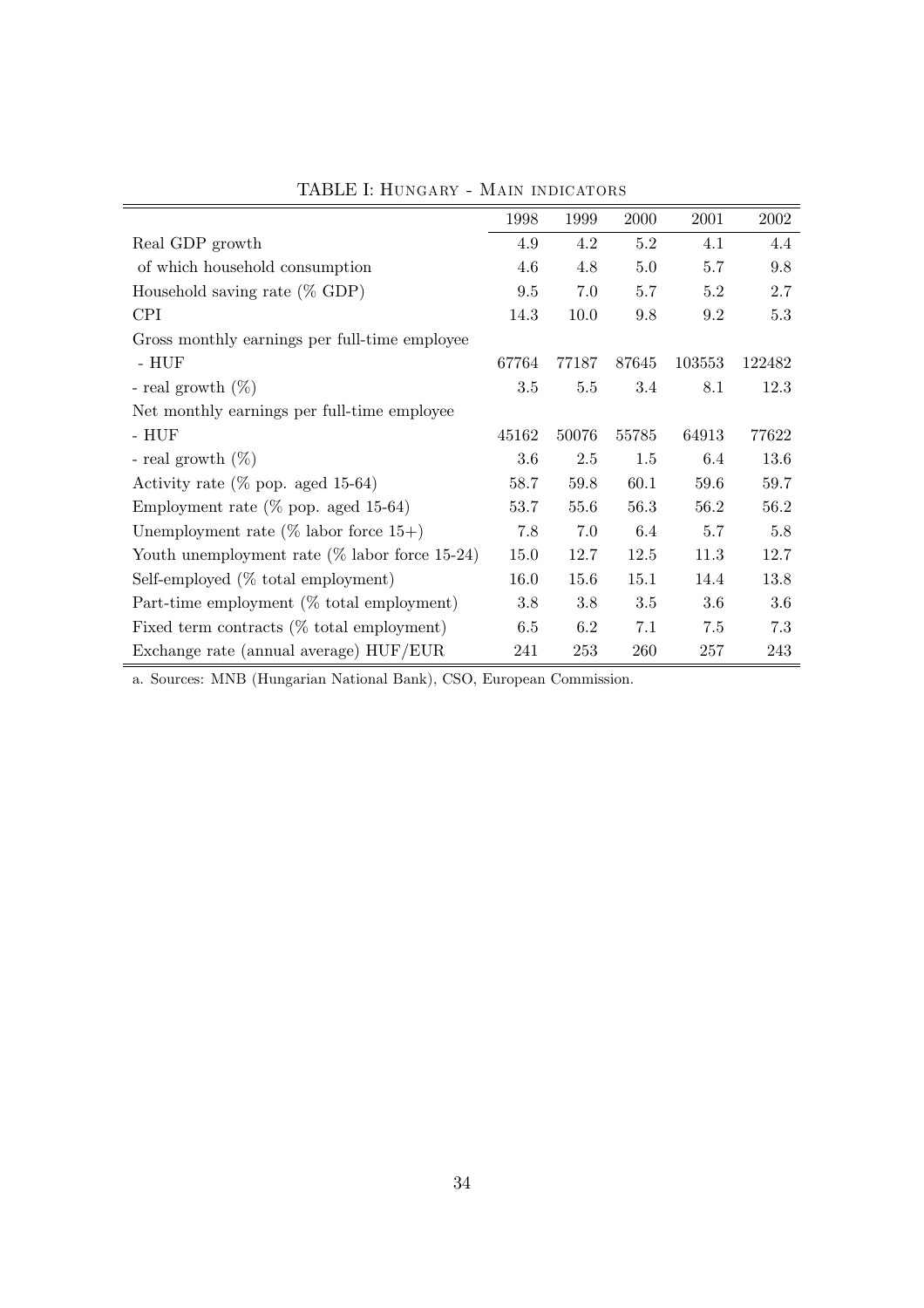|                                                            | 2000      | 2001      |
|------------------------------------------------------------|-----------|-----------|
| Monthly minimum wage (gross)                               | 25500     | 40000     |
|                                                            | $98 \in$  | $156 \in$ |
| Personal income tax rate at minimum wage                   | 20%       | 20%       |
| - Rate                                                     | 10%       | 10%       |
| Tax credit<br>- Monthly maximum                            | 3000      | 3000      |
| - Applicable at minimum wage                               | 2550      | 3000      |
| - Rate<br>Pension contribution deduction                   | 25%       | 25%       |
| - Rate*Employee pension rate                               | $2\%$     | $2\%$     |
| Net personal income tax at minimum wage                    | 2040      | 4200      |
| - Rate                                                     | 12.5%     | 12.5%     |
| Total social security contributions employees<br>- Payment | 3187.5    | 5000      |
| Net take home pay                                          | 20273     | 30800     |
|                                                            | 78 €      | $120 \in$ |
| Health care - Lump sum                                     | 3900      | 3900      |
| - Rate                                                     | $36\%$    | $36\%$    |
| Total social security contributions employer<br>- Payment  | 13080     | 18300     |
| labor cost                                                 | 38580     | 58300     |
|                                                            | $148 \in$ | $227 \in$ |
| Tax wedge                                                  | 47\%      | 47\%      |
| Total fiscal payments                                      | 18308     | 27500     |
|                                                            | $70 \in$  | $107 \in$ |
| Difference YY                                              |           | 9193      |

# TABLE II: TAX WEDGE ON MINIMUM WAGE

 $\,$  a. Figures are in Hungarian Forints unless otherwise indicated.

b. Figures in  $\in$  are calculated using the average exchange rate for the corresponding year.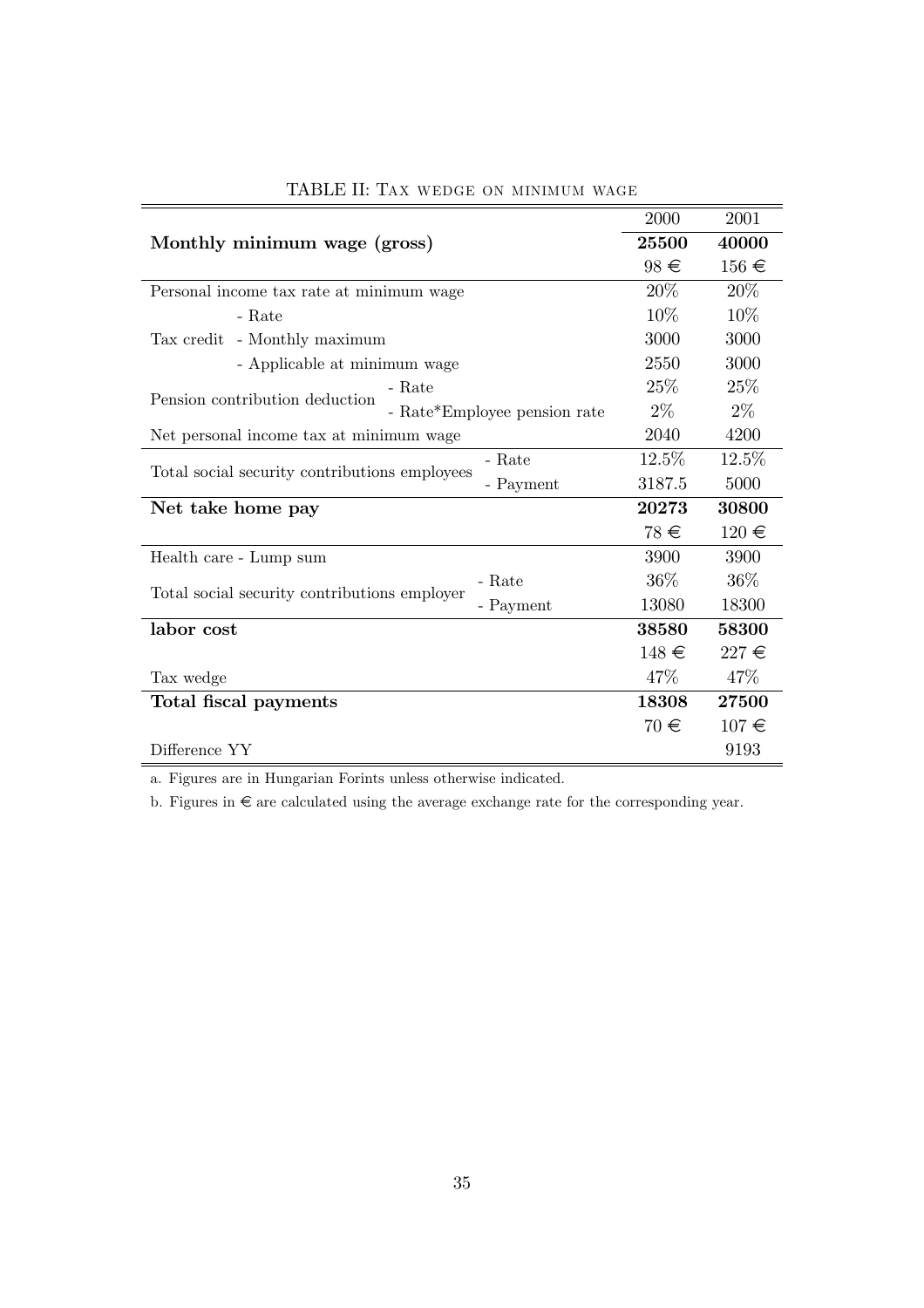|                                               | Treatment |         |                   |         | Control  |         |                   |            |
|-----------------------------------------------|-----------|---------|-------------------|---------|----------|---------|-------------------|------------|
|                                               | 1999      | 2000a   | 2000 <sub>b</sub> | 2001    | 1999     | 2000a   | 2000 <sub>b</sub> | $\,2001\,$ |
|                                               |           |         |                   |         |          |         |                   |            |
| N. of HH members                              | $3.2\,$   | 3.2     | 3.3               | 3.3     | $3.2\,$  | 3.2     | 3.2               | 3.2        |
|                                               | (1.1)     | (1.1)   | (1.3)             | (1.3)   | (1.1)    | (1.1)   | (1.1)             | (1.1)      |
| Total net income                              | 74341     | 82338   | 80901             | 101066  | 83767    | 95225   | 92221             | 107925     |
|                                               | (28615)   | (32431) | (33731)           | (38845) | (30582)  | (33690) | (30673)           | (34941)    |
| Expenditures on food                          | 18564     | 20181   | 21032             | 25229   | 20960    | 23413   | 23167             | 28354      |
|                                               | (8970)    | (9335)  | (9599)            | (11294) | (9208)   | (10441) | (10545)           | (12795)    |
| Total expenditures                            | 75013     | 82402   | 79313             | 97268   | 79148    | 86292   | 86029             | 101653     |
|                                               | (29849)   | (30491) | (30274)           | (36233) | (29139)  | (33267) | (33068)           | (38120)    |
| - with durables                               | 78994     | 86651   | 82829             | 100630  | 82209    | 89667   | 90646             | 106724     |
|                                               | (34114)   | (34605) | (34330)           | (41548) | (32719)  | (38940) | (40600)           | (43558)    |
| Exp. on food as $\%$ of<br>total expenditures | $25\%$    | 24%     | 27%               | 26\%    | $26\%$   | 27%     | 27%               | 28%        |
| Exp. on food as $%$ of                        | $25\%$    | 25%     | 26%               | 25%     | $25\%$   | 25%     | 25%               | $26\%$     |
| $\operatorname{net}$ income                   |           |         |                   |         |          |         |                   |            |
| N. of HH                                      | 197       |         | 195               |         | 651      |         | 587               |            |
| N. of treated in HH                           | 1.1       |         | 1.1               |         | $\theta$ |         | $\theta$          |            |
| N. of control in HH                           | 0.3       |         | 0.4               |         | 1.2      |         | 1.2               |            |

TABLE III: DESCRIPTIVE STATISTICS - POTENTIAL TREATMENT

a. Only HH with constant family structure and positive income below  $200,\!000$  HUF.

b. Standard deviations in parenthesis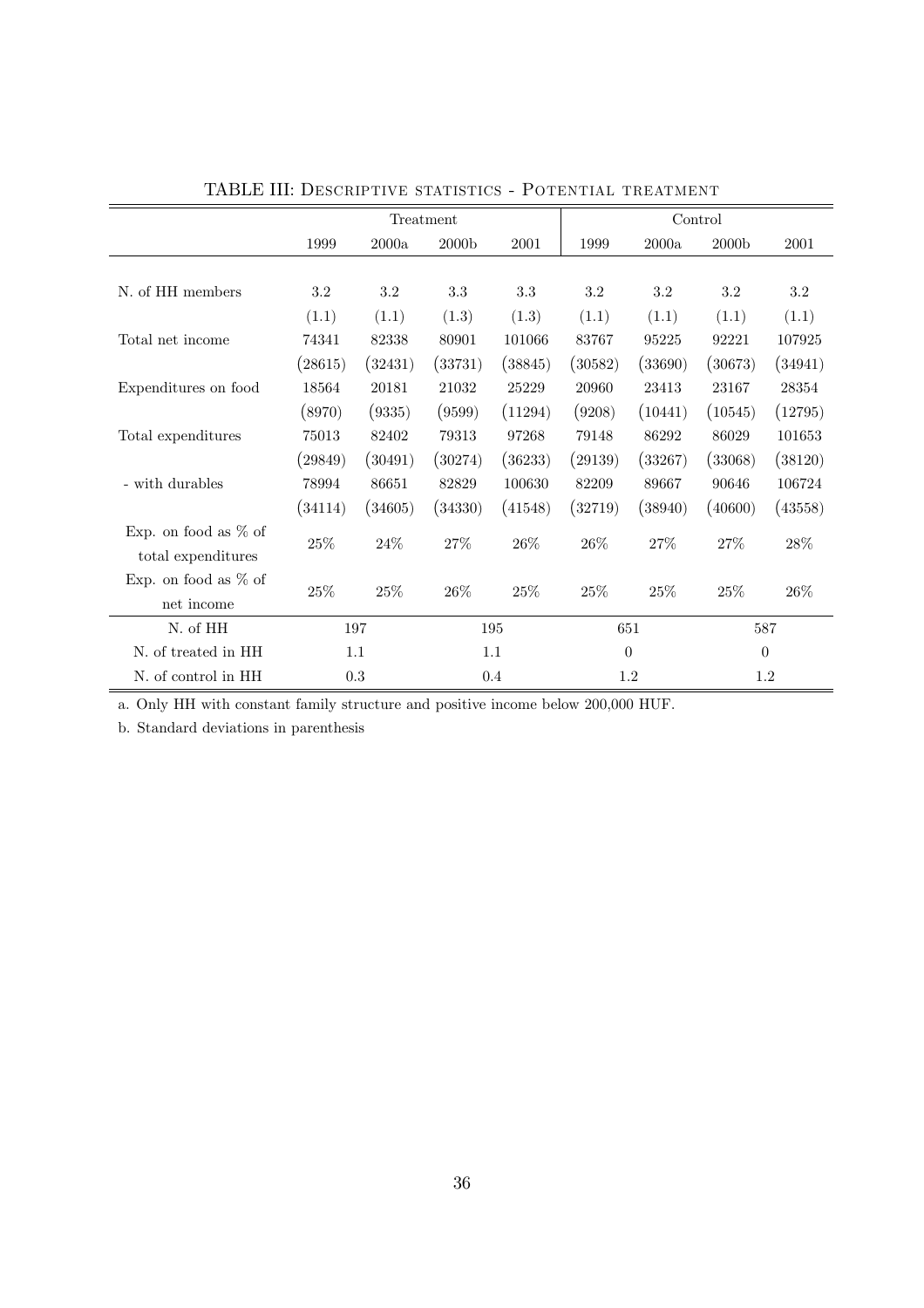| 1999-2000                |                |                |           |     |           |  |
|--------------------------|----------------|----------------|-----------|-----|-----------|--|
| Treatment                | $-743$         | $-510$         | 156       |     | 468       |  |
|                          | (628)          | (599)          | (706)     |     | (678)     |  |
| $\Delta$ HH income       |                | $0.08***$      |           |     | $0.08***$ |  |
|                          |                | (0.017)        |           |     | (0.017)   |  |
| $\mathbf{R}^2$           | $0.22\,$       | 0.24           | $0.32\,$  |     | $0.35\,$  |  |
| Observations             |                |                |           | 848 |           |  |
| Treated HH               |                |                |           | 197 |           |  |
| 2000-2001                |                |                |           |     |           |  |
| Treatment                | $-1287**$      | $-1538**$      | $-1717**$ |     | $-1951**$ |  |
|                          | (622)          | (632)          | (778)     |     | (792)     |  |
| $\Delta$ HH income       |                | $0.05***$      |           |     | $0.05**$  |  |
|                          |                | (0.020)        |           |     | (0.022)   |  |
| $\mathbf{R}^2$           | 0.30           | $0.31\,$       | 0.41      |     | 0.42      |  |
| Observations             |                |                |           | 782 |           |  |
| Treated HH               |                |                |           | 195 |           |  |
| Additional controls:     |                |                |           |     |           |  |
| Month dummies            | Yes            | Yes            | Yes       |     | Yes       |  |
| Employee characteristics | N <sub>o</sub> | N <sub>o</sub> | Yes       |     | Yes       |  |
| Geographical dummies     | No             | $\rm No$       | Yes       |     | Yes       |  |

## TABLE IV: POTENTIAL TREATMENT

a. Dependent variable is change in food consumption (excluding own production); monthly.

b. OLS estimation. Robust standard errors in parenthesis.

c. \*\*\*  $[$ \*\*]  $($ \*) denote significance at 1,  $[5]$ , and  $(10)$  percent level.

d. Treatment: N. of HH members employed for 2000-2001 s.t.  $\overline{\omega}_{2000} \leq w_{2000} \leq \overline{\omega}_{2001}$  in the private sector. e. Sample: HH with constant family structure and positive income below 200,000 HUF in 2000-2001, with at least one member employed for 2000-2001, s.t.  $\varpi_{2000} \leq w_{2000} \leq 2 * \varpi_{2001}$ .

f.  $\Delta$ : change; HH: Household;  $\varpi_{xx}$ : minimum wage in xx;  $w_{xx}$ : wage in xx.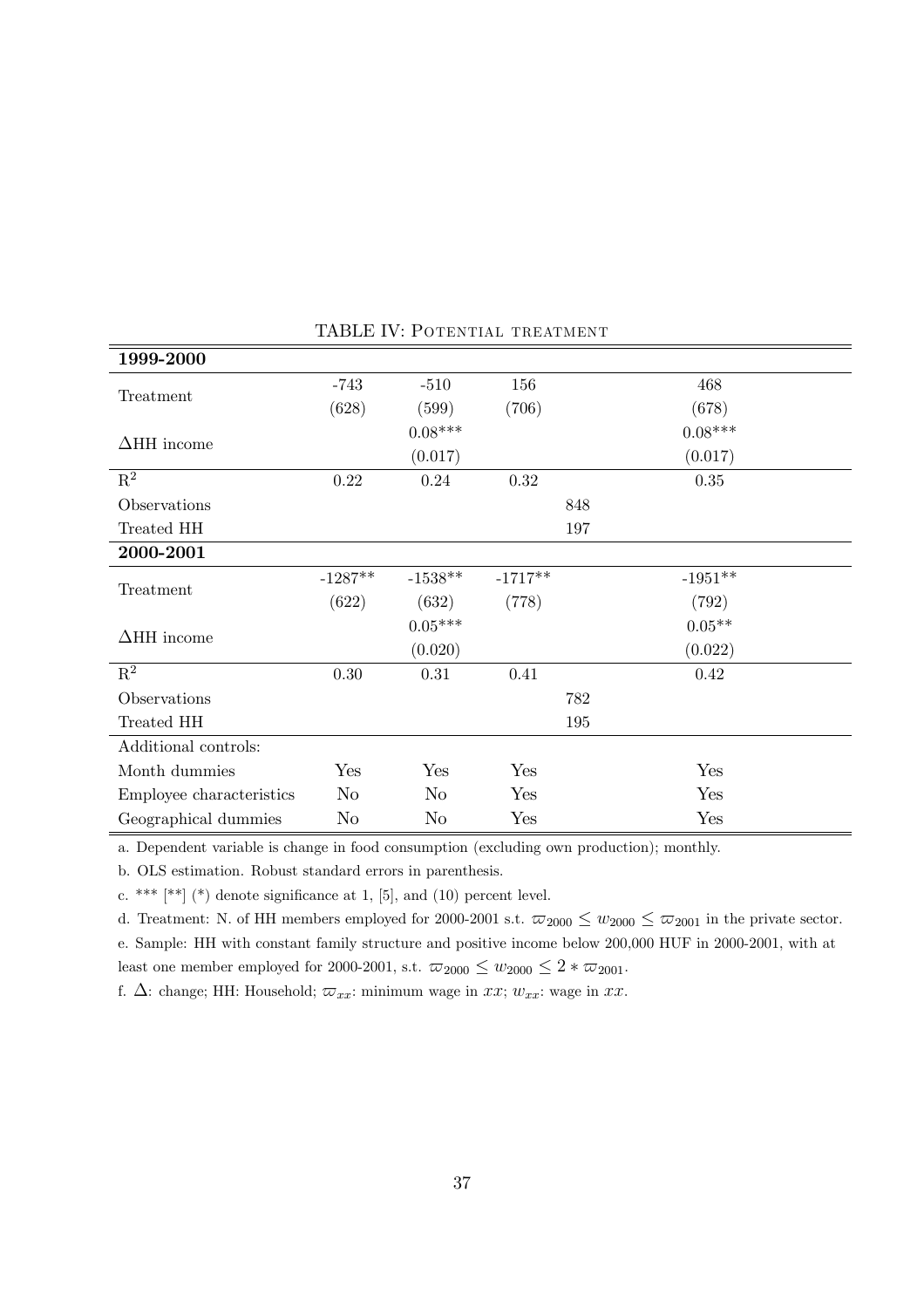|                                                       |         | Treatment | Control |                |  |  |
|-------------------------------------------------------|---------|-----------|---------|----------------|--|--|
|                                                       | 2000    | 2001      | 2000    | 2001           |  |  |
|                                                       |         |           |         |                |  |  |
| N. of HH members                                      | 3.2     | $3.2\,$   | 3.2     | 3.2            |  |  |
|                                                       | (1.2)   | (1.2)     | (1.2)   | (1.2)          |  |  |
| Expenditures on food                                  | 20016   | 23976     | 22374   | 27462          |  |  |
|                                                       | (9493)  | (10657)   | (10490) | (12185)        |  |  |
| Total net income                                      | 75383   | 93069     | 89588   | 105246         |  |  |
|                                                       | (32039) | (36758)   | (31588) | (34309)        |  |  |
| Total expenditures                                    | 78188   | 92843     | 83918   | 98962          |  |  |
|                                                       | (29696) | (35777)   | (34515) | (36732)        |  |  |
| - with durables                                       | 81301   | 96970     | 87965   | 103359         |  |  |
|                                                       | (31789) | (42233)   | (40623) | (40706)        |  |  |
| Exp. on food as $%$ of<br>total expenditures          | $26\%$  | $26\%$    | $27\%$  | $28\%$         |  |  |
| Exp. on food as $%$ of<br>$\operatorname{net}$ income | $27\%$  | $26\%$    | $25\%$  | $26\%$         |  |  |
| N. of HH                                              |         | 149       |         | 659            |  |  |
| N. of treated in HH                                   |         | 1.1       |         | $\overline{0}$ |  |  |
| N. of control in HH                                   |         | 0.4       |         | $1.3\,$        |  |  |

# TABLE V: DESCRIPTIVE STATISTICS - ACTUAL TREATMENT

a. Only HH with constant family structure and positive income below 200,000 HUF in 2000-2001.

b. For the treatment group the N. of "control" in HH refers to the Narrow and Large control groups.